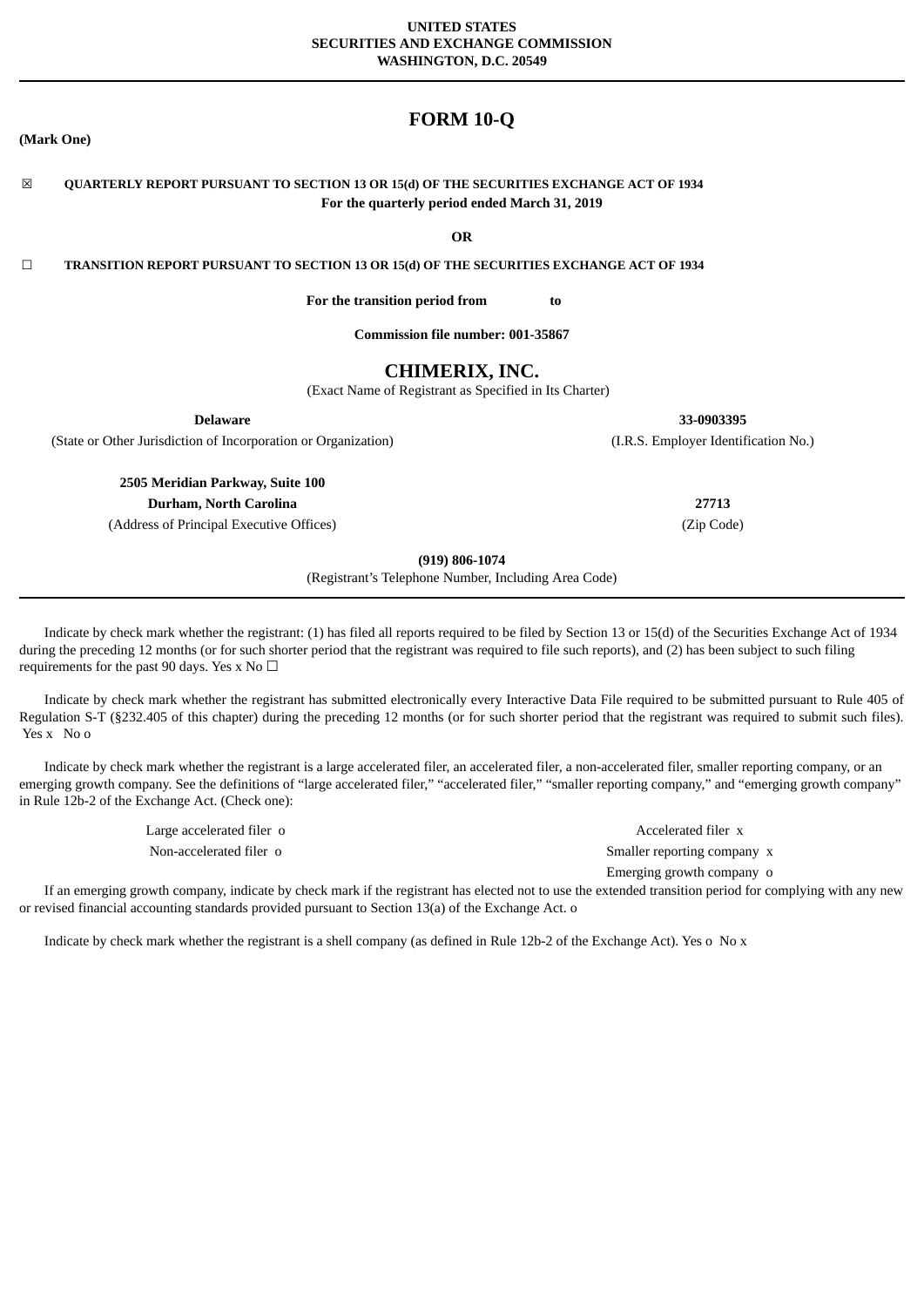Securities registered pursuant to Section 12(b) of the Act:

| class                                              | radıng r<br>Symbol(s) | t each exchange on which registered<br>Name of |
|----------------------------------------------------|-----------------------|------------------------------------------------|
| ., par value \$0.001 per share<br>.ommon<br>Stock. | MRX                   | . Global Market<br>r ne<br><b>Nasdad</b>       |

As of April 30, 2019, the number of outstanding shares of the registrant's common stock, par value \$0.001 per share, was 51,072,798.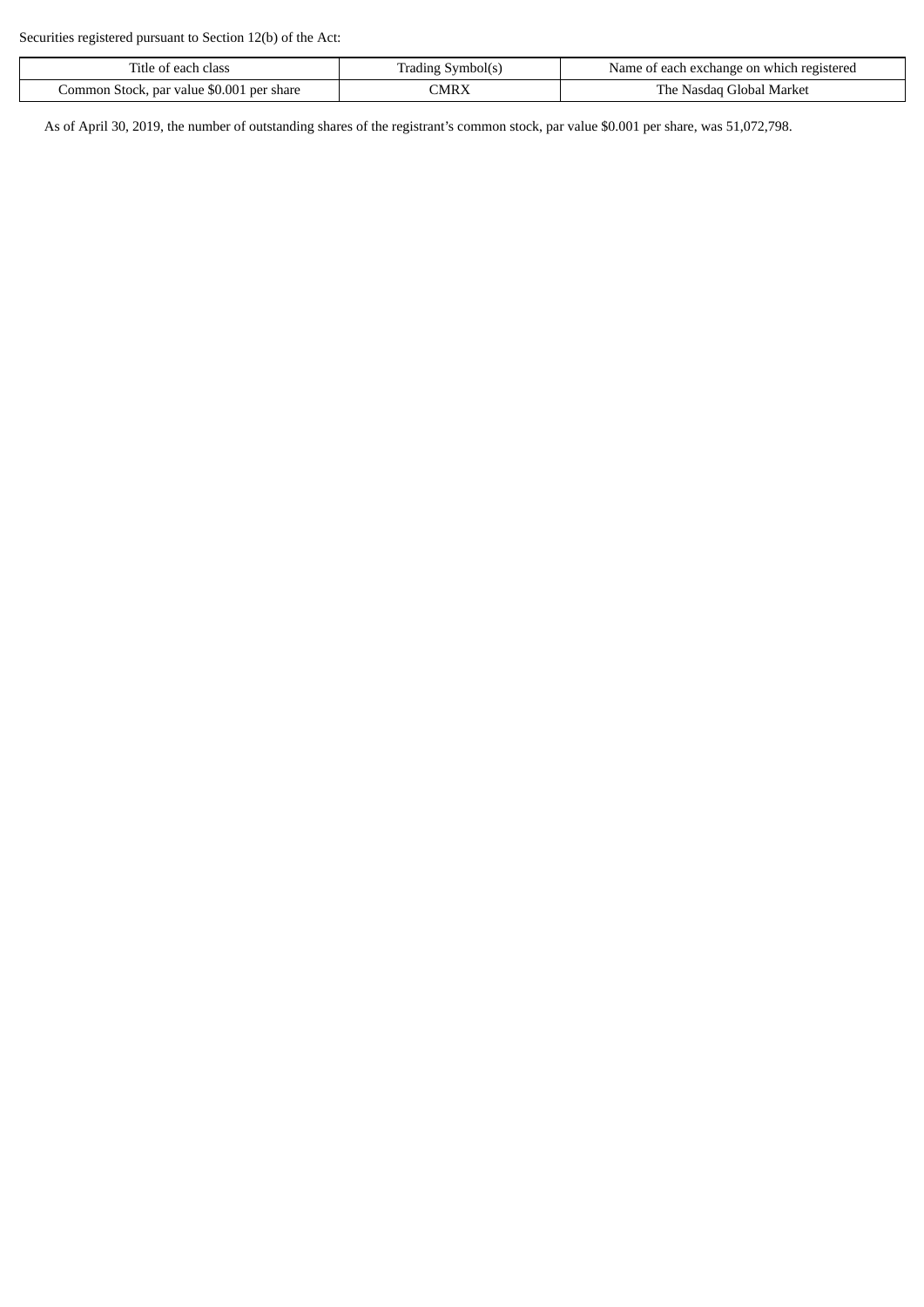# **CHIMERIX, INC.**

# **FORM 10-Q FOR THE QUARTER ENDED MARCH 31, 2019**

# **INDEX**

|                                                                                                                          | Page            |
|--------------------------------------------------------------------------------------------------------------------------|-----------------|
| <b>Part I</b> - Financial Information                                                                                    |                 |
| <b>Item 1. Financial Statements</b>                                                                                      | $\overline{3}$  |
| Consolidated Balance Sheets as of March 31, 2019 and December 31, 2018 (unaudited)                                       | $\overline{3}$  |
| Consolidated Statements of Operations and Comprehensive Loss for the Three Months Ended March 31, 2019 and 2018          |                 |
| (unaudited)                                                                                                              | $\overline{4}$  |
| Consolidated Statements of Stockholders' Equity (Deficit) for the Three Months Ended March 31, 2019 and 2018 (unaudited) | $\overline{5}$  |
| Consolidated Statements of Cash Flows for the Three Months Ended March 31, 2019 and 2018 (unaudited)                     | $\underline{6}$ |
| <b>Notes to the Consolidated Financial Statements (unaudited)</b>                                                        |                 |
| Item 2. Management's Discussion and Analysis of Financial Condition and Results of Operations                            | <u>18</u>       |
| <b>Item 3. Quantitative and Qualitative Disclosures About Market Risk</b>                                                | 25              |
| <b>Item 4. Controls and Procedures</b>                                                                                   | 25              |
| <b>Part II - Other Information</b>                                                                                       |                 |
| Item 1. Legal Proceedings                                                                                                | 26              |
| Item 1A. Risk Factors                                                                                                    | 26              |
| <b>Item 2. Unregistered Sales of Equity Securities and Use of Proceeds</b>                                               | 51              |
| <b>Item 3. Defaults Upon Senior Securities</b>                                                                           | 51              |
| <b>Item 4. Mine Safety Disclosures</b>                                                                                   | 51              |
| Item 5. Other Information                                                                                                | 51              |
| Item 6. Exhibits                                                                                                         | 52              |
| <b>Signatures</b>                                                                                                        | 53              |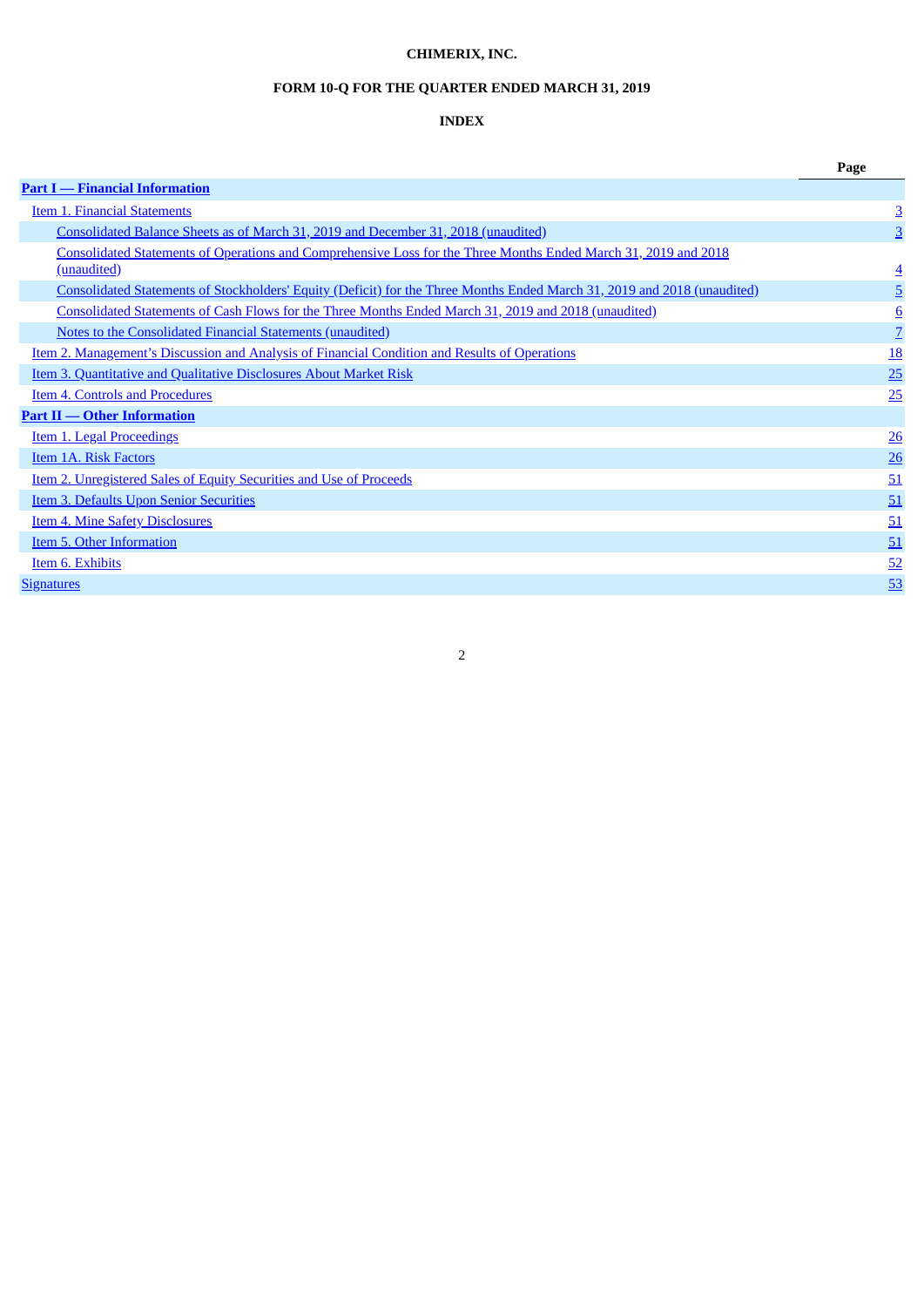# **PART I - FINANCIAL INFORMATION**

# <span id="page-3-1"></span><span id="page-3-0"></span>**ITEM 1. CONSOLIDATED FINANCIAL STATEMENTS**

# **CHIMERIX, INC. CONSOLIDATED BALANCE SHEETS (in thousands, except share and per share data) (unaudited)**

|                                                                                                                                                                                                          |                | March 31, 2019 | <b>December 31, 2018</b> |
|----------------------------------------------------------------------------------------------------------------------------------------------------------------------------------------------------------|----------------|----------------|--------------------------|
| <b>ASSETS</b>                                                                                                                                                                                            |                |                |                          |
| Current assets:                                                                                                                                                                                          |                |                |                          |
| Cash and cash equivalents                                                                                                                                                                                | \$             | 19,705         | \$<br>81,106             |
| Short-term investments, available-for-sale                                                                                                                                                               |                | 151,881        | 105,424                  |
| Accounts receivable                                                                                                                                                                                      |                | 1,425          | 330                      |
| Prepaid expenses and other current assets                                                                                                                                                                |                | 2,534          | 2,598                    |
| Total current assets                                                                                                                                                                                     |                | 175,545        | 189,458                  |
| Property and equipment, net of accumulated depreciation                                                                                                                                                  |                | 1,158          | 1,210                    |
| Operating lease right-of-use assets                                                                                                                                                                      |                | 1,232          |                          |
| Other long-term assets                                                                                                                                                                                   |                | 53             | 46                       |
| <b>Total assets</b>                                                                                                                                                                                      | $\$$           | 177,988        | \$<br>190,714            |
|                                                                                                                                                                                                          |                |                |                          |
| <b>LIABILITIES AND STOCKHOLDERS' EQUITY</b>                                                                                                                                                              |                |                |                          |
| Current liabilities:                                                                                                                                                                                     |                |                |                          |
| Accounts payable                                                                                                                                                                                         | $\mathfrak{S}$ | 2,492          | \$<br>4,691              |
| <b>Accrued liabilities</b>                                                                                                                                                                               |                | 10,389         | 8,275                    |
| Total current liabilities                                                                                                                                                                                |                | 12,881         | 12,966                   |
| Lease-related obligations                                                                                                                                                                                |                | 800            | 144                      |
| <b>Total liabilities</b>                                                                                                                                                                                 |                | 13,681         | 13,110                   |
|                                                                                                                                                                                                          |                |                |                          |
| Stockholders' equity:                                                                                                                                                                                    |                |                |                          |
| Preferred stock, \$0.001 par value, 10,000,000 shares authorized at March 31, 2019 and December 31,<br>2018; no shares issued and outstanding as of March 31, 2019 and December 31, 2018                 |                |                |                          |
| Common stock, \$0.001 par value, 200,000,000 shares authorized at March 31, 2019 and December 31,<br>2018; 51,023,842 and 50,735,279 shares issued and outstanding as of March 31, 2019 and December 31, |                |                |                          |
| 2018, respectively                                                                                                                                                                                       |                | 51             | 51                       |
| Additional paid-in capital                                                                                                                                                                               |                | 738,163        | 733,907                  |
| Accumulated other comprehensive gain (loss), net                                                                                                                                                         |                | 48             | (92)                     |
| Accumulated deficit                                                                                                                                                                                      |                | (573, 955)     | (556, 262)               |
| Total stockholders' equity                                                                                                                                                                               |                | 164,307        | 177,604                  |
| Total liabilities and stockholders' equity                                                                                                                                                               | \$             | 177,988        | \$<br>190,714            |

The accompanying notes are an integral part of the consolidated financial statements.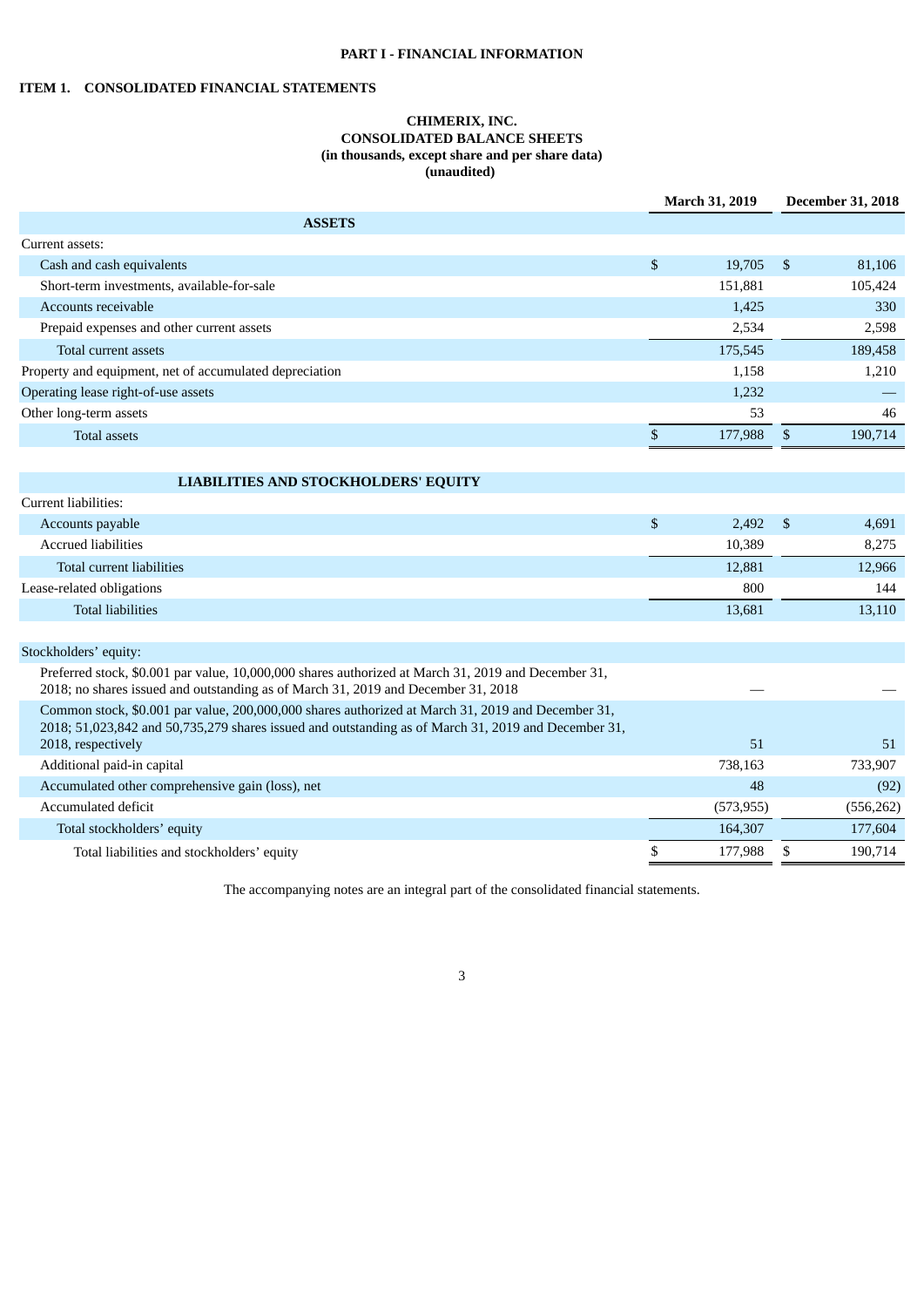# **CHIMERIX, INC. CONSOLIDATED STATEMENTS OF OPERATIONS AND COMPREHENSIVE LOSS (in thousands, except share and per share data) (unaudited)**

<span id="page-4-0"></span>

|                                                        |                             | Three Months Ended March 31, |            |  |  |  |
|--------------------------------------------------------|-----------------------------|------------------------------|------------|--|--|--|
|                                                        | 2019                        |                              | 2018       |  |  |  |
| <b>Contract revenue</b>                                | \$<br>2,356                 | $\mathbf{\hat{S}}$           | 790        |  |  |  |
| <b>Operating expenses:</b>                             |                             |                              |            |  |  |  |
| Research and development                               | 13,515                      |                              | 14,359     |  |  |  |
| General and administrative                             | 7,686                       |                              | 6,738      |  |  |  |
| Total operating expenses                               | 21,201                      |                              | 21,097     |  |  |  |
| Loss from operations                                   | (18, 845)                   |                              | (20, 307)  |  |  |  |
| Other (expense) income:                                |                             |                              |            |  |  |  |
| Unrealized loss on equity investment                   | (8)                         |                              | (134)      |  |  |  |
| Interest income and other, net                         | 1,160                       |                              | 615        |  |  |  |
| <b>Net loss</b>                                        | (17,693)                    |                              | (19, 826)  |  |  |  |
| Other comprehensive loss:                              |                             |                              |            |  |  |  |
| Unrealized gain (loss) on debt investments, net        | 140                         |                              | (103)      |  |  |  |
| Comprehensive loss                                     | \$<br>(17, 553)             | - \$                         | (19, 929)  |  |  |  |
| <b>Per share information:</b>                          |                             |                              |            |  |  |  |
| Net loss, basic and diluted                            | $\mathbb{S}$<br>$(0.35)$ \$ |                              | (0.42)     |  |  |  |
| Weighted-average shares outstanding, basic and diluted | 50,887,221                  |                              | 47,637,907 |  |  |  |

The accompanying notes are an integral part of the consolidated financial statements.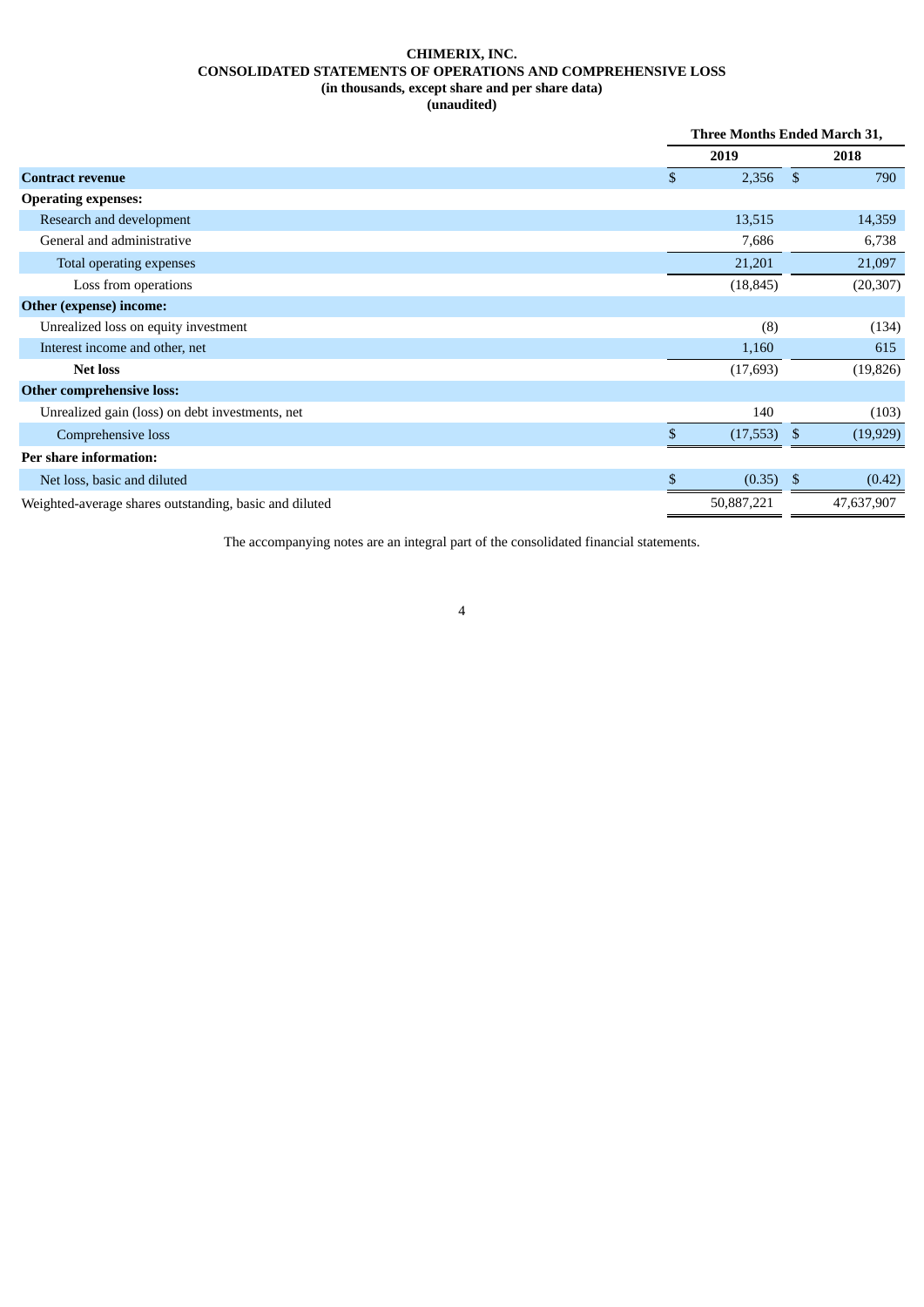# **CHIMERIX, INC. CONSOLIDATED STATEMENTS OF STOCKHOLDERS' EQUITY (DEFICIT) (in thousands) (unaudited)**

<span id="page-5-0"></span>

|                                        |   | Common<br><b>Stock</b> | <b>Additional</b><br><b>Paid-in Capital</b> |      | <b>Accumulated Other</b><br>Comprehensive<br>Gain (Loss) |      | Accumulated<br><b>Deficit</b> |            | <b>Total</b><br>Stockholders'<br><b>Equity (Deficit)</b> |
|----------------------------------------|---|------------------------|---------------------------------------------|------|----------------------------------------------------------|------|-------------------------------|------------|----------------------------------------------------------|
| <b>Balance, December 31, 2018</b>      | S | 51                     | \$<br>733,907                               | \$   | (92)                                                     | - \$ | (556, 262)                    | \$.        | 177,604                                                  |
| Share-based compensation               |   |                        | 4,073                                       |      |                                                          |      |                               |            | 4,073                                                    |
| Exercise of stock options              |   |                        | 13                                          |      |                                                          |      |                               |            | 13                                                       |
| Employee stock purchase plan purchases |   |                        | 170                                         |      |                                                          |      |                               |            | 170                                                      |
| Comprehensive loss:                    |   |                        |                                             |      |                                                          |      |                               |            |                                                          |
| Unrealized gain on investments, net    |   |                        |                                             |      | 140                                                      |      |                               |            | 140                                                      |
| Net loss                               |   |                        |                                             |      |                                                          |      | (17, 693)                     |            | (17, 693)                                                |
| Total comprehensive loss               |   |                        |                                             |      |                                                          |      |                               |            | (17, 553)                                                |
| <b>Balance, March 31, 2019</b>         | S | 51                     | \$<br>738,163                               | - \$ | 48                                                       | \$   | (573, 955)                    | $\sqrt{s}$ | 164,307                                                  |

|                                        | Common<br><b>Stock</b> | <b>Additional</b><br><b>Paid-in Capital</b> |     | <b>Accumulated Other</b><br>Comprehensive<br>Gain (Loss) |      | Accumulated<br>Deficit |               | <b>Total</b><br>Stockholders'<br><b>Equity (Deficit)</b> |
|----------------------------------------|------------------------|---------------------------------------------|-----|----------------------------------------------------------|------|------------------------|---------------|----------------------------------------------------------|
| <b>Balance, December 31, 2017</b>      | \$<br>47               | \$<br>709,514                               | \$  | (963)                                                    | - \$ | (486, 788)             | <sup>\$</sup> | 221,810                                                  |
| Share-based compensation               |                        | 3,391                                       |     |                                                          |      |                        |               | 3,392                                                    |
| Exercise of stock options              |                        | 60                                          |     |                                                          |      |                        |               | 60                                                       |
| Employee stock purchase plan purchases |                        | 358                                         |     |                                                          |      |                        |               | 358                                                      |
| Comprehensive loss:                    |                        |                                             |     |                                                          |      |                        |               |                                                          |
| Unrealized loss on investments, net    |                        |                                             |     | (103)                                                    |      |                        |               | (103)                                                    |
| Net loss                               |                        |                                             |     |                                                          |      | (19, 826)              |               | (19, 826)                                                |
| Total comprehensive loss               |                        |                                             |     |                                                          |      |                        |               | (19, 929)                                                |
| Balance, March 31, 2018                | \$<br>48               | 713,323                                     | \$. | (1,066)                                                  |      | (506, 614)             | S.            | 205,691                                                  |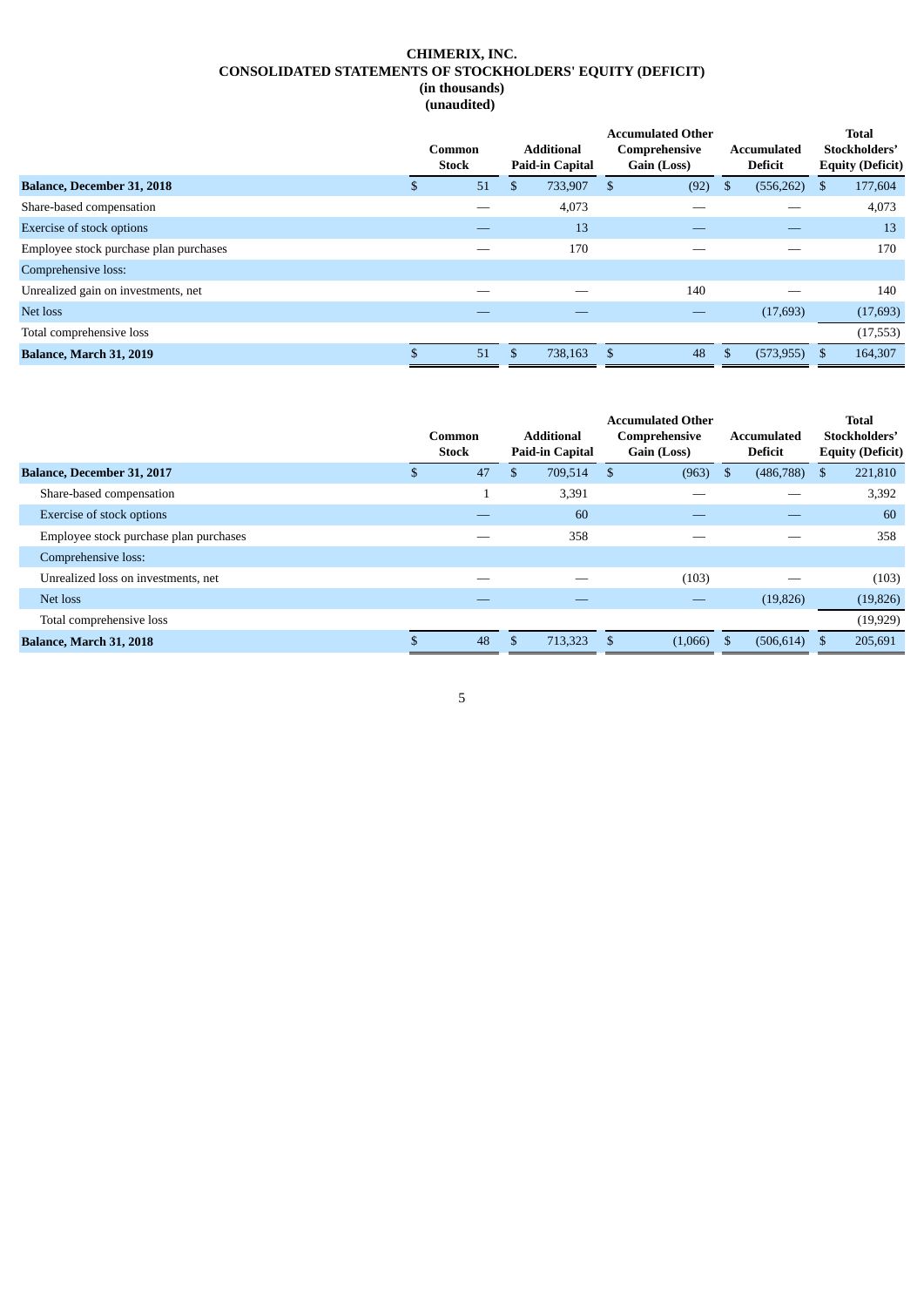# **CHIMERIX, INC. CONSOLIDATED STATEMENTS OF CASH FLOWS (in thousands) (unaudited)**

<span id="page-6-0"></span>

|                                                                             |              | Three Months Ended March 31, |                |              |  |  |
|-----------------------------------------------------------------------------|--------------|------------------------------|----------------|--------------|--|--|
|                                                                             |              | 2019                         |                | 2018         |  |  |
| <b>Cash flows from operating activities:</b>                                |              |                              |                |              |  |  |
| Net loss                                                                    | \$           | $(17,693)$ \$                |                | (19, 826)    |  |  |
| Adjustments to reconcile net loss to net cash used in operating activities: |              |                              |                |              |  |  |
| Depreciation of property and equipment                                      |              | 149                          |                | 248          |  |  |
| Amortization of discount/premium on investments                             |              | (595)                        |                | (73)         |  |  |
| Share-based compensation                                                    |              | 4,073                        |                | 3,391        |  |  |
| Unrealized loss on equity investment                                        |              | 8                            |                | 134          |  |  |
| Lease-related amortization                                                  |              | (16)                         |                | (11)         |  |  |
| Changes in operating assets and liabilities:                                |              |                              |                |              |  |  |
| Accounts receivable                                                         |              | (1,095)                      |                | 1,256        |  |  |
| Prepaid expenses and other assets                                           |              | 59                           |                | 294          |  |  |
| Accounts payable and accrued liabilities                                    |              | (624)                        |                | (3,925)      |  |  |
| Net cash used in operating activities                                       |              | (15, 734)                    |                | (18, 512)    |  |  |
| <b>Cash flows from investing activities:</b>                                |              |                              |                |              |  |  |
| Purchases of property and equipment                                         |              | (97)                         |                | (42)         |  |  |
| Purchases of short-term investments                                         |              | (69, 680)                    |                | (1,989)      |  |  |
| Purchases of long-term investments                                          |              |                              |                | (6,031)      |  |  |
| Proceeds from sales of short-term investments                               |              |                              |                | 9,500        |  |  |
| Proceeds from maturities of short-term investments                          |              | 23,950                       |                | 20,500       |  |  |
| Net cash (used in) provided by investing activities                         |              | (45, 827)                    |                | 21,938       |  |  |
| <b>Cash flows from financing activities:</b>                                |              |                              |                |              |  |  |
| Proceeds from exercise of stock options                                     |              | 13                           |                | 60           |  |  |
| Proceeds from employee stock purchase plan                                  |              | 170                          |                | 358          |  |  |
| Payments of deferred offering costs                                         |              | (23)                         |                |              |  |  |
|                                                                             |              | 160                          |                | (280)<br>138 |  |  |
| Net cash provided by financing activities                                   |              |                              |                |              |  |  |
| Net (decrease) increase in cash and cash equivalents                        |              | (61, 401)                    |                | 3,564        |  |  |
| Cash and cash equivalents:                                                  |              |                              |                |              |  |  |
| Beginning of period                                                         |              | 81,106                       |                | 18,548       |  |  |
| End of period                                                               | $\mathbb{S}$ | 19,705                       | $\mathfrak{S}$ | 22,112       |  |  |

The accompanying notes are an integral part of the consolidated financial statements.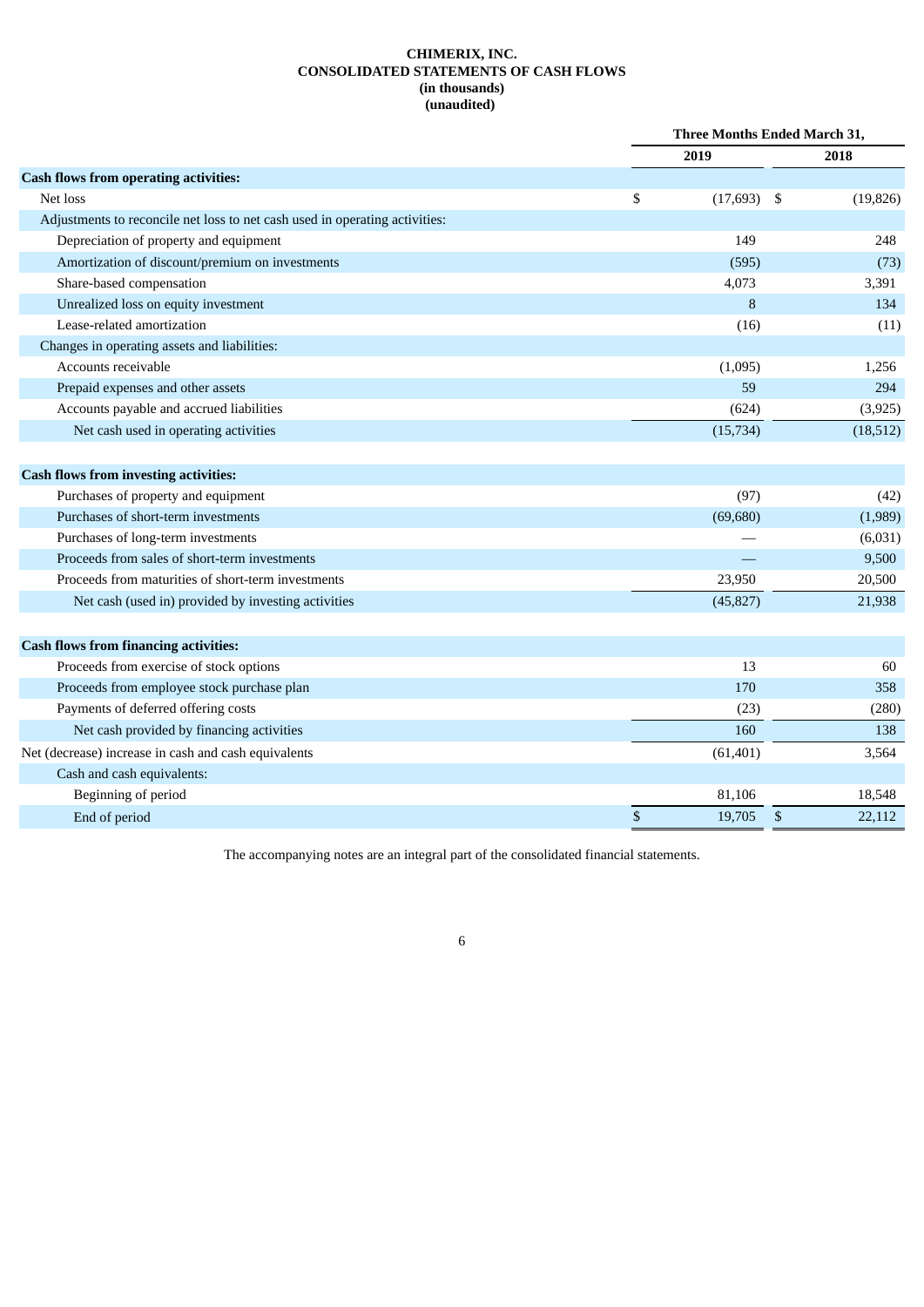## **CHIMERIX, INC. NOTES TO CONSOLIDATED FINANCIAL STATEMENTS (unaudited)**

# <span id="page-7-0"></span>**Note 1. The Business and Summary of Significant Accounting Policies**

# *Description of Business*

Chimerix, Inc. (the Company) is a biopharmaceutical company committed to discovering, developing and commercializing medicines that improve outcomes for patients with life-threatening diseases. The Company was founded in 2000 based on the promise of its proprietary lipid conjugate technology to unlock the potential of some of the most broad-spectrum antivirals by enhancing their antiviral activity and safety profiles in convenient dosing regimens. The Company is developing brincidofovir for the treatment of smallpox.

# *Basis of Presentation*

The accompanying unaudited consolidated financial statements include the accounts of the Company and its wholly owned subsidiaries. The accompanying unaudited consolidated financial statements have been prepared in accordance with accounting principles generally accepted in the United States of America (GAAP) for interim financial information, the instructions to Form 10-Q and Article 10 of Regulation S-X. Accordingly, they do not include all of the information and footnotes required by GAAP for complete financial statements and should be read in conjunction with the Company's audited financial statements and notes thereto included in its Annual Report on Form 10-K for the year ended December 31, 2018. In the opinion of the Company's management, all adjustments, consisting of normal recurring adjustments, necessary for a fair presentation of its financial position, operating results and cash flows for the periods presented have been included. Operating results for the three months ended March 31, 2019 are not necessarily indicative of the results that may be expected for the full year, for any other interim period or for any future year.

# *Fair Value of Financial Instruments*

The carrying amounts of certain financial instruments, including accounts receivable, accounts payable and accrued expenses approximate their fair values due to the short-term nature of such instruments.

For assets and liabilities recorded at fair value, it is the Company's policy to maximize the use of observable inputs and minimize the use of unobservable inputs when developing fair value measurements, in accordance with the fair value hierarchy. Fair value measurements for assets and liabilities where there exists limited or no observable market data are based primarily upon estimates and are often calculated based on the economic and competitive environment, the characteristics of the asset or liability and other factors. Therefore, fair value measurements cannot be determined with precision and may not be realized in an actual sale or immediate settlement of the asset or liability. Additionally, there may be inherent weaknesses in any calculation technique and changes in the underlying assumptions used, including discount rates and estimates of future cash flows, could significantly affect the calculated current or future fair values. The Company utilizes fair value measurements to record fair value adjustments to certain assets and liabilities and to determine fair value disclosures.

The Company groups assets and liabilities at fair value in three levels, based on the markets in which the assets and liabilities are traded and the reliability of the assumptions used to determine fair value. The determination of where an asset or liability falls in the hierarchy requires significant judgment. These levels are:

- Level 1 Valuations based on unadjusted quoted prices in active markets for identical assets or liabilities that the Company has the ability to access.
- *Level 2* Valuations based on quoted prices for similar assets or liabilities in active markets, quoted prices for identical or similar assets or liabilities in markets that are not active, and models for which all significant inputs are observable, either directly or indirectly.
- *Level 3* Valuations based on inputs that are unobservable and significant to the overall fair value measurement.

At March 31, 2019, the Company had cash equivalents including money market accounts, and at December 31, 2018, the Company had cash equivalents including money market accounts and U.S. Treasury securities, whose value is based on using quoted market prices. At March 31, 2019 and December 31, 2018, the Company had short-term investments including U.S. Treasury securities, whose value is based on using quoted market prices. Accordingly, these securities are classified as Level 1.

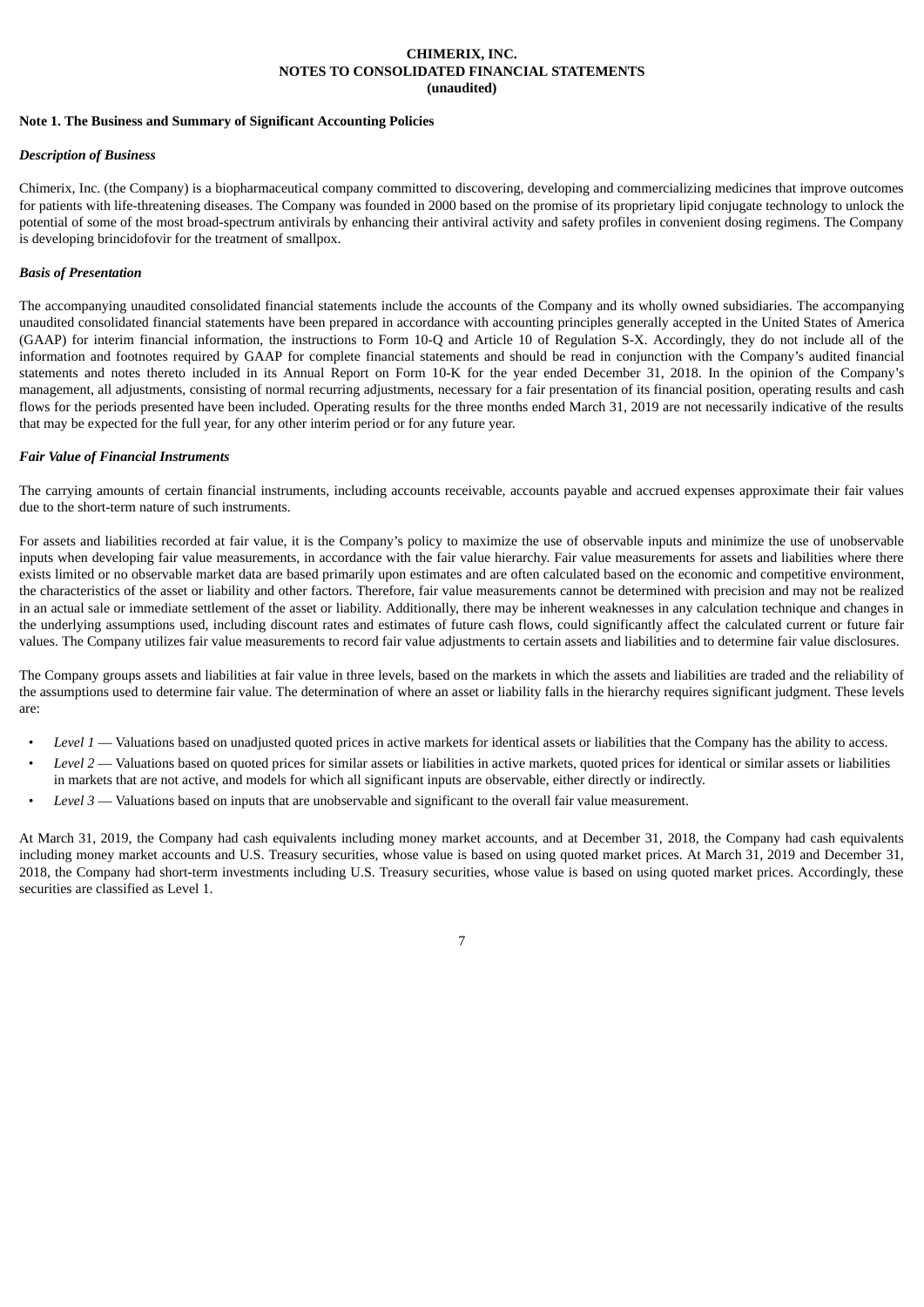At March 31, 2019 and December 31, 2018, the Company had short-term investments including stock of a U.S. corporation. The Company's investment in ContraVir Pharmaceuticals (ContraVir) common stock was categorized as a Level 1 asset and had a value based on ContraVir's common stock value at March 31, 2019 and December 31, 2018. For the three months ended March 31, 2019 and 2018, the Company recorded approximately \$8,000 and \$134,000, respectively, of unrealized loss related to the Company's investment in ContraVir common stock to unrealized loss on equity investment in the Consolidated Statements of Operations and Comprehensive Loss.

At March 31, 2019 and December 31, 2018, the Company had cash equivalents including commercial paper and corporate bonds, and short-term investments including commercial paper and corporate bonds. As quoted prices are not available for these securities, they are valued using independent pricing models or other model-based valuation techniques such as the present value of future cash flows, adjusted for the security's credit rating, prepayment assumptions and other factors such as credit loss assumptions. Accordingly, these securities are classified as Level 2.

There was no material re-measurement to fair value of financial assets and liabilities that are not measured at fair value on a recurring basis. For additional information regarding the Company's investments, please refer to Note 2, "Investments."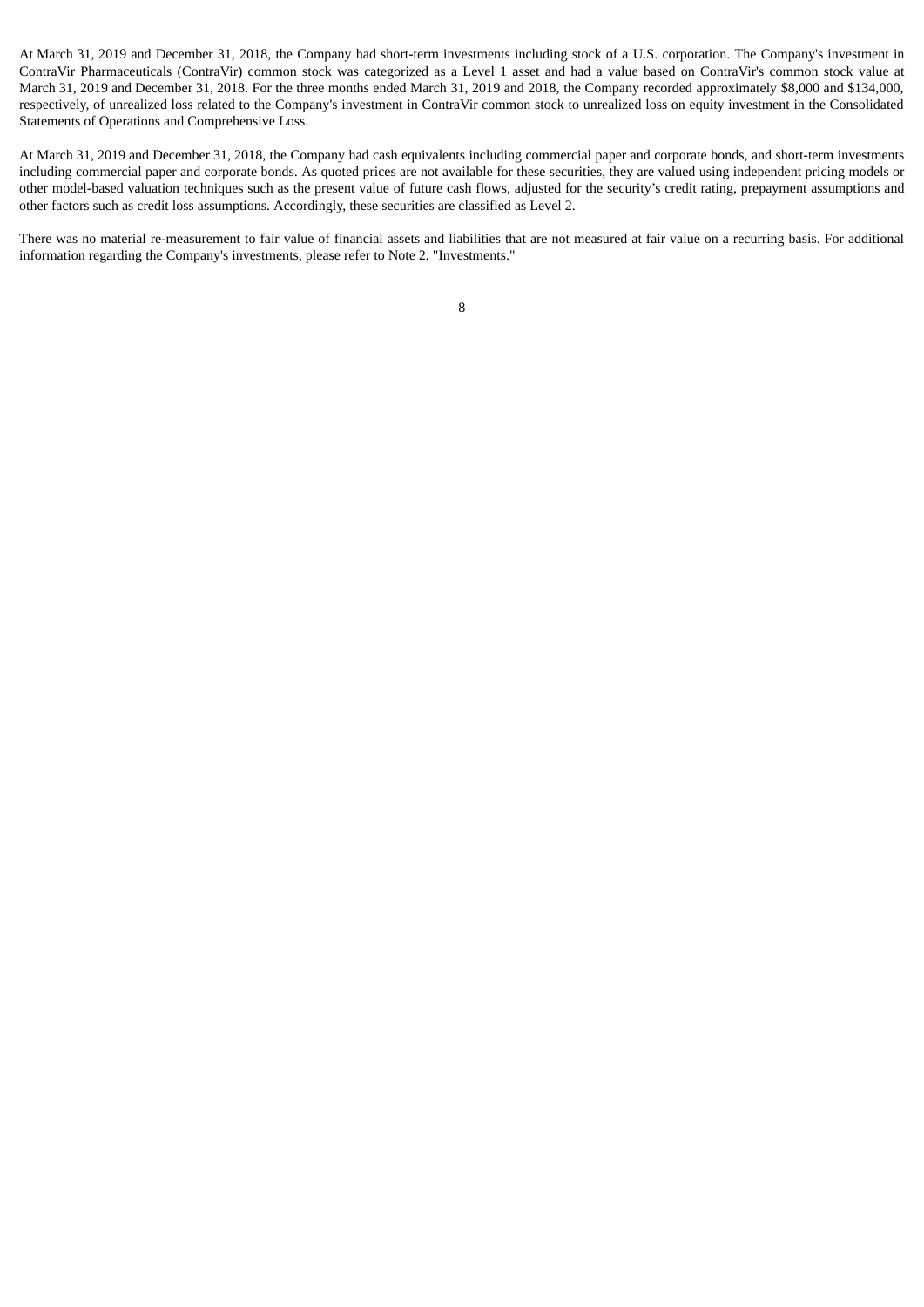Below are tables that present information about certain assets measured at fair value on a recurring basis (in thousands):

|                                  | <b>Fair Value Measurements</b> |                                                                                                       |    |                       |    |                                                                   |                                                               |  |  |  |  |
|----------------------------------|--------------------------------|-------------------------------------------------------------------------------------------------------|----|-----------------------|----|-------------------------------------------------------------------|---------------------------------------------------------------|--|--|--|--|
|                                  |                                |                                                                                                       |    | <b>March 31, 2019</b> |    |                                                                   |                                                               |  |  |  |  |
|                                  |                                | <b>Quoted Prices in</b><br><b>Active Markets</b><br>for Identical Assets<br><b>Total</b><br>(Level 1) |    |                       |    | <b>Significant Other</b><br><b>Observable Inputs</b><br>(Level 2) | <b>Significant</b><br><b>Unobservable Inputs</b><br>(Level 3) |  |  |  |  |
| Cash equivalents                 |                                |                                                                                                       |    |                       |    |                                                                   |                                                               |  |  |  |  |
| Money market funds               | \$                             | 11,879                                                                                                | \$ | 11,879                | \$ |                                                                   | \$                                                            |  |  |  |  |
| Commercial paper                 |                                | 2,699                                                                                                 |    |                       |    | 2,699                                                             |                                                               |  |  |  |  |
| Corporate bonds                  |                                | 2,000                                                                                                 |    |                       |    | 2,000                                                             |                                                               |  |  |  |  |
| Total cash equivalents           |                                | 16,578                                                                                                |    | 11,879                |    | 4,699                                                             |                                                               |  |  |  |  |
| Short-term investments           |                                |                                                                                                       |    |                       |    |                                                                   |                                                               |  |  |  |  |
| U.S. treasury securities         |                                | 42,960                                                                                                |    | 42,960                |    |                                                                   |                                                               |  |  |  |  |
| Common stock of U.S. corporation |                                | 30                                                                                                    |    | 30                    |    |                                                                   |                                                               |  |  |  |  |
| Commercial paper                 |                                | 54,182                                                                                                |    |                       |    | 54,182                                                            |                                                               |  |  |  |  |
| Corporate bonds                  |                                | 54,709                                                                                                |    |                       |    | 54,709                                                            |                                                               |  |  |  |  |
| Total short-term investments     |                                | 151,881                                                                                               |    | 42,990                |    | 108,891                                                           |                                                               |  |  |  |  |
| Total assets                     | \$                             | 168,459                                                                                               | \$ | 54,869                | \$ | 113,590                                                           | \$                                                            |  |  |  |  |

#### **Fair Value Measurements December 31, 2018**

|                                  | December 31, 2010 |              |              |                                                                                       |                |                                                                   |              |                                                               |  |  |
|----------------------------------|-------------------|--------------|--------------|---------------------------------------------------------------------------------------|----------------|-------------------------------------------------------------------|--------------|---------------------------------------------------------------|--|--|
|                                  |                   | <b>Total</b> |              | <b>Quoted Prices in</b><br><b>Active Markets</b><br>for Identical Assets<br>(Level 1) |                | <b>Significant Other</b><br><b>Observable Inputs</b><br>(Level 2) |              | <b>Significant</b><br><b>Unobservable Inputs</b><br>(Level 3) |  |  |
| Cash equivalents                 |                   |              |              |                                                                                       |                |                                                                   |              |                                                               |  |  |
| Money market funds               | \$                | 30,726       | \$           | 30,726                                                                                | \$             |                                                                   | \$           |                                                               |  |  |
| U.S. treasury securities         |                   | 11,482       |              | 11,482                                                                                |                |                                                                   |              |                                                               |  |  |
| Commercial paper                 |                   | 29,677       |              |                                                                                       |                | 29,677                                                            |              |                                                               |  |  |
| Corporate bonds                  |                   | 4,008        |              |                                                                                       |                | 4,008                                                             |              |                                                               |  |  |
| Total cash equivalents           |                   | 75,893       |              | 42,208                                                                                |                | 33,685                                                            |              |                                                               |  |  |
| Short-term investments           |                   |              |              |                                                                                       |                |                                                                   |              |                                                               |  |  |
| U.S. treasury securities         |                   | 12,589       |              | 12,589                                                                                |                |                                                                   |              |                                                               |  |  |
| Common stock of U.S. corporation |                   | 38           |              | 38                                                                                    |                |                                                                   |              |                                                               |  |  |
| Commercial paper                 |                   | 60,114       |              |                                                                                       |                | 60,114                                                            |              |                                                               |  |  |
| Corporate bonds                  |                   | 32,683       |              |                                                                                       |                | 32,683                                                            |              |                                                               |  |  |
| Total short-term investments     |                   | 105,424      |              | 12,627                                                                                |                | 92,797                                                            |              |                                                               |  |  |
| <b>Total assets</b>              | $\mathbb{S}$      | 181,317      | $\mathbb{S}$ | 54,835                                                                                | $\mathfrak{S}$ | 126,482                                                           | $\mathbb{S}$ |                                                               |  |  |

# *Accrued Liabilities*

Accrued liabilities consisted of the following (in thousands):

|                                           | <b>March 31, 2019</b> |        | <b>December 31, 2018</b> |  |  |
|-------------------------------------------|-----------------------|--------|--------------------------|--|--|
| Accrued research and development expenses |                       | 5,823  | 4,525                    |  |  |
| Accrued compensation                      |                       | 2,453  | 2,469                    |  |  |
| Other accrued liabilities                 |                       | 2,113  | 1,281                    |  |  |
| Total accrued liabilities                 |                       | 10,389 | 8.275                    |  |  |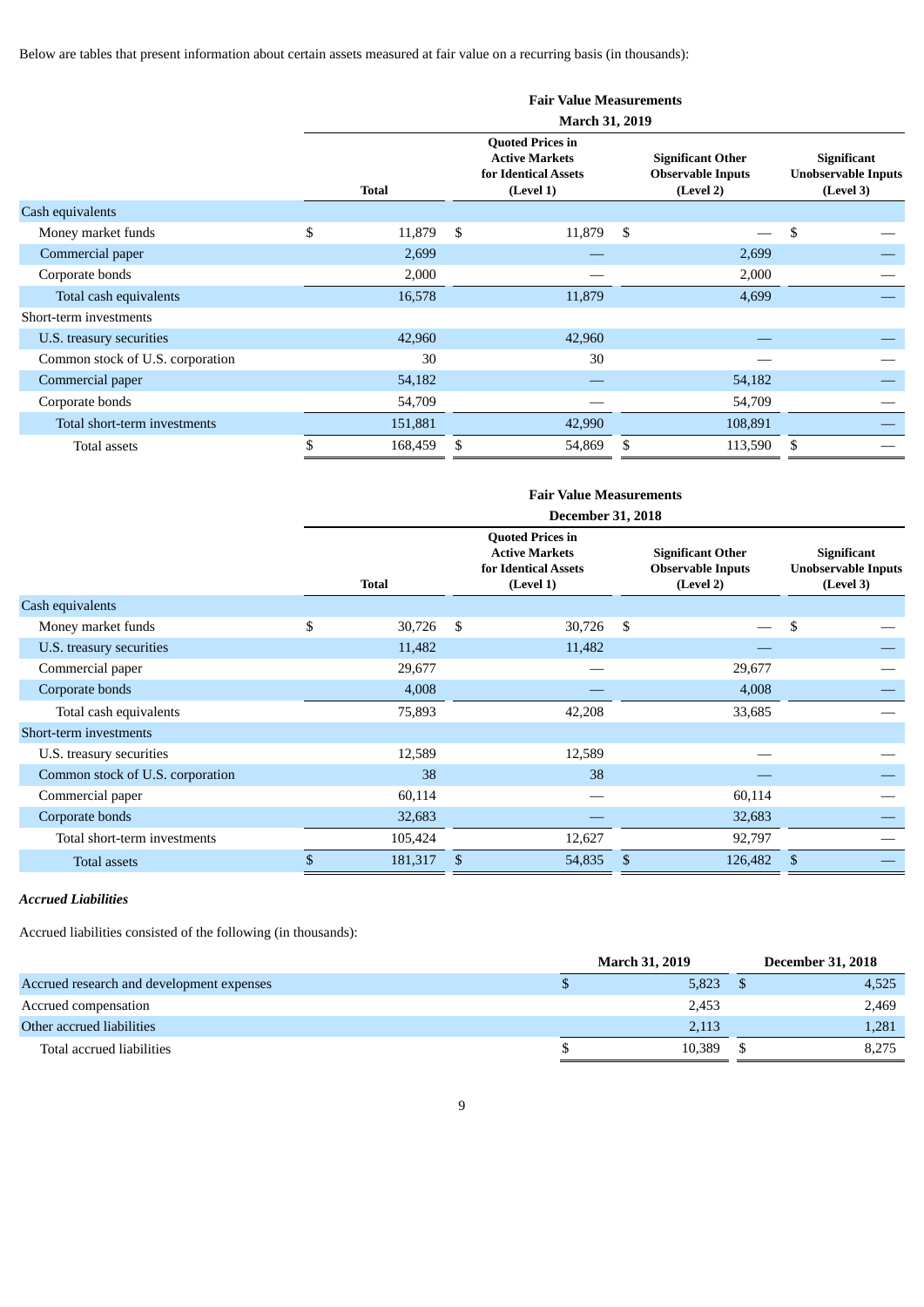#### *Revenue Recognition*

## *Policy*

The Company's revenues generally consist of (i) contract revenue - revenue generated under federal contracts, and (ii) collaboration and licensing revenue revenue related to non-refundable upfront fees, royalties and milestone payments earned under license agreements. Revenue is recognized in accordance with the criteria outlined in Accounting Standards Codification (ASC) 606 issued by the Financial Accounting Standards Board (FASB). Following this accounting pronouncement, a five-step approach is applied for recognizing revenue, including (1) identify the contract with a customer; (2) identify the performance obligations in the contract; (3) determine the transaction price; (4) allocate the transaction price to the performance obligations in the contract; and (5) recognize revenue when, or as, the entity satisfies a performance obligation.

# *Biomedical Advanced Research and Development Authority (BARDA)*

In February 2011, the Company entered into a contract with BARDA for the advanced development of brincidofovir as a medical countermeasure in the event of a smallpox release. Under the contract, the Company may receive up to \$75.8 million in expense reimbursement and \$5.3 million in fees over the performance of 1 base segment and 4 option segments. Exercise of each option segment is solely at the discretion of BARDA. Currently, option segments 1 through 3 have been exercised. The Company assessed the services in accordance with the authoritative guidance and concluded that there is a potential of 5 separate contracts (1 base segment and 4 option segments) within this agreement, each of which has a single performance obligation. The transaction price for each segment, based on the transaction price as defined in each segment contract, is allocated to the single performance obligation for each contract. The transaction price is recognized over time by measuring the progress toward complete satisfaction of the performance obligation. The progress toward complete satisfaction is estimated based on the costs incurred to date relative to the total estimated costs per the terms of each contract. The Company typically invoices BARDA monthly as costs are incurred. The base segment and first option segment were completed prior to adoption of ASC 606. The Company is currently performing under the second and third option segments of the contract during which the Company may receive up to a total of \$23.9 million and \$14.1 million in expense reimbursement and fees, respectively. The second option and third option segments are scheduled to end on August 1, 2019.

## *ContraVir Pharmaceuticals*

The Company entered into a license agreement with ContraVir on December 17, 2014 for the development and commercialization of CMX157 for certain antiviral indications. The Company assessed the agreement in accordance with the authoritative guidance and concluded that the ContraVir contract includes multiple performance obligations, which had all been satisfied in 2015 prior to the adoption of ASC 606. The ContraVir contract has one fixed and several variable transaction amounts. The fixed fee portion of the contract was for the license to CMX157 rights. The Company recognized revenue for the fixed fee portion of the contract in 2015 when the performance obligations were satisfied. On April 2, 2019, the Company received notification from ContraVir of its intention to terminate the license agreement effective June 1, 2019.

## *Research and Development Prepaids and Accruals*

As part of the process of preparing financial statements, the Company is required to estimate its expenses resulting from its obligation under contracts with vendors and consultants and clinical site agreements in connection with its research and development efforts. The financial terms of these contracts are subject to negotiations which vary contract to contract and may result in payment flows that do not match the periods over which materials or services are provided to the Company under such contracts.

The Company's objective is to reflect the appropriate research and development expenses in its financial statements by matching those expenses with the period in which services and efforts are expended. The Company accounts for these expenses according to the progress of its research and development efforts. The Company determines prepaid and accrual estimates through discussion with applicable personnel and outside service providers as to the progress or state of communication of clinical trials, or other services completed. The Company adjusts its rate of research and development expense recognition if actual results differ from its estimates. The Company makes estimates of its prepaid and accrued expenses as of each balance sheet date in its financial statements based on facts and circumstances known at that time. Although the Company does not expect its estimates to be materially different from amounts actually incurred, its understanding of status and timing of services performed relative to the actual status and timing of services performed may vary and may result in the Company reporting amounts that are too high or too low for any particular period. Through March 31, 2019, there had been no material adjustments to the Company's prior period estimates of prepaid and accruals for research and development expenses. The Company's research and development prepaids and accruals are dependent upon the timely and accurate reporting of contract research organizations and other third-party vendors.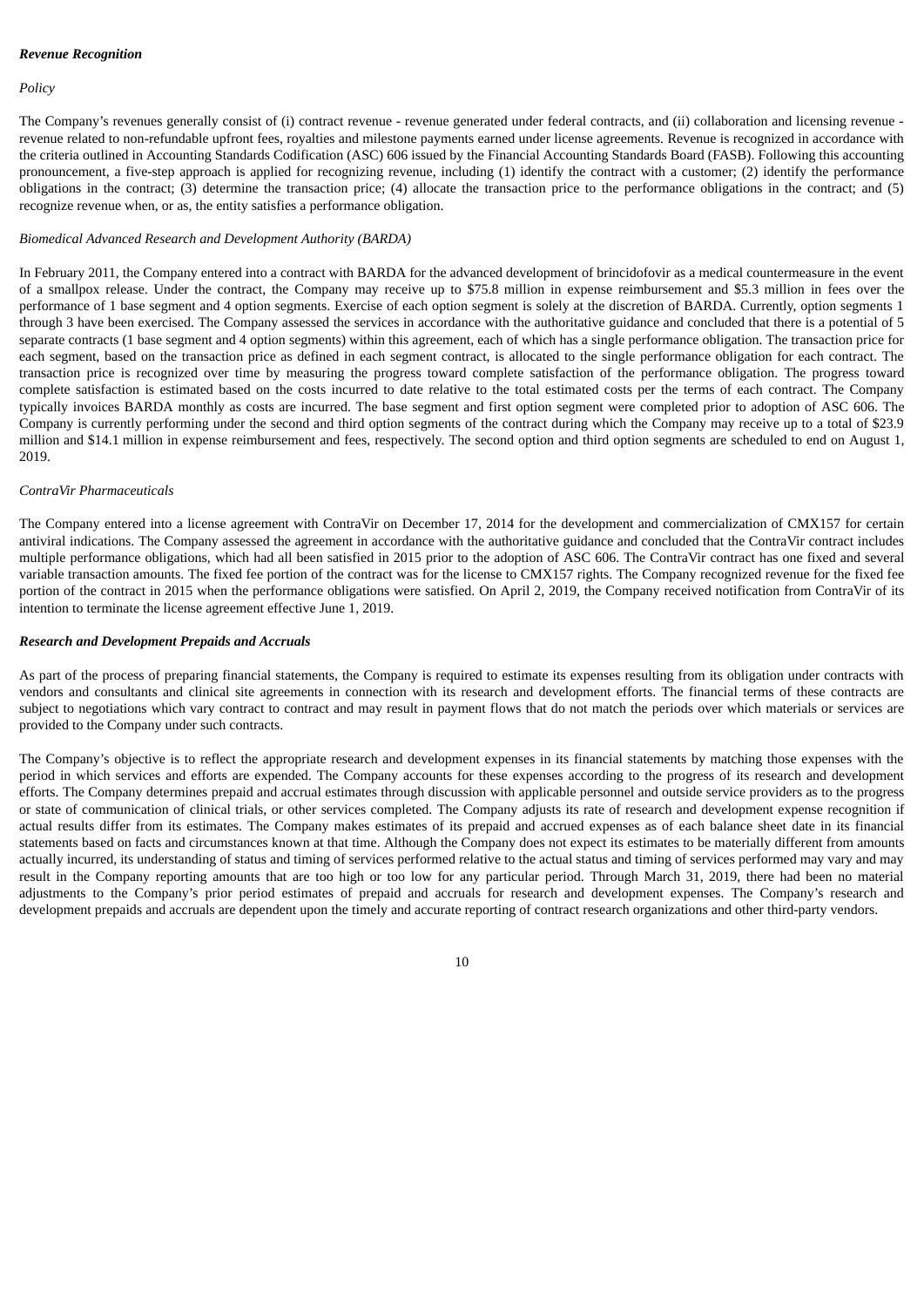## *Basic and Diluted Net Loss Per Share of Common Stock*

Basic net loss per share of common stock is computed by dividing net loss by the weighted-average number of shares of common stock outstanding during the period, excluding the dilutive effects of non-vested restricted stock, stock options, and employee stock purchase plan purchase rights. Diluted net loss per share of common stock is computed by dividing net loss by the sum of the weighted-average number of shares of common stock outstanding during the period plus the potential dilutive effects of warrants to purchase common stock, non-vested restricted stock, stock options, and employee stock purchase plan purchase rights outstanding during the period calculated in accordance with the treasury stock method, but are excluded if their effect is anti-dilutive. Because the impact of these items is anti-dilutive during the periods of net loss, there was no difference between basic and diluted loss per share of common stock for the three months ended March 31, 2019 and 2018.

#### *Impact of Recently Adopted Accounting Standards*

In February 2016, the FASB issued Accounting Standards Update (ASU) No. 2016-02, "Leases (Topic 842)", which has been amended through subsequent ASUs, and which increases transparency and comparability among companies accounting for lease transactions. The most significant change of this update requires the recognition of lease assets and liabilities on the balance sheet for lessees for operating lease arrangements with lease terms greater than 12 months. This ASU is effective for financial statements issued for annual periods and interim periods within those annual periods, beginning after December 15, 2018. The Company adopted this standard effective January 1, 2019 using the alternative modified retrospective adoption method allowed by ASU 2018- 11. The Company elected to use the package of three practical expedients which allows the Company not to reassess whether contracts are or contain leases, lease classification, and whether initial direct costs qualify for capitalization. The Company has completed its assessment of the impact of the standard and determined that the only material leases that the Company holds are real estate operating leases. Upon adoption of the standard, the Company recorded a right of use asset of \$1.4 million and lease liability of \$1.6 million on its consolidated balance sheets with no adjustment to beginning retained earnings in the period of adoption.

#### **Note 2. Investments**

The following tables summarize the Company's debt investments (in thousands):

|                          | <b>March 31, 2019</b> |     |                                         |  |                                   |      |                             |  |  |  |
|--------------------------|-----------------------|-----|-----------------------------------------|--|-----------------------------------|------|-----------------------------|--|--|--|
|                          | <b>Amortized Cost</b> |     | <b>Gross Unrealized</b><br><b>Gains</b> |  | <b>Gross Unrealized</b><br>Losses |      | <b>Estimated Fair Value</b> |  |  |  |
| Corporate bonds          | 54,675                | -\$ | 36                                      |  | (2)                               | - \$ | 54,709                      |  |  |  |
| U.S. treasury securities | 42,948                |     | 13                                      |  | $\left( 1\right)$                 |      | 42,960                      |  |  |  |
| Commercial paper         | 54,180                |     | 10                                      |  | (8)                               |      | 54,182                      |  |  |  |
| Total investments        | 151,803               |     | 59                                      |  | (11)                              | - \$ | 151,851                     |  |  |  |

|                          | <b>December 31, 2018</b> |     |                                  |  |                                   |          |                             |  |  |  |  |
|--------------------------|--------------------------|-----|----------------------------------|--|-----------------------------------|----------|-----------------------------|--|--|--|--|
|                          | <b>Amortized Cost</b>    |     | <b>Gross Unrealized</b><br>Gains |  | <b>Gross Unrealized</b><br>Losses |          | <b>Estimated Fair Value</b> |  |  |  |  |
| Corporate bonds          | $32,724$ \$              |     | $\frac{1}{2}$                    |  | (41)                              | <b>S</b> | 32,683                      |  |  |  |  |
| Commercial paper         | 60,159                   |     | __                               |  | (45)                              |          | 60,114                      |  |  |  |  |
| U.S. treasury securities | 12,592                   |     |                                  |  | (3)                               |          | 12,589                      |  |  |  |  |
| Total investments        | 105,475                  | \$. | $\overline{\phantom{0}}$         |  | (89)                              | -5       | 105,386                     |  |  |  |  |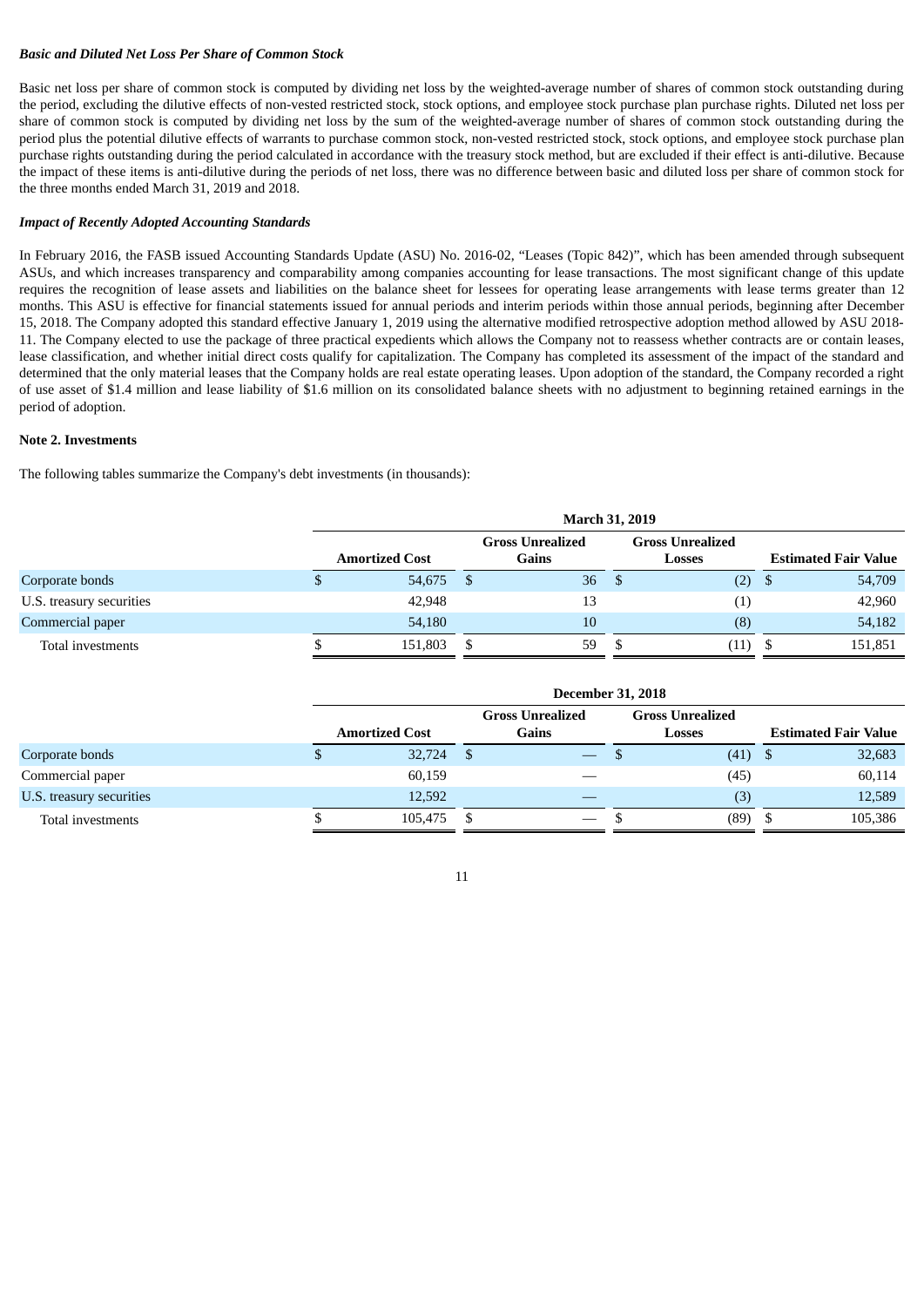The following tables summarize the Company's debt investments with unrealized losses, aggregated by investment type and the length of time that individual investments have been in a continuous unrealized loss position (in thousands, except number of securities):

|                                             |                            |                   |     |                    |      | <b>March 31, 2019</b>         |  |                               |  |                   |    |                    |
|---------------------------------------------|----------------------------|-------------------|-----|--------------------|------|-------------------------------|--|-------------------------------|--|-------------------|----|--------------------|
|                                             | <b>Less than 12 Months</b> |                   |     |                    |      | <b>Greater than 12 Months</b> |  |                               |  | <b>Total</b>      |    |                    |
|                                             |                            | <b>Fair Value</b> |     | Unrealized<br>Loss |      | <b>Fair Value</b>             |  | <b>Unrealized</b><br>Loss     |  | <b>Fair Value</b> |    | Unrealized<br>Loss |
| Corporate bonds                             |                            | 14,449            | -S  | (2)                | -\$  | $\overline{\phantom{m}}$      |  | $\overbrace{\phantom{12333}}$ |  | 14,449            | -S | (2)                |
| Commercial paper                            |                            | 19,807            |     | (8)                |      |                               |  |                               |  | 19,807            |    | (8)                |
| U.S. treasury securities                    |                            | 6,724             |     | (1)                |      |                               |  |                               |  | 6,724             |    | (1)                |
| Total                                       |                            | 40.980            | \$. | (11)               | - \$ | $\overline{\phantom{m}}$      |  |                               |  | 40,980            |    | (11)               |
| Number of securities with unrealized losses |                            |                   |     | 12                 |      |                               |  |                               |  |                   |    | 12                 |

|                                             |                            |                   |    |                    |      | <b>December 31, 2018</b>      |  |                    |   |                   |   |                           |  |
|---------------------------------------------|----------------------------|-------------------|----|--------------------|------|-------------------------------|--|--------------------|---|-------------------|---|---------------------------|--|
|                                             | <b>Less than 12 Months</b> |                   |    |                    |      | <b>Greater than 12 Months</b> |  |                    |   | <b>Total</b>      |   |                           |  |
|                                             |                            | <b>Fair Value</b> |    | Unrealized<br>Loss |      | <b>Fair Value</b>             |  | Unrealized<br>Loss |   | <b>Fair Value</b> |   | <b>Unrealized</b><br>Loss |  |
| Corporate bonds                             | \$                         | 32,683            | S  | (41)               | - \$ |                               |  |                    | Φ | 32,683            | S | (41)                      |  |
| Commercial paper                            |                            | 60,114            |    | (45)               |      |                               |  |                    |   | 60,114            |   | (45)                      |  |
| U.S. treasury securities                    |                            | 12,589            |    | (3)                |      |                               |  |                    |   | 12,589            |   | (3)                       |  |
| Total                                       |                            | 105,386           | -S | (89)               | -S   | $\overline{\phantom{m}}$      |  |                    |   | 105,386           | ж | (89)                      |  |
| Number of securities with unrealized losses |                            |                   |    | 36                 |      |                               |  |                    |   |                   |   | 36                        |  |

The Company periodically reviews available-for-sale securities for other-than-temporary declines in fair value below the cost basis and whenever events or changes in circumstances indicate that the carrying amount of an asset may not be recoverable. The Company evaluates, among other things, the duration and extent to which the fair value of a security is less than its cost; the financial condition of the issuer and any changes thereto; and the Company's intent to sell, or whether it will more likely than not be required to sell, the security before recovery of its cost basis. At March 31, 2019, the Company did not intend to sell, and was not more likely than not to be required to sell, the available-for-sale debt securities in an unrealized loss position before recovery of the cost basis of the securities, which may be at maturity. There were no such declines in value for the three months ended March 31, 2019 and 2018. Unrealized gains and losses on debt investments are recorded to unrealized gain (loss) on investments, net in the Consolidated Statements of Operations and Comprehensive Loss. The Company recognizes interest income on an accrual basis in interest income in the Consolidated Statements of Operations and Comprehensive Loss.

The following table summarizes the scheduled maturity for the Company's debt investments at March 31, 2019 (in thousands):

| Maturing in one year or less              | 151,851 |
|-------------------------------------------|---------|
| Maturing after one year through two years |         |
| Total debt investments                    | 151,851 |
| Common stock of U.S. corporation          | 30      |
| Total investments                         | 151,881 |
|                                           |         |

#### **Note 3. Commitments and Contingencies**

#### *Leases*

The Company leases its facilities under long-term operating leases that expire at various dates through 2021. The Company generally has options to renew lease terms on its facilities, which may be exercised at the Company's sole discretion. In addition, certain lease arrangements may be terminated prior to their original expiration date at the Company's discretion. The Company evaluates renewal and termination options at the lease commencement date to determine if it is reasonably certain to exercise the option and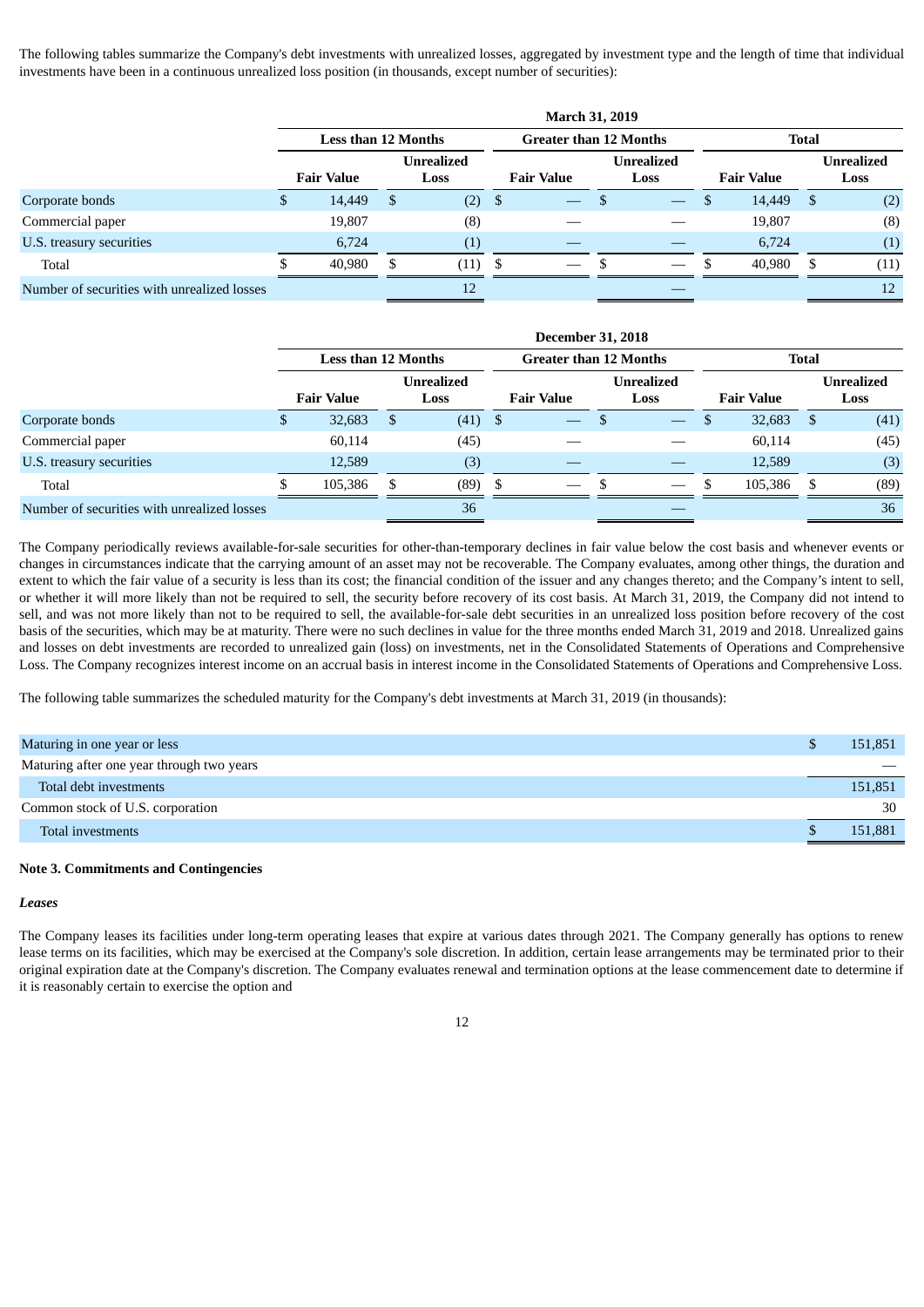have concluded on all operating leases that it is not reasonably certain that any options will be exercised. The weighted-average remaining lease term for the Company's operating leases as of March 31, 2019 was 2.06 years.

Expense related to leases is recorded on a straight-line basis over the lease term. Lease expense under operating leases, including common area maintenance fees, totaled approximately \$0.2 million for the three months ended March 31, 2019 and 2018.

The discount rate implicit within the Company's leases is generally not determinable and therefore the Company determines the discount rate based on its incremental borrowing rate based on the information available at commencement date. As of March 31, 2019, the operating lease liabilities reflect a weighted-average discount rate of 13.16%.

The following table sets forth the operating lease right-of-use assets and liabilities as of March 31, 2019 (in thousands):

## **Assets**

| <b>Operating Lease Right-of-Use Assets</b>                                        | D | 1,232 |
|-----------------------------------------------------------------------------------|---|-------|
|                                                                                   |   |       |
| <b>Liabilities</b>                                                                |   |       |
| Operating Lease Short-term Liabilities (recorded within Accrued liabilities)      |   | 640   |
| Operating Lease Long-term Liabilities (recorded within Lease-related obligations) |   | 782   |
| <b>Total Operating Lease Liabilities</b>                                          |   | 1.422 |

Operating lease payments over the remainder of the lease terms are as follows (in thousands):

| <b>Years Ending December 31,</b>                    | As of March 31, 2019 |       |  |  |
|-----------------------------------------------------|----------------------|-------|--|--|
| 2019                                                | Φ                    | 585   |  |  |
| 2020                                                |                      | 797   |  |  |
| 2021                                                |                      | 235   |  |  |
| Total future minimum rental payments                |                      | 1,617 |  |  |
| Less amount of lease payments representing interest |                      | 195   |  |  |
| Total present value of lease payments               |                      | 1.422 |  |  |

As of December 31, 2018, future minimum payments under operating leases under ASC 840 were as follows (in thousands):

| <b>Years Ending December 31,</b>     | As of December 31, 2018 |       |
|--------------------------------------|-------------------------|-------|
| 2019                                 |                         | 786   |
| 2020                                 |                         | 797   |
| 2021                                 |                         | 235   |
| Total future minimum rental payments |                         | 1,818 |

For the three months ended March 31, 2019 and 2018, the Company made lease payments of approximately \$192,000 and \$184,000, respectively, which are included in operating cash flows.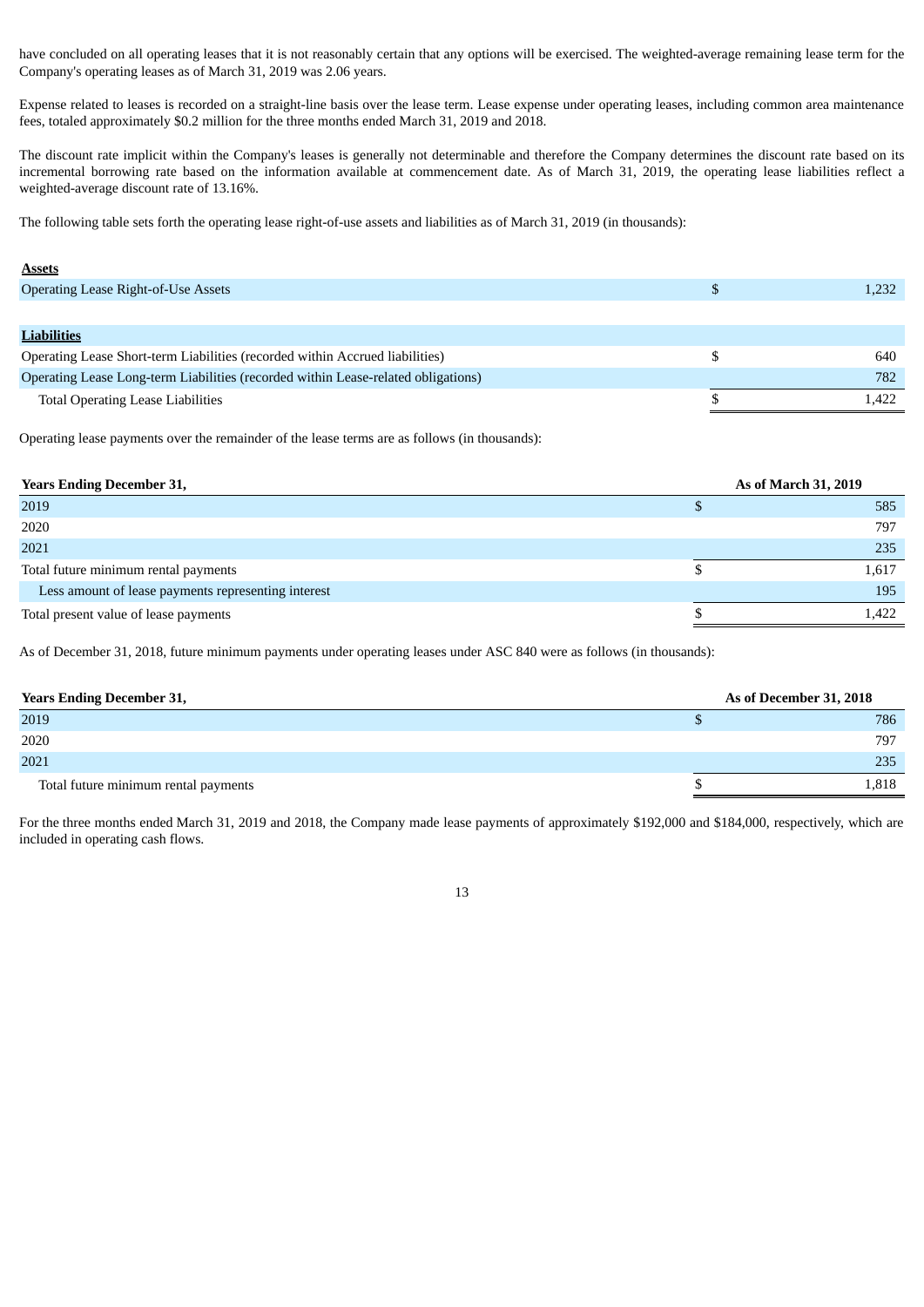#### *Sublease*

The Company subleases 3,537 square feet of its office space under a non-cancelable operating lease that expires in February 2021. For the three months ended March 31, 2019, the Company recognized approximately \$18,000 of income in Interest income and other, net on the Consolidated Statement of Operations and Comprehensive Loss. For the three months ended March 31, 2018, the Company recognized approximately \$18,000 of a reduction of rent expense in operating expenses on the Consolidated Statement of Operations and Comprehensive Loss. Total future minimum rentals under the non-cancelable operating sublease are presented below (in thousands):

| <b>Years Ending December 31,</b>      | As of March 31, 2019 |
|---------------------------------------|----------------------|
| 2019                                  | 58                   |
| 2020                                  | 81                   |
| 2021                                  | 14                   |
| Total future minimum sublease rentals | 153                  |

#### *Significance of Revenue Source*

The Company is the recipient of federal research contract funds from BARDA, the sole source of the Company's contract revenue. Periodic audits are required under the Company's BARDA agreement and certain costs may be questioned as appropriate under the BARDA agreement. Management believes that such amounts in the current year, if any, are not significant. Accordingly, no provision for refundable amounts under the BARDA agreement had been made as of March 31, 2019 and December 31, 2018.

#### **Note 4. Equity Transactions and Share-based Compensation**

#### *Stock Options*

In connection with the Company's IPO, the Company adopted the 2013 Equity Incentive Plan (the 2013 Plan). The 2013 Plan provides for the grant of incentive stock options (ISOs), non-statutory stock options (NSOs), stock appreciation rights, restricted stock awards, restricted stock unit (RSU) awards, performance-based stock awards, and other forms of equity compensation (collectively, stock awards), all of which may be granted to employees, including officers, non-employee directors and consultants of the Company and its affiliates. Additionally, the 2013 Plan provides for the grant of performance cash awards. The number of shares of common stock reserved for future issuance automatically increases on January 1 of each calendar year by 4% of the total number of shares of capital stock outstanding on December 31 of the preceding calendar year, or a lesser number of shares determined by the Company's board of directors. On January 1, 2019, the common stock reserved for issuance under the 2013 Plan was automatically increased by 2.0 million shares. As of March 31, 2019, there was a total of 1.5 million shares reserved for future issuance under the 2013 Plan. The Company issued approximately 8,000 shares of common stock pursuant to the exercise of stock options during the three months ended March 31, 2019.

#### *Employee Stock Purchase Plan*

In February 2013, the Company's board of directors adopted the 2013 Employee Stock Purchase Plan (ESPP), which was subsequently ratified by stockholders and became effective in April 2013. Initially, the ESPP authorized the issuance of 704,225 shares of common stock pursuant to purchase rights granted to the Company's employees or to employees of any of its designated affiliates. The number of shares of common stock reserved for issuance automatically increases on January 1 of each calendar year, from January 1, 2014 through January 1, 2023 by the lesser of (a) 1% of the total number of shares of common stock outstanding on December 31 of the preceding calendar year, (b) 422,535 shares, or (c) a number determined by the Company's board of directors that is less than (a) and (b). On January 1, 2019, the common stock reserved for issuance under the ESPP was automatically increased by an additional 422,535 shares.

The Company has reserved a total of 3.1 million shares of common stock to be purchased under the ESPP, of which 2.4 million shares remained available for purchase as of March 31, 2019. The ESPP provides for an automatic reset feature to start participants on a new twenty-four month participation period in the event that the common stock market value on a purchase date is less than the common stock value on the first day of the twenty-four month offering period. Eligible employees may authorize an amount up to 15% of their salary to purchase common stock at the lower of a 15% discount to the beginning price of their offering period or a 15% discount to the ending price of each six-month purchase interval. The Company issued approximately 113,000 shares of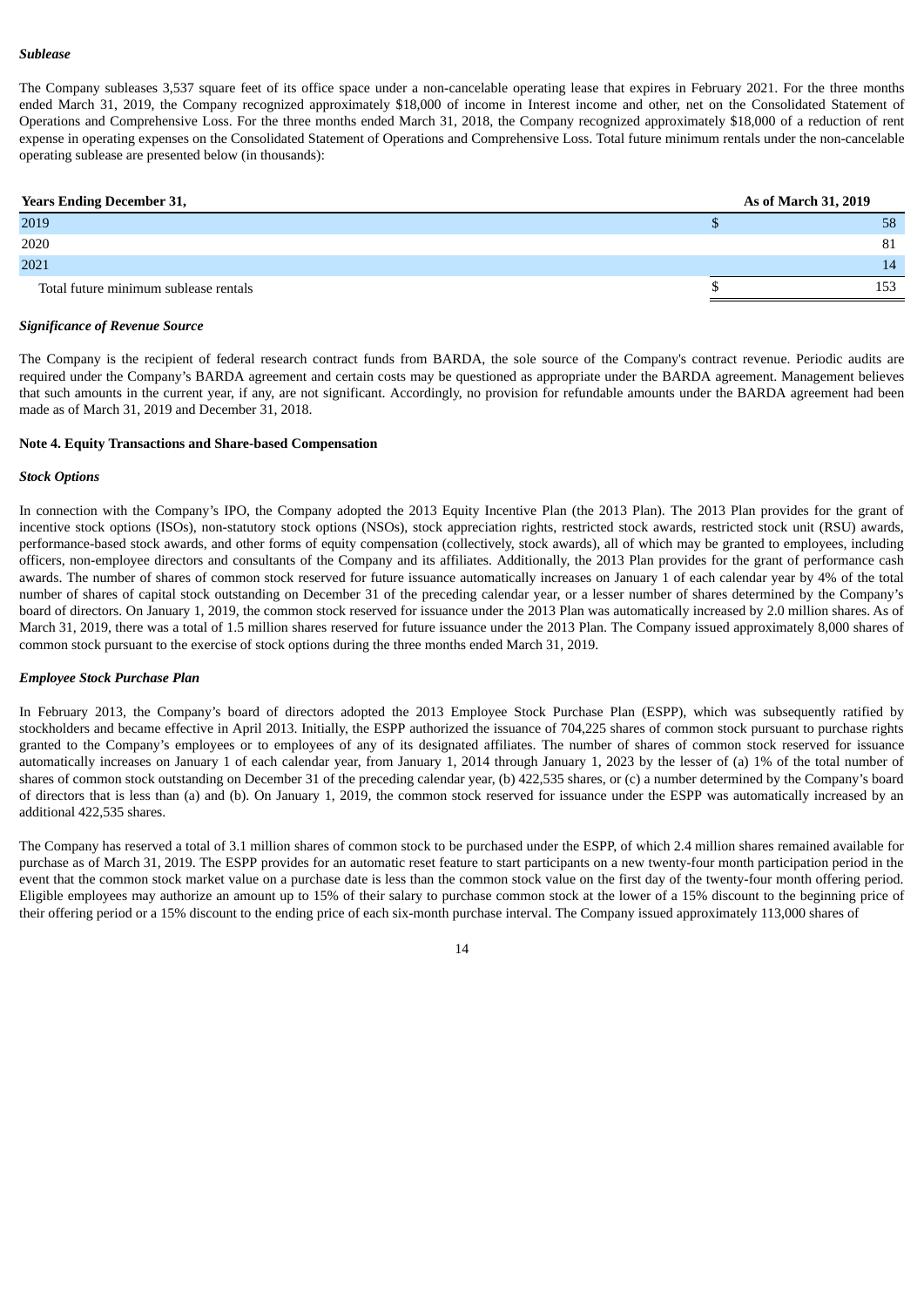common stock pursuant to the ESPP during the three months ended March 31, 2019. Compensation expense for shares purchased under the ESPP related to the purchase discount and the "look-back" option and were determined using a Black-Scholes option pricing model.

#### *Restricted Stock Units*

The Company has issued RSUs to certain employees which vest based on service criteria. When vested, the RSU represents the right to be issued the number of shares of the Company's common stock that is equal to the number of RSUs granted. The grant date fair value for RSUs is based upon the market price of the Company's common stock on the date of the grant. The fair value is then amortized to compensation expense over the requisite service period or vesting term. The Company issued approximately 168,000 shares of common stock pursuant to the vesting of RSUs during the three months ended March 31, 2019.

#### *Stock-based Compensation*

For awards with only service conditions and graded-vesting features, the Company recognizes compensation expense on a straight-line basis over the requisite service period. Total share-based compensation expense recognized related to stock options, the ESPP and RSUs was as follows (in thousands):

|                                        | Three Months Ended March 31, |  |       |  |
|----------------------------------------|------------------------------|--|-------|--|
|                                        | 2019                         |  | 2018  |  |
| Research and development expense       | 1.270                        |  | 1,320 |  |
| General and administrative expense     | 2.803                        |  | 2,071 |  |
| Total share-based compensation expense | 4.073                        |  | 3,391 |  |

On February 5, 2019, Dr. M. Michelle Berrey, the Company's then President and Chief Executive Officer, resigned. The Company entered into a severance agreement with Dr. Berrey that provides for severance benefits to her in connection with her resignation. Among other benefits, Dr. Berrey received accelerated vesting of her outstanding stock options and RSUs as if she had continued service for an additional 15 month period. In addition, Dr. Berrey's vested options were modified to extend her exercise period to May 5, 2020. The Company recorded a charge of \$1.8 million to compensation expense on the date of her resignation related to the acceleration of vesting and the modifications of her outstanding stock options and RSUs.

#### **Note 5. Income Taxes**

The Company estimates an annual effective tax rate of 0% for the year ending December 31, 2019 as the Company incurred losses for the three month period ended March 31, 2019 and is forecasting additional losses through the fourth quarter, resulting in an estimated net loss for both financial statement and tax purposes for the year ending December 31, 2019. Therefore, no federal or state income taxes are expected and none have been recorded at this time. Income taxes have been accounted for using the liability method in accordance with FASB ASC 740.

Due to the Company's history of losses since inception, there is not enough evidence at this time to support that the Company will generate future income of a sufficient amount and nature to utilize the benefits of its net deferred tax assets. Accordingly, the deferred tax assets have been reduced by a full valuation allowance, since the Company does not currently believe that realization of its deferred tax assets is more likely than not.

At March 31, 2019, the Company had no unrecognized tax benefits that would reduce the Company's effective tax rate if recognized.

#### **Note 6. Significant Agreements**

#### *The Regents of the University of California*

In May 2002, the Company entered into a license agreement with The Regents of the University of California (UC) under which the Company obtained an exclusive, worldwide license to UC's patent rights in certain inventions (the UC Patent Rights) related to lipid-conjugated antiviral compounds and their use, including certain patents relating to brincidofovir. The license agreement was amended in September 2002 in order to expand the scope of the license and again in December 2010 in order to modify certain financial terms. The agreement was amended a third time in September 2011 to add additional patents related to certain metabolically stable lipid-conjugate compounds. A fourth amendment was executed in July 2012 to alter the rights and obligations of the parties in light of the Company's current business plans. In April 2018, a fifth amendment was executed to alter the rights and obligations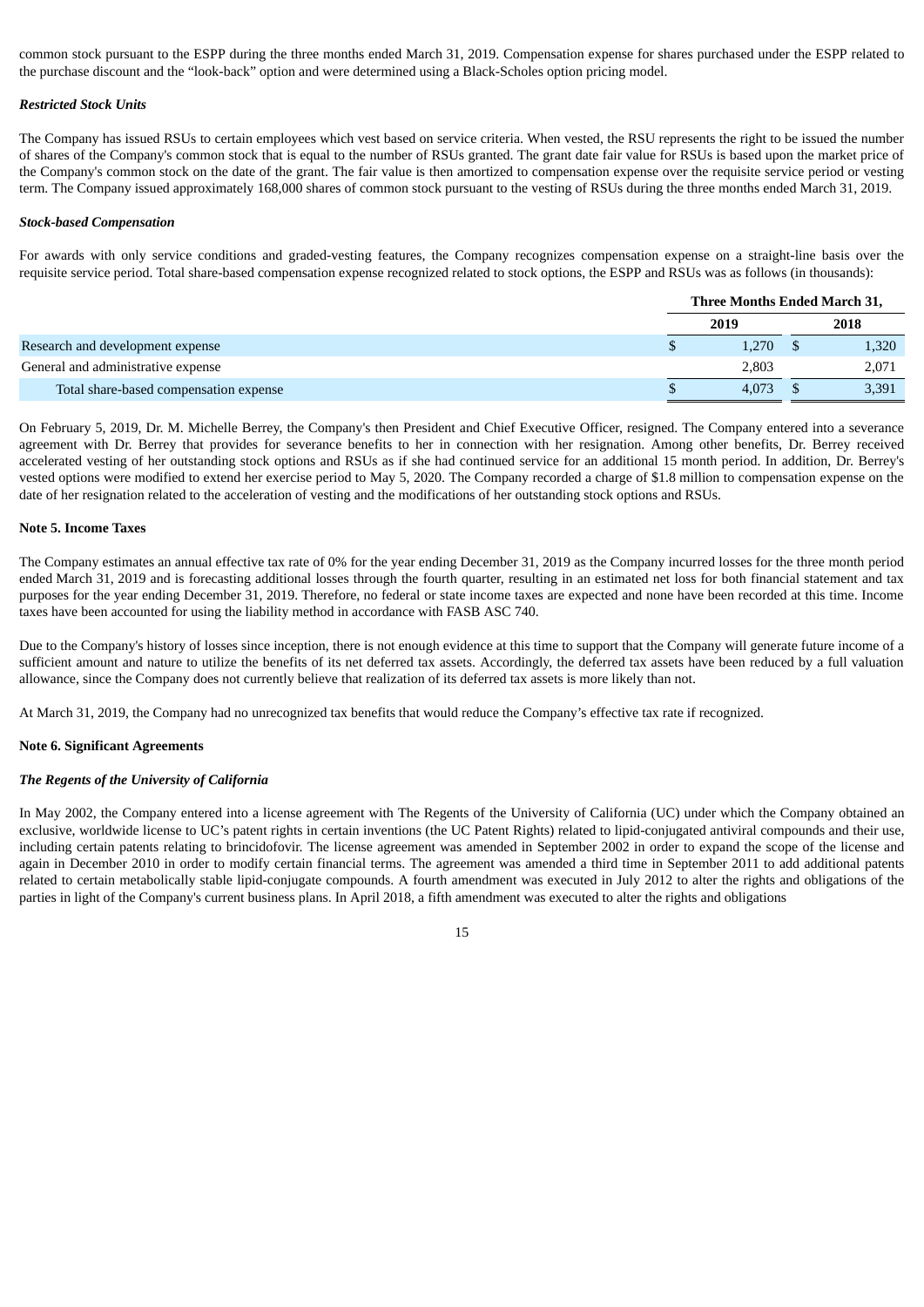of the parties in light of the Company's current business plans and to extend the term of the agreement to the later of the longest-lived Patent Rights (as defined in the agreement) or May 2028.

Under the license agreement, the Company is permitted to research, develop, manufacture and commercialize products utilizing the UC Patent Rights for all human and veterinary uses, and to sublicense such rights. UC retained the right, on behalf of itself and other non-profit institutions, to use the UC Patent Rights for educational and research purposes and to publish information about the UC Patent Rights.

In consideration for the rights granted under the license agreement, the Company has issued UC an aggregate of 64,788 shares of common stock. As additional consideration, the Company is required to pay certain cash milestone payments in connection with the development and commercialization of compounds that are covered by the UC Patent Rights, plus certain annual fees to maintain such patents until the Company commercializes a product utilizing UC Patent Rights. In connection with the development and commercialization of brincidofovir and CMX157, the Company could be required to pay UC up to an aggregate of \$3.4 million in milestone payments, assuming the achievement of all applicable milestone events under the license agreement. In addition, upon commercialization of any product utilizing the UC Patent Rights (which would include the commercialization of brincidofovir), the Company will be required to pay low single digit royalties on net sales of such product.

The license agreement requires that we diligently develop, manufacture and commercialize compounds that are covered by the UC Patent Rights, and we have agreed to meet certain development and commercialization milestones. UC may, at its option, either terminate the license agreement or change the license granted from an exclusive license to a non-exclusive license if we fail to meet such development and commercialization milestones. We are currently in compliance with these milestone requirements.

In the event the Company sublicenses a UC Patent Right (including UC Patent Rights relating to brincidofovir or CMX157) the Company is obligated to pay to UC a fee, which amount will vary depending upon the amount of any payments the Company receives and the clinical development stage of the compound being sublicensed, but which could be up to approximately 50% of the sublicense fee in certain circumstances. With respect to brincidofovir, the fee payable to UC will not exceed 5% of the sublicense fee. In addition, the Company will also be required to pay to UC a low single digit sublicense royalty on net sales of products that use the sublicensed UC Patent Rights, but in no event will the Company be required to pay more than 50% of the royalties it receives in connection with the relevant sublicense. Any such royalty payment will be reduced by other payments the Company is required to make to third parties until a minimum royalty has been reached.

## *Biomedical Advanced Research and Development Authority (BARDA)*

In February 2011, the Company entered into a contract with BARDA for the advanced development of brincidofovir as a medical countermeasure in the event of a smallpox release. Under the contract, BARDA will reimburse the Company, plus pay a fixed fee, for the research and development of brincidofovir as a broad-spectrum therapeutic antiviral for the treatment of smallpox infections. The contract consists of an initial performance period, referred to as the base performance segment, plus up to four extension periods, referred to as option segments, each of which may be exercised at BARDA's sole discretion. The Company must complete the agreed upon milestones and deliverables in each discrete work segment before the next option segment is eligible to be exercised. Under the contract as currently in effect, the Company may receive up to \$75.8 million in expense reimbursement and \$5.3 million in fees.

The Company is currently performing under the second and third option segments of the contract during which the Company may receive up to a total of \$23.9 million and \$14.1 million in expense reimbursement and fees, respectively. The second and third option segments are scheduled to end on August 1, 2019. Of the \$75.8 million in expense reimbursement and \$5.3 million in fees that the Company may receive, approximately \$74.3 million in expense reimbursement and fees has been funded. As of March 31, 2019, of the total funding the Company had invoiced an aggregate of \$64.9 million with respect to the base performance segment and the first three option segments. For the three months ended March 31, 2019 and 2018, the Company recognized revenue under this contract of \$2.4 million and \$0.8 million, respectively.

## *ContraVir Pharmaceuticals*

On December 17, 2014, the Company entered into a license agreement with ContraVir (Nasdaq:CTRV) for the development and commercialization of CMX157 for certain antiviral indications. Under the terms of the agreement, ContraVir has sole responsibility with respect to the control of the development and commercialization of CMX157.

In exchange for the license to CMX157 rights, the Company received an upfront payment consisting of ContraVir Series B Convertible Preferred Stock which the Company converted into shares of ContraVir common stock in 2016. As of March 31, 2019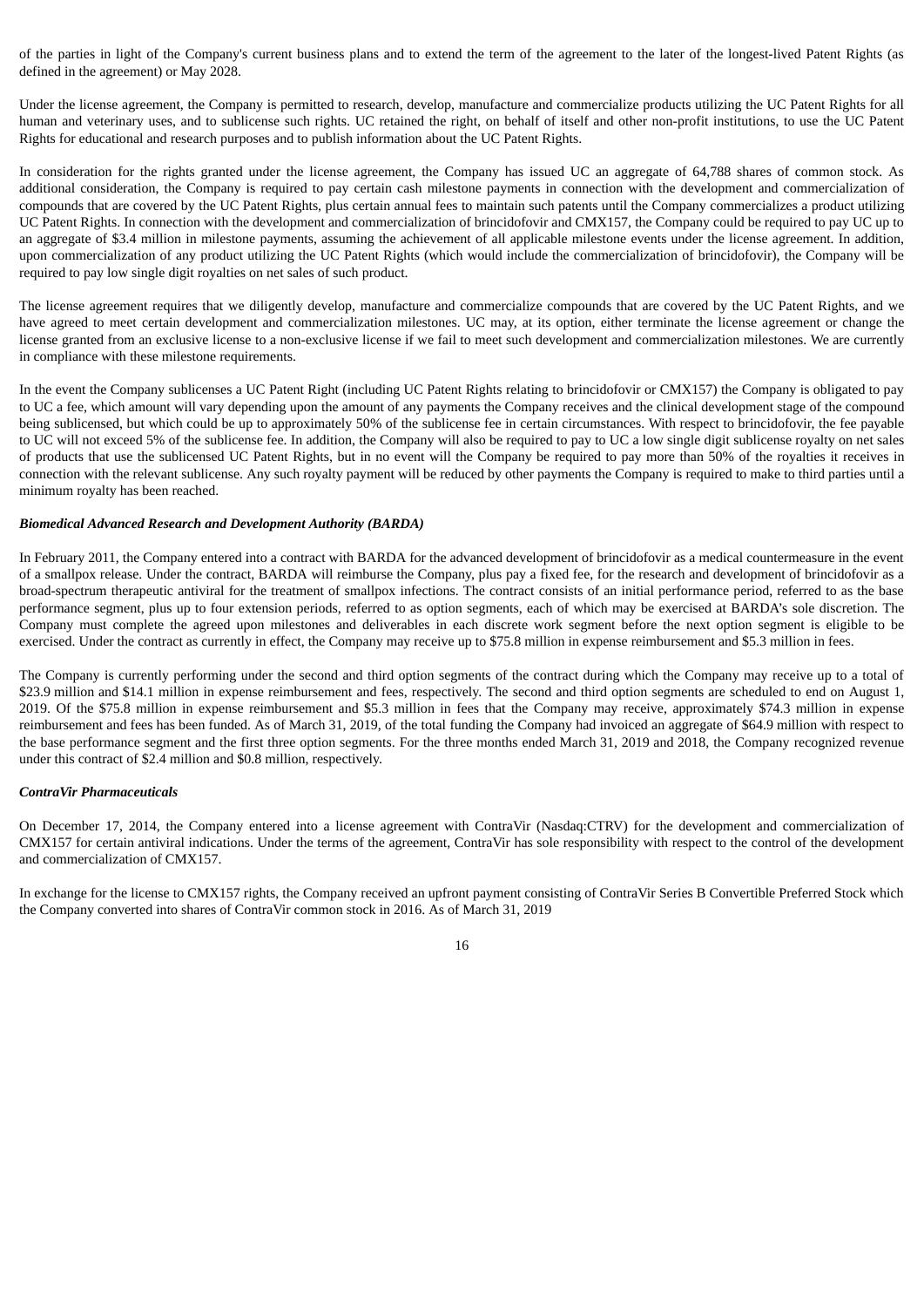and December 31, 2018, the fair value of the investment was recorded as a short-term investment of approximately \$30,000 and \$38,000, respectively.

On April 2, 2019 the Company received notification from ContraVir of its intention to terminate the license agreement effective June 1, 2019.

## *University of Michigan*

In 2006, the Company entered into a license agreement with The Regents of the University of Michigan (UM) under which the Company obtained an exclusive, worldwide license to UM's patent rights in certain inventions (UM Patent Rights) related to certain compounds originally synthesized at UM. Under the license agreement, the Company is permitted to research, develop, manufacture and commercialize products utilizing the UM Patent Rights, and to sublicense such rights subject to certain sublicensing fees and royalty payments.

In consideration for the rights granted to the Company, under the license agreement as amended in December 2016, the Company paid UM \$50,000 in fees in 2016 and in January 2017 issued UM an aggregate of 33,058 shares of its common stock. In connection with the Company's commercialization or sublicensing of certain products covered by the license agreement, including CMX521, the Company could be required to pay royalties on net sales of such products ranging from 0.25% to 2%. Beginning in 2024, the Company is also subject to certain minimum annual royalty payments.

The UM license agreement requires that the Company uses commercially reasonable efforts to develop and make commercially available licensed products as soon as practicable. Specifically, the Company has agreed to make the first commercial sale of a licensed product by June of 2026. UM may terminate the license agreement if the Company materially breaches the license agreement. The Company is currently in compliance with its milestone requirements.

#### **Note 7. Subsequent Events**

The Company has evaluated subsequent events through the issuance date of these financial statements to ensure that this filing includes appropriate disclosure of events both recognized in the financial statements as of March 31, 2019, and events which occurred subsequently but were not recognized in the financial statements.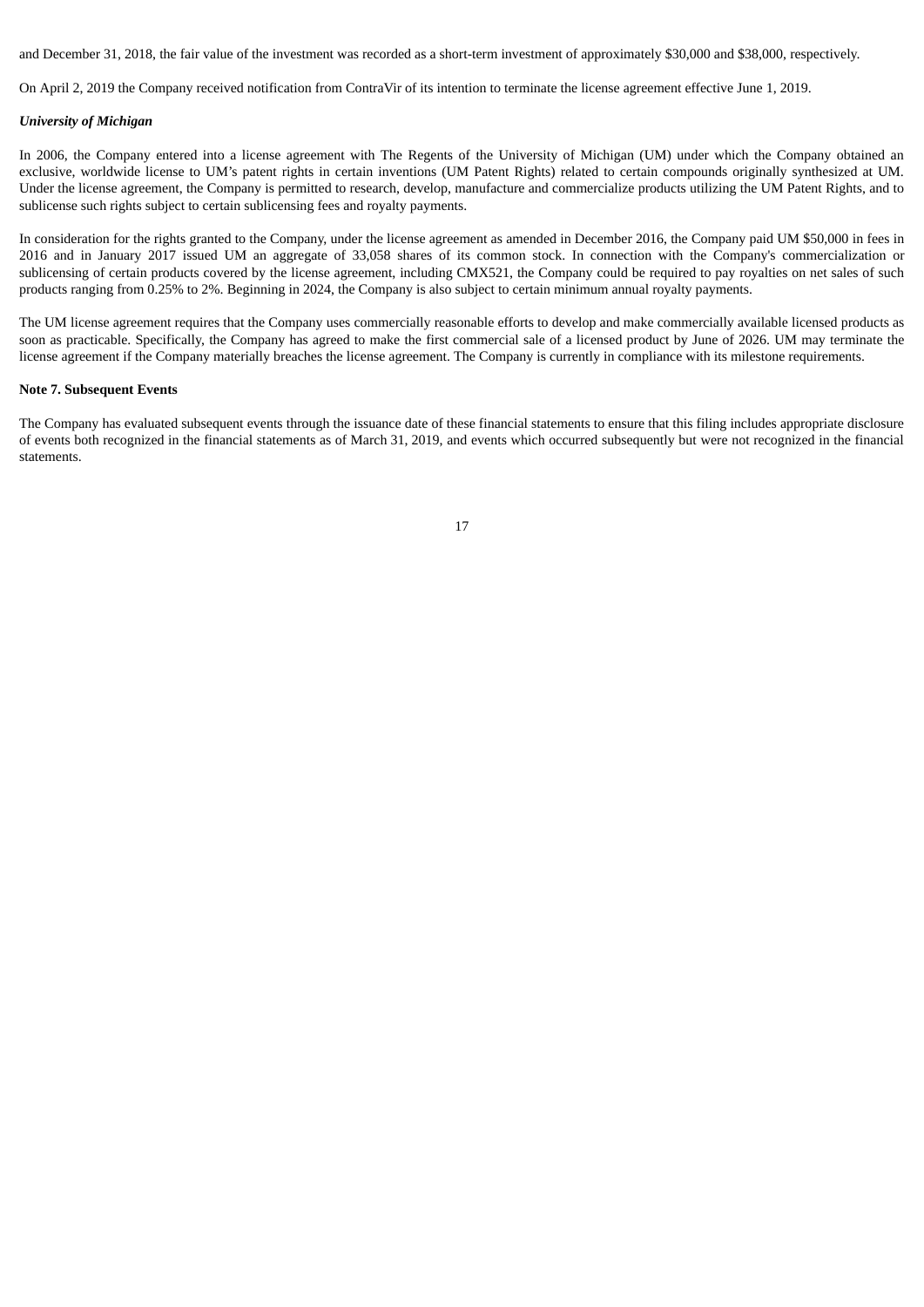#### <span id="page-18-0"></span>**ITEM 2. MANAGEMENT'S DISCUSSION AND ANALYSIS OF FINANCIAL CONDITION AND RESULTS OF OPERATIONS**

The following discussion and analysis of our financial condition and results of operations should be read in conjunction with our unaudited consolidated financial statements and related notes included in this Quarterly Report on Form 10-Q and the audited financial statements and notes thereto as of and for the year ended December 31, 2018 and the related Management's Discussion and Analysis of Financial Condition and Results of Operations, both of which are contained in our Annual Report on Form 10-K for the year ended December 31, 2018, filed with the Securities and Exchange Commission (SEC) on March 5, 2019. Past operating results are not necessarily indicative of results that may occur in future periods.

#### *Forward-Looking Statements*

The information in this discussion contains forward-looking statements and information within the meaning of Section 27A of the Securities Act of 1933, as amended, and Section 21E of the Securities Exchange Act of 1934, as amended, or the Exchange Act, which are subject to the "safe harbor" created by those sections. These forward-looking statements include, but are not limited to, statements concerning our strategy, future operations, future financial position, future revenues, projected costs, prospects and plans and objectives of management. The words "anticipates," "believes," "estimates," "expects," "intends," "may," "plans," "projects," "will," "would" and similar expressions are intended to identify forward-looking statements, although not all forward-looking statements contain these identifying words. We may not actually achieve the plans, intentions or expectations disclosed in our forward-looking statements and you should not place undue reliance on our forward-looking statements. Actual results or events could differ materially from the plans, intentions and expectations disclosed in the forward-looking statements that we make. These forward-looking statements involve risks and uncertainties that could cause our actual results to differ materially from those in the forward-looking statements, including, without limitation, the risks set forth in Part II, Item IA, "Risk Factors" in this Quarterly Report on Form 10-Q and in our other filings with the SEC. The forward-looking statements are applicable only as of the date on *which they are made, and we do not assume any obligation to update any forward-looking statements.*

#### **OVERVIEW**

Chimerix, Inc. is a biopharmaceutical company committed to discovering, developing and commercializing medicines that improve outcomes for patients with life-threatening diseases. We were founded in 2000 based on the promise of our proprietary lipid conjugate technology to unlock the potential of some of the most broad-spectrum antivirals by enhancing their antiviral activity and safety profiles in convenient dosing regimens. We are developing brincidofovir (BCV) for the treatment of smallpox.

#### *Recent Developments*

#### *Our Strategy*

Until recently, we have been developing BCV in commercial indications for the treatment and prevention of multiple DNA viruses. Our AdAPT trial was designed to study oral BCV as a treatment of adenovirus (AdV) in pediatric stem-cell transplant (HCT) patients with confirmed AdV infection. Concurrently, we have been conducting two Phase 2 studies of intravenous IV BCV in adult allogeneic HCT recipients with AdV (Study-210 and Study-211). In May 2019, we decided to discontinue both the oral and IV development programs of BCV in AdV and the associated clinical trials in order to conserve our cash resources while we pursue external opportunities to build our pipeline of product candidates.

#### *Management Update*

Effective April 8, 2019, we hired Michael Sherman as the Company's President and Chief Executive Officer. In addition, Mr. Sherman was appointed as a class I director and a member of the Strategy Committee of the Board of Directors. Also on April 8, 2019, we hired Michael Andriole as the Company's Chief Business Officer. In addition, effective as of May 31, 2019, Timothy W. Trost, our Senior Vice President and Chief Financial Officer, will cease employment with the Company and Mr. Andriole will take on the additional role of Chief Financial Officer.

#### *Oral Brincidofovir for the Treatment of Smallpox*

In May, we announced positive top-line results from the in-life portion of the mouse ectromelia virus study (or "mousepox" study), which examined BCV using our second animal model of human smallpox conducted under the Animal Efficacy Rule. We are collaborating with the Biomedical Advanced Research and Development Authority (BARDA) for the development of BCV as a potential medical countermeasure for smallpox.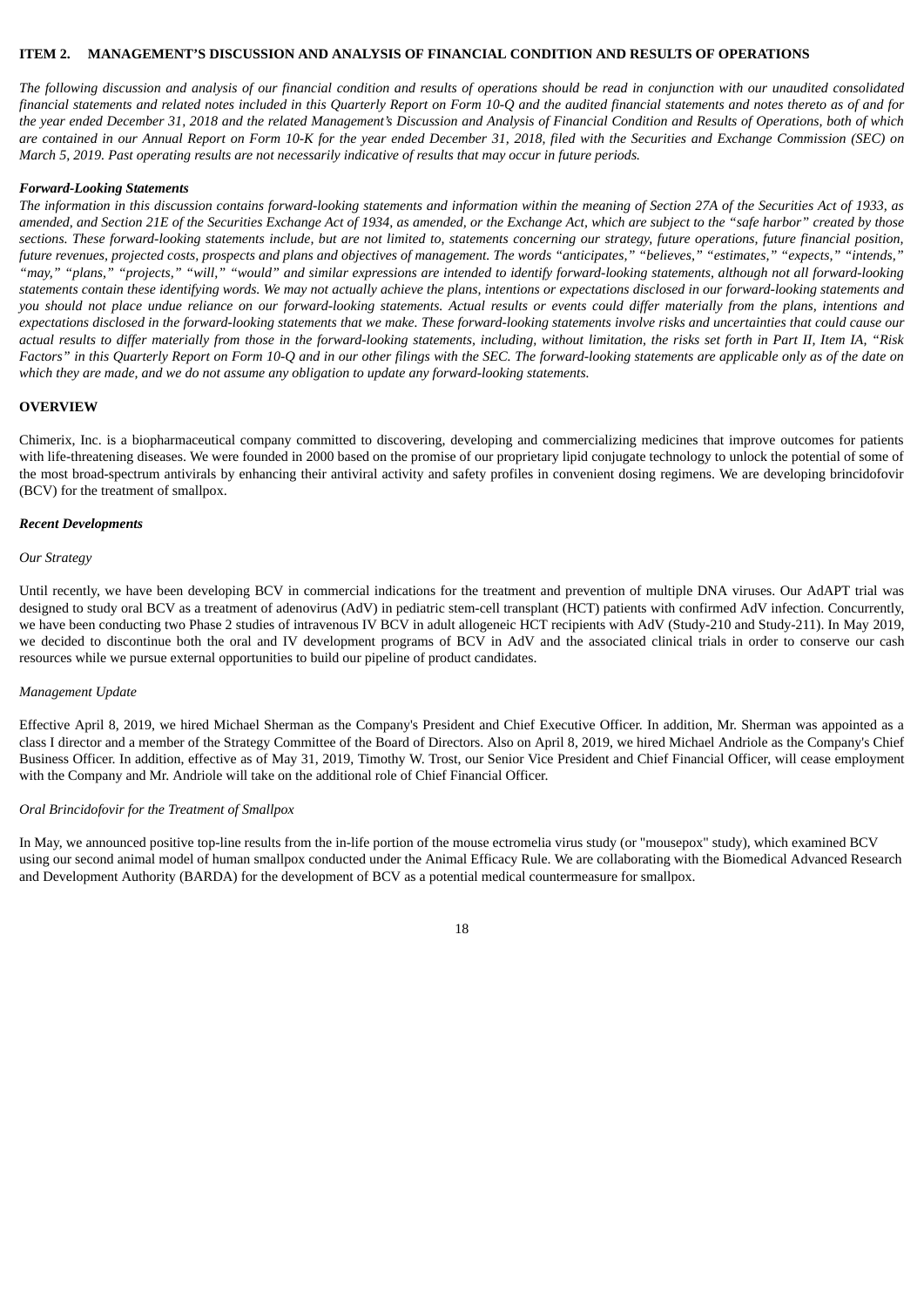The study was a randomized, blinded, placebo-controlled, parallel-group study to evaluate the efficacy of two different BCV dosing regimens versus a placebo (PBO) control group in mice infected with the mousepox virus. Mice were randomized to one of the following BCV treatment groups or placebo:

- A BCV dose regimen of 20/5/5 mg/kg administered at 48-hour intervals with treatment initiation on post-infection days 4, 5, 6 or 7; or
- A BCV dose regimen of 10/5/5 mg/kg administered at 48-hour intervals with treatment initiation on post-infection days 4, 5 or 6.

|                         | <b>BCV</b> Treatment Initiation Post<br><b>Infection</b> | <b>Overall Survival</b> | P value vs PBO |
|-------------------------|----------------------------------------------------------|-------------------------|----------------|
|                         | Day 4                                                    | 27/32(84%)              | < 0.0001       |
| 20/5/5 BCV Dose Regimen | Day 5                                                    | 24 / 32 (75%)           | < 0.0001       |
|                         | Day 6                                                    | 15 / 32 (47%)           | 0.0014         |
|                         | Day 7                                                    | 12/32 (38%)             | 0.012          |
|                         | Day 4                                                    | 25/32(78%)              | < 0.0001       |
| 10/5/5 BCV Dose Regimen | Day 5                                                    | 21/32(66%)              | < 0.0001       |
|                         | Day 6                                                    | 11/32(34%)              | 0.023          |
| <b>Placebo</b>          | N/A                                                      | 4/32(13%)               | N/A            |

As shown above, all BCV treatment groups demonstrated a statistically significant survival benefit compared with placebo regardless of treatment initiation day. Survival was highest in both treatment groups where BCV was administered on Day 4, with the 20/5/5 mg/kg treatment regimen showing 84% survival and the 10/5/5 regimen showing 78% survival. Survival in the placebo group was 13%. The median time to death in animals receiving placebo was 8.5 days after infection, indicating that BCV treatment was effective at preventing mortality from mousepox virus even when treatment was initiated well past the midpoint of disease.

Data from this mousepox study and the Company's rabbitpox studies are intended to address the requirement under the FDA's Animal Efficacy Rule for two different animal models of efficacy. Further confirmatory analyses (e.g. secondary endpoints) of these studies are currently underway.

Contingent upon receiving final audited results of these two key animal efficacy studies, along with preparing data necessary to bridge to a recommended human dose, we intend to submit marketing applications for BCV for the treatment of smallpox in 2020.

# *Reduction in Force (RIF)*

As a consequence of discontinuing the oral and IV development programs for BCV in AdV, we initiated a reduction to our workforce. Personnel reductions were initiated across our entire organization that have resulted in the elimination of approximately 43 full-time employees. The principal objective of the reduction in workforce was to enable us to focus our financial resources on the continued development of brincidofovir for smallpox and the evaluation of external opportunities to build our pipeline of product candidates. In connection with the reduction in workforce, we expect to record an aggregate charge related to one-time termination benefits of approximately \$2.7 million in 2019.

#### **FINANCIAL OVERVIEW**

#### *Revenues*

To date, we have not generated any revenue from product sales. All of our revenue to date has been derived from a government grant and contract and the receipt of up-front proceeds under our collaboration and license agreements.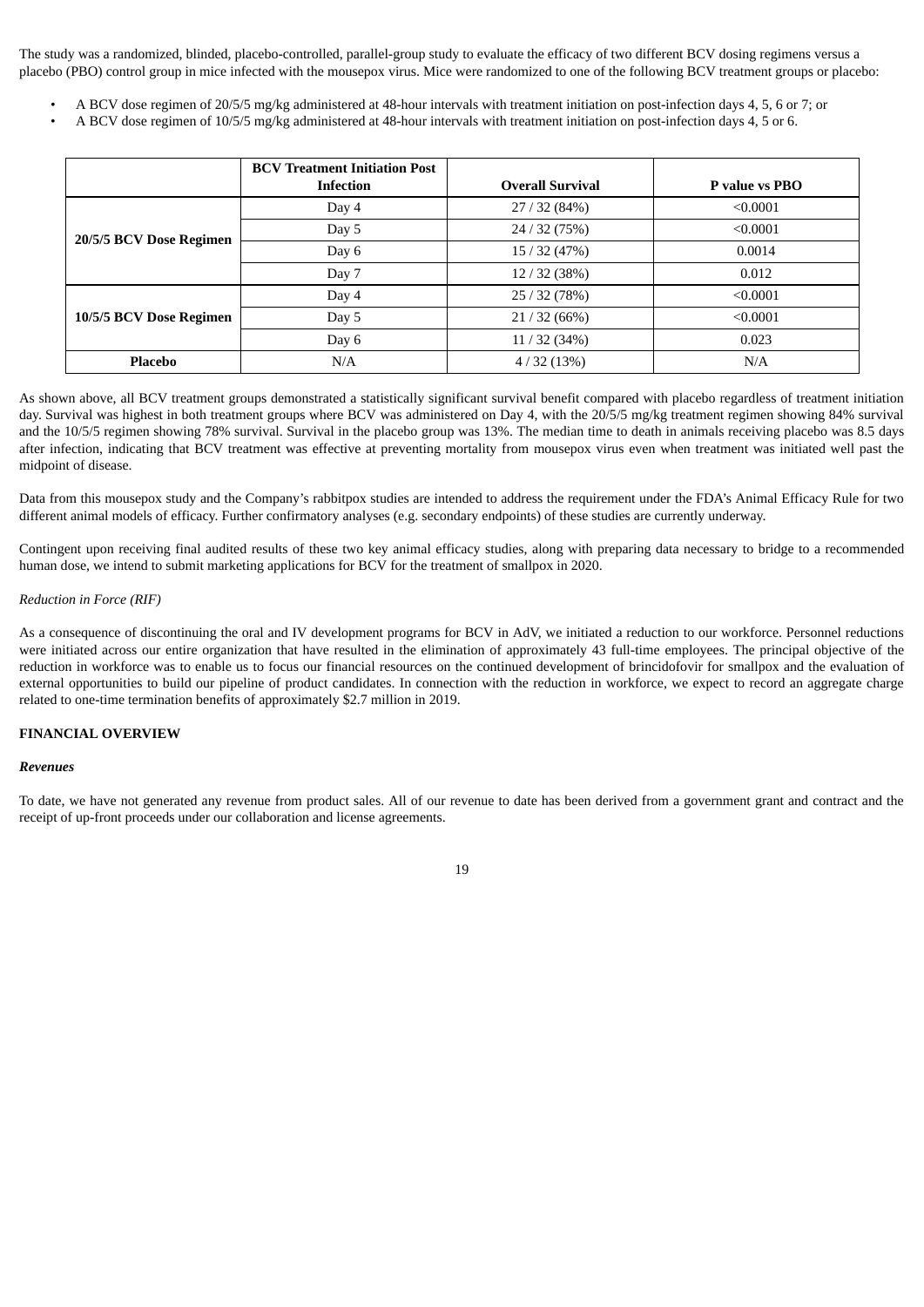In February 2011, we entered into a contract with BARDA, a U.S. governmental agency that supports the advanced research and development, manufacturing, acquisition, and stockpiling of medical countermeasures. The contract originally consisted of an initial performance period, referred to as the base performance segment, which ended on May 31, 2013, plus up to four extension periods, referred to as option segments. Subsequent option segments to the contract are not subject to automatic renewal and are not exercisable at our discretion. The contract is a cost plus fixed fee development contract. Under the contract as currently in effect, we may cumulatively receive up to \$75.8 million in expense reimbursement and \$5.3 million in fees if the remaining option segment is exercised. We are currently performing under the second and third option segments of the contract during which we may receive up to a total of \$23.9 million and \$14.1 million in expense reimbursement and fees, respectively. The second and third option segments are scheduled to end on August 1, 2019. Of the \$75.8 million expense reimbursement and \$5.3 million in fees that we may receive, approximately \$74.3 million in expense reimbursement and fees has been funded. As of March 31, 2019, of the total funding the Company had invoiced an aggregate of \$64.9 million with respect to the base performance segment and the first three option segments. Under the BARDA contract, we recognized revenue of \$2.4 million and \$0.8 million during the three months ended March 31, 2019 and 2018, respectively.

In the future, we may generate revenue from a combination of product sales, license fees, milestone payments and royalties from the sales of products developed under licenses of our intellectual property. We expect that any revenue we generate will fluctuate from quarter to quarter as a result of the timing and amount of license fees, milestone and other payments, and the amount and timing of payments that we receive upon the sale of our products, to the extent any are successfully commercialized. If we fail to complete the development of any product candidates in a timely manner or obtain regulatory approval for them, our ability to generate future revenue, and our results of operations and financial position, would be materially adversely affected.

## *Research and Development Expenses*

Since our inception, we have focused our resources on our research and development activities, including conducting preclinical studies and clinical trials, manufacturing development efforts and activities related to regulatory filings for our product candidates. We recognize research and development expenses as they are incurred. Costs for certain development activities are recognized based on an evaluation of the progress to completion of specific tasks using information and data provided to us by our vendors. We cannot determine with certainty the duration and completion costs of the current or future clinical studies of any product candidates. Our research and development expenses consist primarily of:

- fees paid to consultants and contract research organizations (CROs), including in connection with preclinical and clinical trials, and other related clinical trial fees, such as for investigator grants, patient screening, laboratory work, clinical trial database management, clinical trial material management and statistical compilation and analysis;
- salaries and related overhead expenses, which include stock option, restricted stock units and employee stock purchase program compensation and benefits, for personnel in research and development functions;
- payments to third-party manufacturers, which produce, test and package drug substance and drug product (including continued testing of process validation and stability);
- costs related to legal and compliance with regulatory requirements; and
- license fees for and milestone payments related to licensed products and technologies.

From our inception through March 31, 2019, we have incurred approximately \$473.6 million in research and development expenses, of which \$425.1 million relates to our development of BCV. These costs were largely related to the conduct of our clinical trials of BCV.

The table below summarizes our research and development expenses for the periods indicated (in thousands):

|                                                                               | Three Months Ended March 31, |        |  |        |
|-------------------------------------------------------------------------------|------------------------------|--------|--|--------|
|                                                                               |                              | 2019   |  | 2018   |
| Direct research and development expenses                                      |                              | 7.684  |  | 7,712  |
| Research and development personnel costs - excluding stock-based compensation |                              | 3.622  |  | 3,918  |
| Research and development personnel costs - stock-based compensation           |                              | 1,270  |  | 1,320  |
| Indirect research and development expenses                                    |                              | 939    |  | 1.409  |
| Total research and development expenses                                       |                              | 13.515 |  | 14,359 |

The successful development of product candidates is highly uncertain. At this time, we cannot reasonably estimate the nature, timing or costs of the efforts that will be necessary to complete the development of any product candidates or the period, if any, in which material net cash inflows from any product candidates may commence. This is due to the numerous risks and uncertainties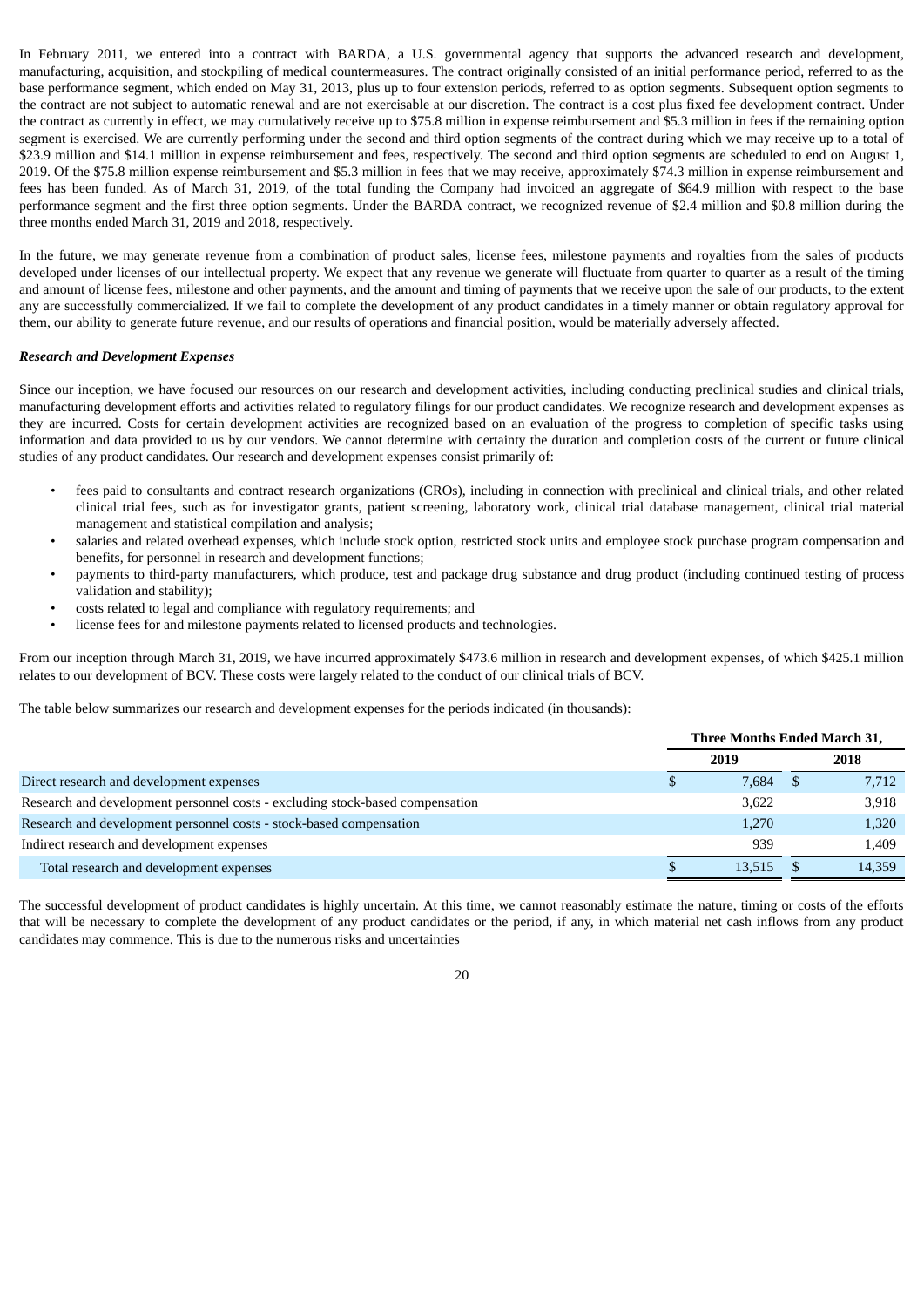associated with our business, as detailed in Part II, Item IA, "Risk Factors" in this Quarterly Report on Form 10-Q and in our other filings with the SEC.

#### *Brincidofovir*

The majority of our research and development resources has been focused on completing our Phase 3 trial of brincidofovir for prevention of CMV in HCT recipients (SUPPRESS), our trial of brincidofovir as a treatment for AdV (AdVise), the AdAPT study in pediatric HCT recipients and our other clinical and preclinical studies and other work needed to provide sufficient data supporting the safety, tolerability and efficacy of brincidofovir for approval in the United States and equivalent health authority approval outside the United States. In May 2019, we decided to discontinue both the oral and IV development programs of BCV in AdV and the associated clinical trials in order to conserve our cash resources while we pursue external opportunities to build our pipeline of product candidates.

In addition, pursuant to our contract with BARDA, we are evaluating brincidofovir for the treatment of smallpox. During the base performance segment of the contract, we incurred significant expense in connection with the development of orthopoxvirus animal models, the demonstration of efficacy and pharmacokinetics of brincidofovir in the animal models, the conduct of an open label clinical safety study for subjects with DNA viral infections, and the manufacture and process validation of bulk drug substance and brincidofovir 100 mg tablets. During the first option segment of the contract, we performed additional animal testing of brincidofovir. In September 2014, we initiated performance under the second option segment of the contract with BARDA and are performing additional animal testing of brincidofovir. In September 2015, we initiated performance under the third option segment which focuses on brincidofovir chemistry, manufacturing and controls at large scale.

#### *General and Administrative Expenses*

General and administrative expenses consist primarily of salaries and related costs for employees in executive, finance, marketing, investor relations, information technology, legal, human resources and administrative support functions, including share-based compensation expenses and benefits. Other significant general and administrative expenses include costs related to commercial readiness efforts, accounting and legal services, costs of various consultants, director and officer liability insurance, occupancy costs and information systems.

#### *Unrealized Loss on Equity Investment*

Unrealized loss on equity investment consists of the decrease in fair value of our investment in ContraVir Pharmaceuticals (ContraVir) common stock.

#### *Interest Income and Other, Net*

Interest income and other, net consists primarily of interest earned on our cash, cash equivalents, short-term investments and long-term investments.

#### *Share-based Compensation*

The Financial Accounting Standards Board authoritative guidance requires that share-based payment transactions with employees be recognized in the financial statements based on their fair value and recognized as compensation expense over the vesting period. The total consolidated share-based compensation expense of \$4.1 million and \$3.4 million was recognized in the three months ended March 31, 2019 and 2018, respectively. The share-based compensation expense recognized included expense for stock options, RSUs and employee stock purchase plan purchase rights.

We estimate the fair value of our share-based awards to employees and directors using the Black-Scholes pricing model. This estimate is affected by our stock price as well as assumptions including the expected volatility, expected term, risk-free interest rate, expected dividend yield, expected rate of forfeiture and the fair value of the underlying common stock on the date of grant.

For performance-based RSUs, we begin to recognize the expense when it is deemed probable that the performance-based goal will be achieved. We evaluate the probability of achieving performance-based goals on a quarterly basis.

## **CRITICAL ACCOUNTING POLICIES AND SIGNIFICANT JUDGMENTS AND ESTIMATES**

Our management's discussion and analysis of financial condition and results of operations is based on our unaudited consolidated financial statements, which have been prepared in accordance with accounting principles generally accepted in the United States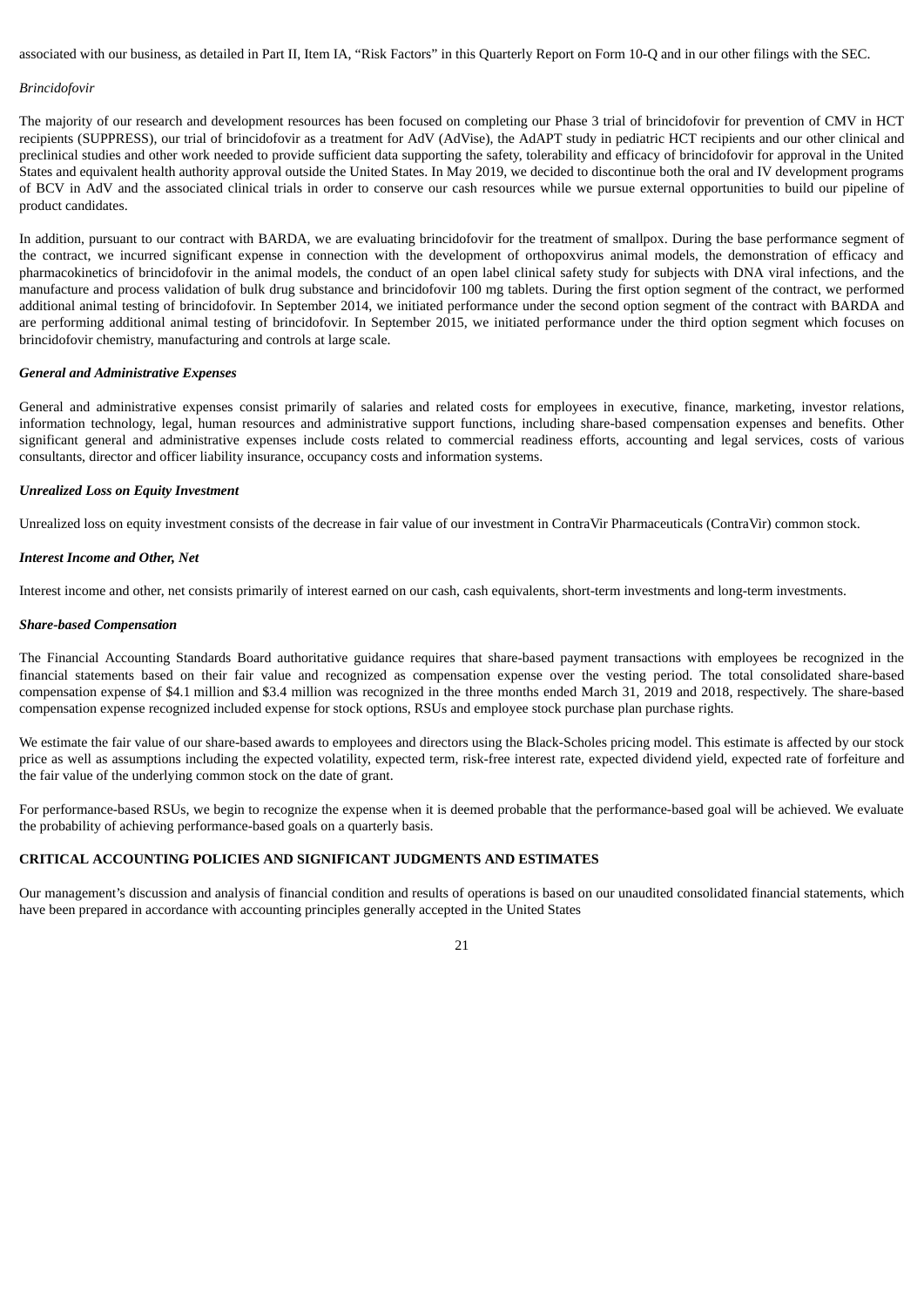of America (GAAP). The preparation of these consolidated financial statements requires us to make estimates and judgments that affect the reported amounts of assets, liabilities, revenues and expenses. On an ongoing basis, we evaluate these estimates and judgments. We base our estimates on historical experience and on various assumptions that we believe to be reasonable under the circumstances. These estimates and assumptions form the basis for making judgments about the carrying values of assets and liabilities and the recording of revenues and expenses that are not readily apparent from other sources. Actual results and experiences may differ materially from these estimates. In addition, our reported financial condition and results of operations could vary if new accounting standards are enacted that are applicable to our business.

We discussed accounting policies and assumptions that involve a higher degree of judgment and complexity in Note 1 to our consolidated financial statements in our Annual Report on Form 10-K for the year ended December 31, 2018 filed with the SEC on March 5, 2019. There have been no material changes during the three months ended March 31, 2019 to our critical accounting policies, significant judgments and estimates disclosed in our Annual Report on Form 10-K for the year ended December 31, 2018.

# **RESULTS OF OPERATIONS**

## *Comparison of the Three Months Ended March 31, 2019 and March 31, 2018*

The following table summarizes our results of operations for the three months ended March 31, 2019 and March 31, 2018, together with the changes in those items (in thousands except percentages):

|                                      | <b>Three Months Ended March 31,</b> |           |     |           | % Change<br><b>Dollar Change</b> |                     |            |
|--------------------------------------|-------------------------------------|-----------|-----|-----------|----------------------------------|---------------------|------------|
|                                      |                                     | 2019      |     | 2018      |                                  | Increase/(Decrease) |            |
| Contract revenue                     | D                                   | 2,356     | \$  | 790       | S                                | 1,566               | 198.2%     |
| <b>Operating expenses:</b>           |                                     |           |     |           |                                  |                     |            |
| Research and development             |                                     | 13,515    |     | 14,359    |                                  | (844)               | (5.9)%     |
| General and administrative           |                                     | 7,686     |     | 6,738     |                                  | 948                 | 14.1 %     |
| Total operating expenses             |                                     | 21,201    |     | 21,097    |                                  | 104                 | $0.5\%$    |
| Loss from operations                 |                                     | (18, 845) |     | (20, 307) |                                  | 1,462               | $(7.2)\%$  |
| Other (expense) income:              |                                     |           |     |           |                                  |                     |            |
| Unrealized loss on equity investment |                                     | (8)       |     | (134)     |                                  | 126                 | $(94.0)\%$ |
| Interest income and other, net       |                                     | 1,160     |     | 615       |                                  | 545                 | 88.6%      |
| <b>Net loss</b>                      |                                     | (17,693)  | \$. | (19, 826) | \$                               | 2,133               | $(10.8)\%$ |

#### *Contract Revenue*

For the three months ended March 31, 2019, total contract revenue increased to \$2.4 million compared to \$0.8 million for the three months ended March 31, 2018. The increase of \$1.6 million, or 198.2%, is related to an increase in reimbursable expenses under our contract with BARDA.

#### *Research and Development Expenses*

For the three months ended March 31, 2019, our research and development expenses decreased to \$13.5 million compared to \$14.4 million for the three months ended March 31, 2018. The decrease of \$0.8 million, or 5.9%, is primarily related to the following:

- a decrease in oral BCV expenses of \$0.7 million, which is comprised primarily of a \$1.1 million decrease in clinical trial expenses due to the completion of clinical pharmacology and standard of care studies and a \$0.1 million decrease in drug manufacturing costs, offset by a \$0.5 million increase in clinical trial expenses related to the conduct of the AdAPT study;
- a decrease of \$0.4 million in legal fees and operational expenses;
- a decrease of \$0.4 million in supporting clinical development expenses; and
- a decrease of \$0.3 million in compensation and recruitment expenses; offset by
- an increase of \$1.0 million in expenses related to our smallpox program; and
- an increase of \$0.1 million in expenses related to our development of IV brincidofovir and other early stage compounds.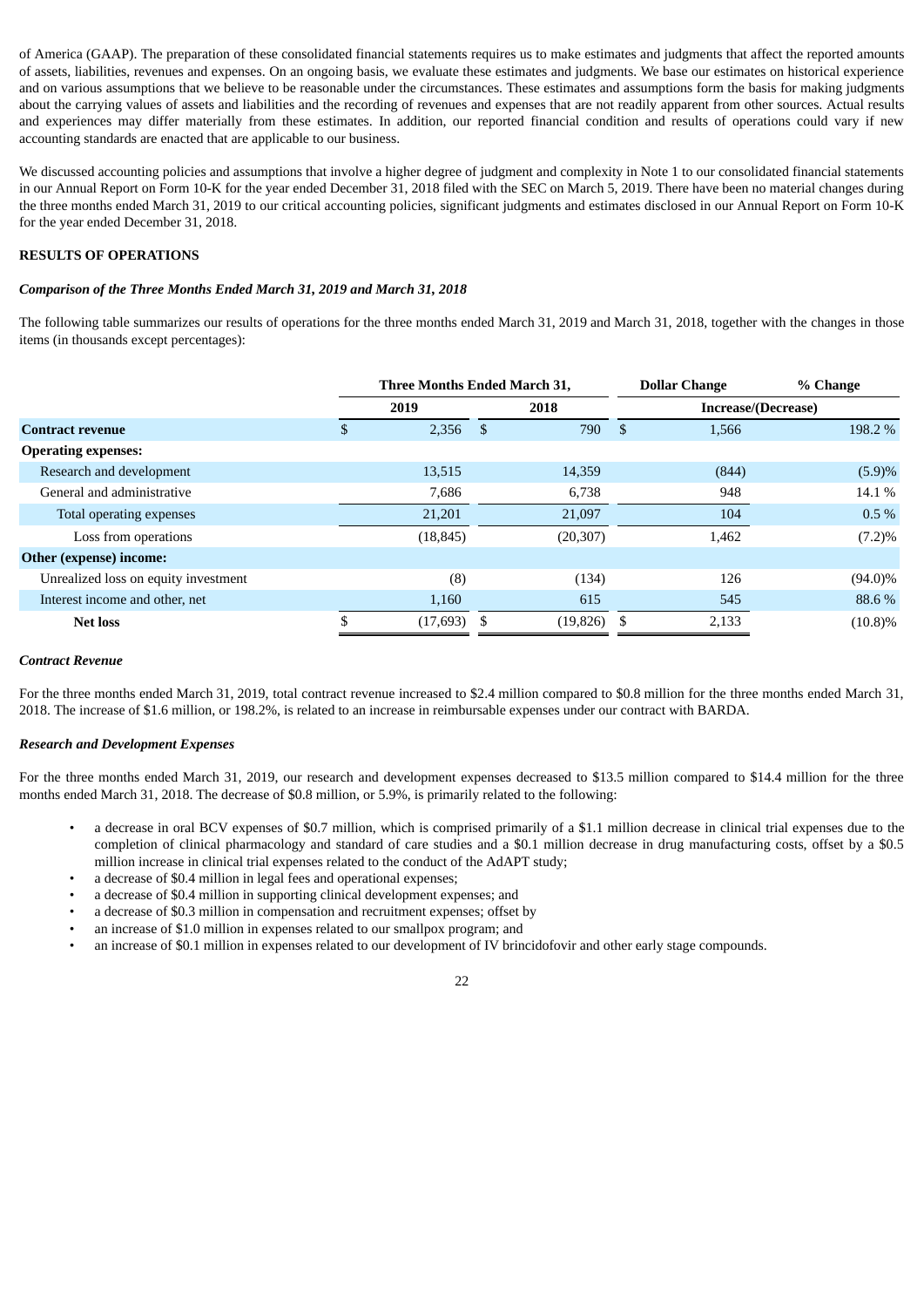## *General and Administrative Expenses*

For the three months ended March 31, 2019, our general and administrative expenses increased to \$7.7 million compared to \$6.7 million for the three months ended March 31, 2018. The increase of \$0.9 million, or 14.1%, is primarily related to the following:

- an increase of \$2.7 million related to severance expense for a former executive; and
- an increase of \$0.4 million related to legal, consulting fees and general operating expenses; offset by
- a decrease of \$1.3 million related to compensation expense; and
- a decrease of \$0.8 million in expenses related to commercial readiness efforts related to oral BCV, IV BCV, and CMX521.

#### *Interest Income and Other, Net*

For the three months ended March 31, 2019, our interest income and other, net increased to \$1.2 million compared to \$0.6 million for the three months ended March 31, 2018. This increase is attributable to increased interest earned on our cash and investments.

# **LIQUIDITY AND CAPITAL RESOURCES**

As of March 31, 2019, we had capital available to fund operations of approximately \$171.6 million. Cash in excess of immediate requirements is invested in accordance with our investment policy, primarily with a view to liquidity and capital preservation. We have incurred losses since our inception in 2000 and as of March 31, 2019, we had an accumulated deficit of \$574.0 million. We anticipate that we will continue to incur losses for at least the next several years.

On November 8, 2017, we entered into an at-the-market (ATM) sales agreement with Cowen and Company, LLC to sell up to \$75 million of our common stock under a shelf registration statement filed in November 2017. As of December 31, 2018, we had sold an aggregate of 2.8 million shares of common stock pursuant to the ATM at a weighted average price per share of \$4.00 for net offering proceeds of \$10.9 million. We have not sold any shares of our common stock pursuant to the ATM to-date in 2019.

We cannot assure you that adequate funding will be available on terms acceptable to us, if at all. Any additional equity financings will be dilutive to our stockholders and any additional debt may involve operating covenants that may restrict our business. If adequate funds are not available through these means, we may be required to curtail significantly one or more of our research or development programs, and any launch and other commercialization expenses for any of our products that may receive marketing approval. We cannot assure you that we will successfully develop or commercialize our products under development or that our products, if successfully developed, will generate revenues sufficient to enable us to earn a profit.

We believe that our existing cash, cash equivalents, and investments will enable us to fund our current operating expenses and capital requirements for at least the next 12 months. However, changing circumstances beyond our control may cause us to consume capital more rapidly than we currently anticipate.

#### *Cash Flows*

The following table sets forth the significant sources and uses of cash (in thousands):

|                                                      | Three Months Ended March 31, |          |  |  |
|------------------------------------------------------|------------------------------|----------|--|--|
|                                                      | 2019                         | 2018     |  |  |
| Cash sources and uses:                               |                              |          |  |  |
| Net cash used in operating activities                | $(15,734)$ \$                | (18,512) |  |  |
| Net cash (used in) provided by investing activities  | (45, 827)                    | 21,938   |  |  |
| Net cash provided by financing activities            | 160                          | 138      |  |  |
| Net (decrease) increase in cash and cash equivalents | $(61,401)$ \$                | 3,564    |  |  |
|                                                      |                              |          |  |  |

# *Operating Activities*

Net cash used in operating activities of \$15.7 million for the three months ended March 31, 2019 was primarily the result of our \$17.7 million net loss and the change in operating assets and liabilities, partially offset by the add-back of non-cash expenses. Non-cash expenses included add-backs of \$4.1 million for share-based compensation and \$0.1 million of depreciation of property

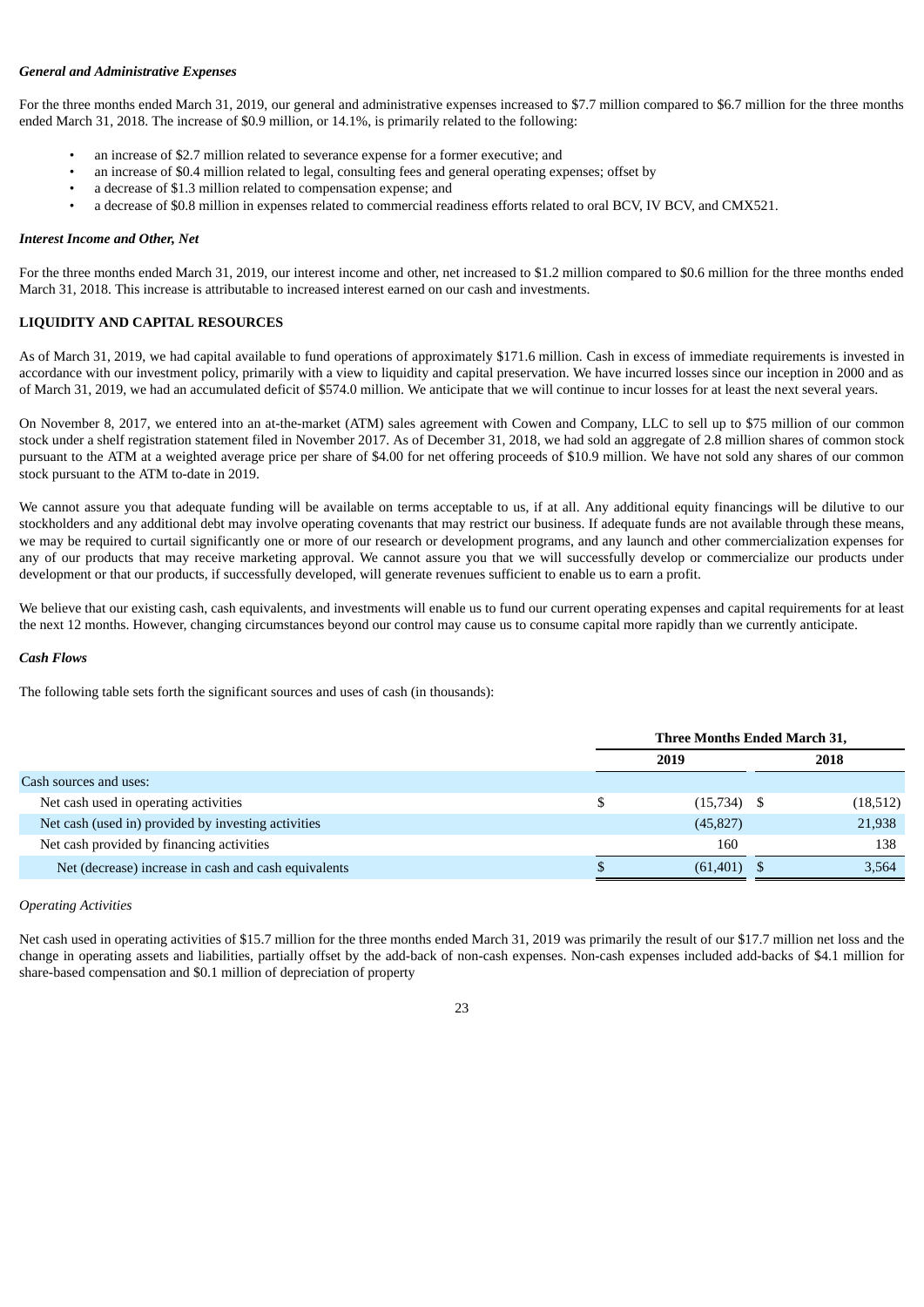and equipment, offset by \$0.6 million of amortization of discount/premium on investments. The change in operating assets and liabilities includes an increase in accounts receivable of \$1.1 million related to work on the BARDA contract and a decrease of \$0.6 million in accounts payable and accrued liabilities. Net cash used in operating activities of \$18.5 million for the three months ended March 31, 2018 was primarily the result of our \$19.8 million net loss and the change in operating assets and liabilities, partially offset by the add-back of non-cash expenses of \$3.4 million for share-based compensation and \$0.2 million of depreciation of property and equipment. The change in operating assets and liabilities includes a decrease of \$3.9 million in accounts payable and accrued liabilities, a decrease in accounts receivable of \$1.3 million related to work on the BARDA contract and a decrease in prepaid expenses and other assets of \$0.3 million.

#### *Investing Activities*

Net cash used in investing activities of \$45.8 million for the three months ended March 31, 2019 was primarily the result of the purchase of \$69.7 million in short-term investments partially offset by the maturity of \$24.0 million in short-term investments. Net cash provided by investing activities of \$21.9 million for the three months ended March 31, 2018 was primarily the result of the sales and maturities of \$30.0 million in short-term investments partially offset by the purchase of \$6.0 million in long-term investments and \$2.0 million in short-term investments.

#### *Financing Activities*

Net cash provided by financing activities of \$0.2 million for the three months ended March 31, 2019 was primarily the result of \$0.2 million in proceeds from the exercise of stock options and stock purchases through our ESPP. Net cash provided by financing activities of \$0.1 million for the three months ended March 31, 2018 was the result of \$0.4 million in proceeds from stock purchases through our ESPP offset by \$0.3 million of payments of deferred offering costs.

## **CONTRACTUAL OBLIGATIONS AND COMMITMENTS**

There have been no material changes to our contractual obligations and commitments outside the ordinary course of business from those disclosed under the heading "Management's Discussion and Analysis of Financial Condition and Results of Operations-Contractual Obligations and Commitments" as contained in our Annual Report on Form 10-K for the year ended December 31, 2018 filed by us with the SEC on March 5, 2019.

#### *Off-Balance Sheet Arrangements*

During the periods presented, we did not have, nor do we currently have, any off-balance sheet arrangements as defined under SEC rules.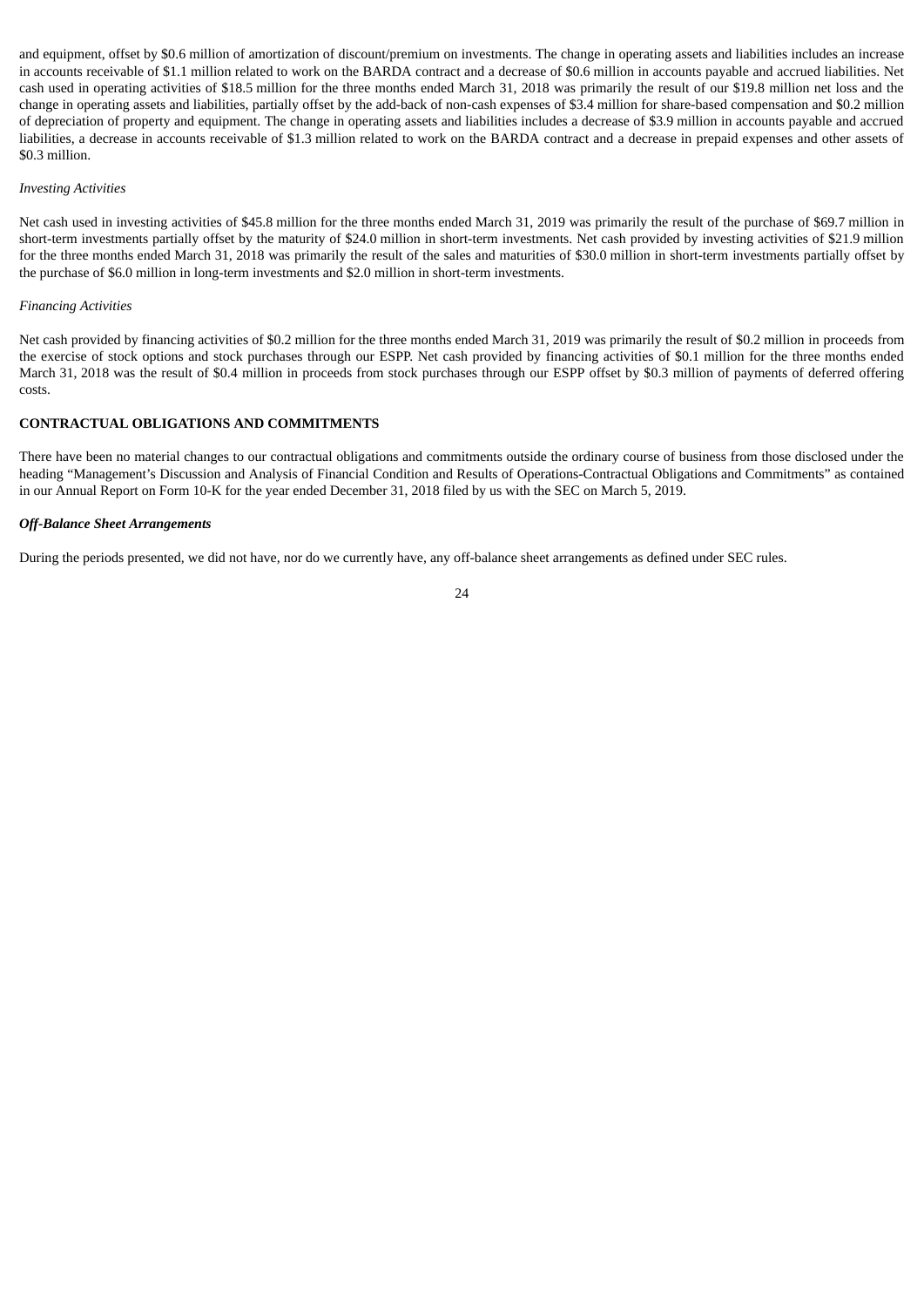## <span id="page-25-0"></span>**ITEM 3. QUANTITATIVE AND QUALITATIVE DISCLOSURES ABOUT MARKET RISK**

Our primary exposure to market risk is interest income sensitivity, which is affected by changes in the general level of U.S. interest rates. Due to the shortterm duration of our investment portfolio and the low risk profile of our investments, an immediate 10% change in interest rates would not have a material effect on the fair market value of our portfolio. Accordingly, we would not expect our operating results or cash flows to be affected to any significant degree by the effect of a sudden change in market interest rates on our investment portfolio.

We do not believe that our cash, cash equivalents and available-for-sale investments have significant risk of default or illiquidity. While we believe our cash and cash equivalents and certificates of deposit do not contain excessive risk, we cannot provide absolute assurance that in the future our investments will not be subject to adverse changes in market value. In addition, we maintain certain amounts of cash and cash equivalents at one or more financial institutions that are in excess of federally insured limits.

Inflation generally affects us by increasing our cost of labor and clinical trial costs. We do not believe that inflation has had a material effect on our results of operations for the three months ended March 31, 2019 or March 31, 2018.

## <span id="page-25-1"></span>**ITEM 4. CONTROLS AND PROCEDURES**

#### *Evaluation of Disclosure Controls and Procedures*

Our principal executive officer and principal financial officer, after evaluating the effectiveness of our disclosure controls and procedures (as defined in Rules 13a-15(e) and 15d-15(e) of the Securities Exchange Act of 1934, as amended, or Exchange Act) as of March 31, 2019, have concluded that, based on such evaluation, our disclosure controls and procedures were effective to ensure that information required to be disclosed by us in the reports we file or submit under the Exchange Act is recorded, processed, summarized and reported within the time periods specified in the rules and forms of the SEC, and is accumulated and communicated to our management, including our principal executive and principal financial officers, or persons performing similar functions, as appropriate to allow timely decisions regarding required disclosure.

#### *Changes in Internal Control Over Financial Reporting*

We routinely review our internal control over financial reporting and from time to time make changes intended to enhance the effectiveness of our internal control over financial reporting. We will continue to evaluate the effectiveness of our disclosure controls and procedures and internal control over financial reporting on an ongoing basis and will take action as appropriate. There have been no changes to our internal control over financial reporting, as such term is defined in Rules 13a-15(f) and 15d-15(f) under the Exchange Act, during the first quarter of 2019 that materially affected, or are reasonably likely to materially affect, our internal control over financial reporting.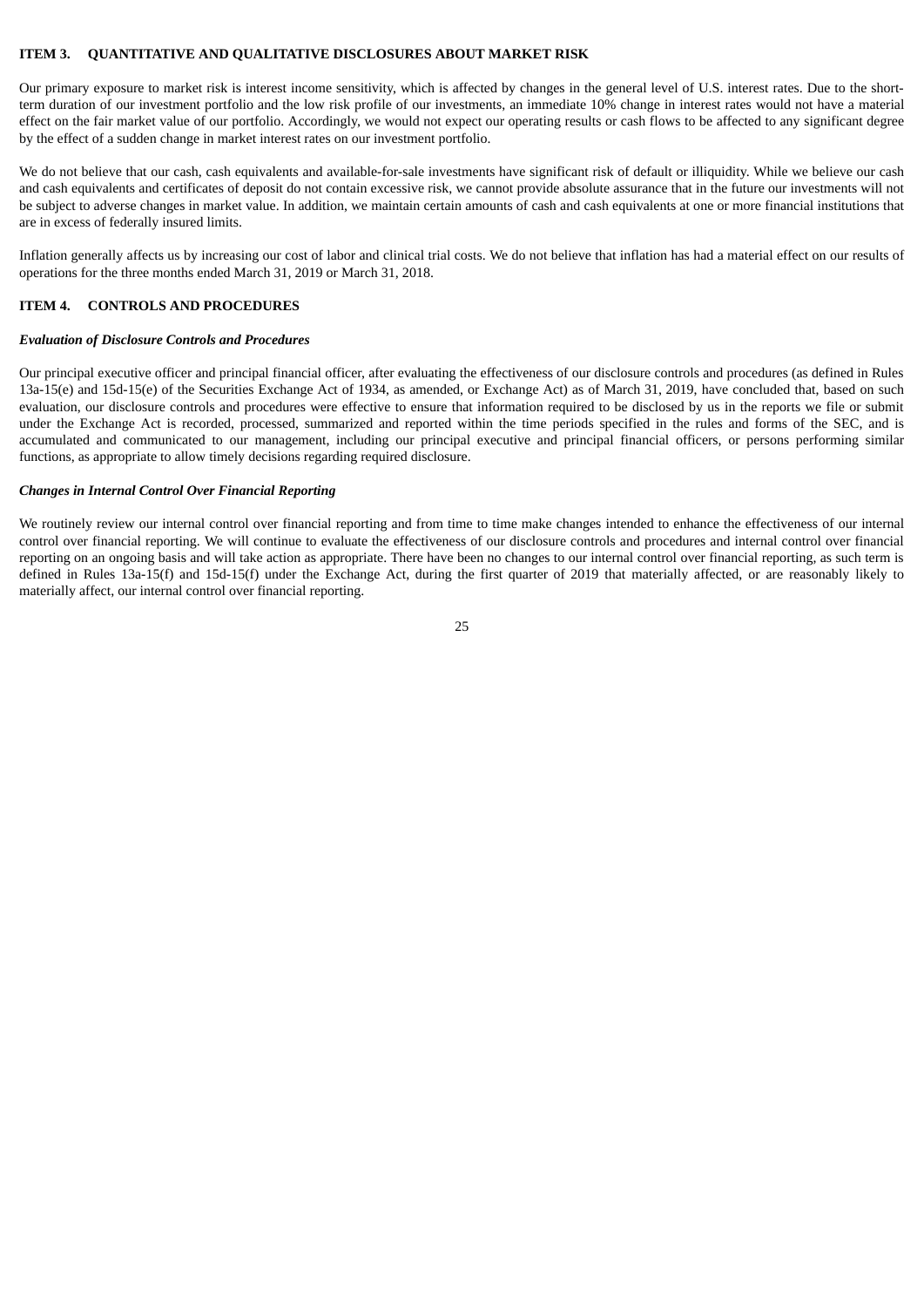## **PART II - OTHER INFORMATION**

## <span id="page-26-1"></span><span id="page-26-0"></span>**ITEM 1. LEGAL PROCEEDINGS**

None.

# <span id="page-26-2"></span>**ITEM 1A. RISK FACTORS**

An investment in shares of our common stock involves a high degree of risk. You should carefully consider the following risk factors, as well as the other information contained elsewhere in this report, before deciding whether to purchase, hold or sell shares of our common stock. The occurrence of any of the following risks could harm our business, financial condition, results of operations and/or growth prospects or cause our actual results to differ materially from those contained in forward-looking statements we have made in this report and those we may make from time to time. You should consider all of the risk factors described when evaluating our business. We have marked with an asterisk (\*) those risk factors that reflect changes from the risk factors included in our Annual Report on Form 10-K for the year ended December 31, 2018 filed with the Securities and Exchange Commission on March 5, 2019.

## **Risks Related To Our Financial Condition and Need For Additional Capital**

# We are evaluating external assets to build our pipeline of product candidates and there can be no assurance that we will be successful in identifying or completing a transaction for a candidate, that any such transaction will result in additional value for our stockholders or that the process will not have an *adverse impact on our business.\**

We are conducting a review of external assets that could be added to our pipeline of product candidates. In connection with this process, we may in-license or acquire one or more specific assets, engage in a merger or consolidation transaction, issue additional shares of our common stock, or engage in other potential actions designed to maximize stockholder value. Our review of external assets may not result in the identification or consummation of any transaction. The process of reviewing external opportunities may be time consuming and disruptive to our business operations and, if we are unable to effectively manage the process, our business, financial condition and results of operations could be adversely affected. We could incur substantial expenses associated with identifying, evaluating, negotiating, and consummating potential transactions. There can be no assurance that any potential transaction, if consummated, will provide greater value to our stockholders than that reflected in the current price of our common stock. In addition, once any potential transaction is consummated, we are likely to incur substantial costs associated with future development and testing of any new product candidate, which may require us to raise additional capital.

## We have incurred significant losses since our inception. We anticipate that we will continue to incur significant losses for the foreseeable future, and we *may never achieve or maintain profitability.\**

We are a biopharmaceutical company focused primarily on developing brincidofovir. We have incurred significant net losses in each year since our inception, including net losses of \$17.7 million and \$19.8 million for the three months ended March 31, 2019 and 2018, respectively. As of March 31, 2019, we had an accumulated deficit of approximately \$574.0 million.

To date, we have financed our operations primarily through the sale of equity securities and, to a lesser extent, through government funding, licensing fees and debt. We have devoted most of our financial resources to research and development, including our preclinical development activities and clinical trials. We have not completed development of any product candidates. We expect to continue to incur losses and negative cash flows for the foreseeable future. The size of our losses will depend, in part, on the rate of future expenditures and our ability to generate revenues. In particular, we expect to incur substantial expenses as we seek to:

- terminate our development activities of BCV for indications other than smallpox, including closing the AdAPT and IV studies of BCV; continue the development of brincidofovir for the treatment of smallpox as a medical countermeasure;
- obtain regulatory approvals for brincidofovir;
- scale-up manufacturing capabilities to commercialize brincidofovir for any indications for which we receive regulatory approval;
- identify and in-license additional product candidates to expand our research and development pipeline;
- maintain, expand and protect our intellectual property portfolio; and
- continue our internal research and development efforts and seek to discover additional product candidates.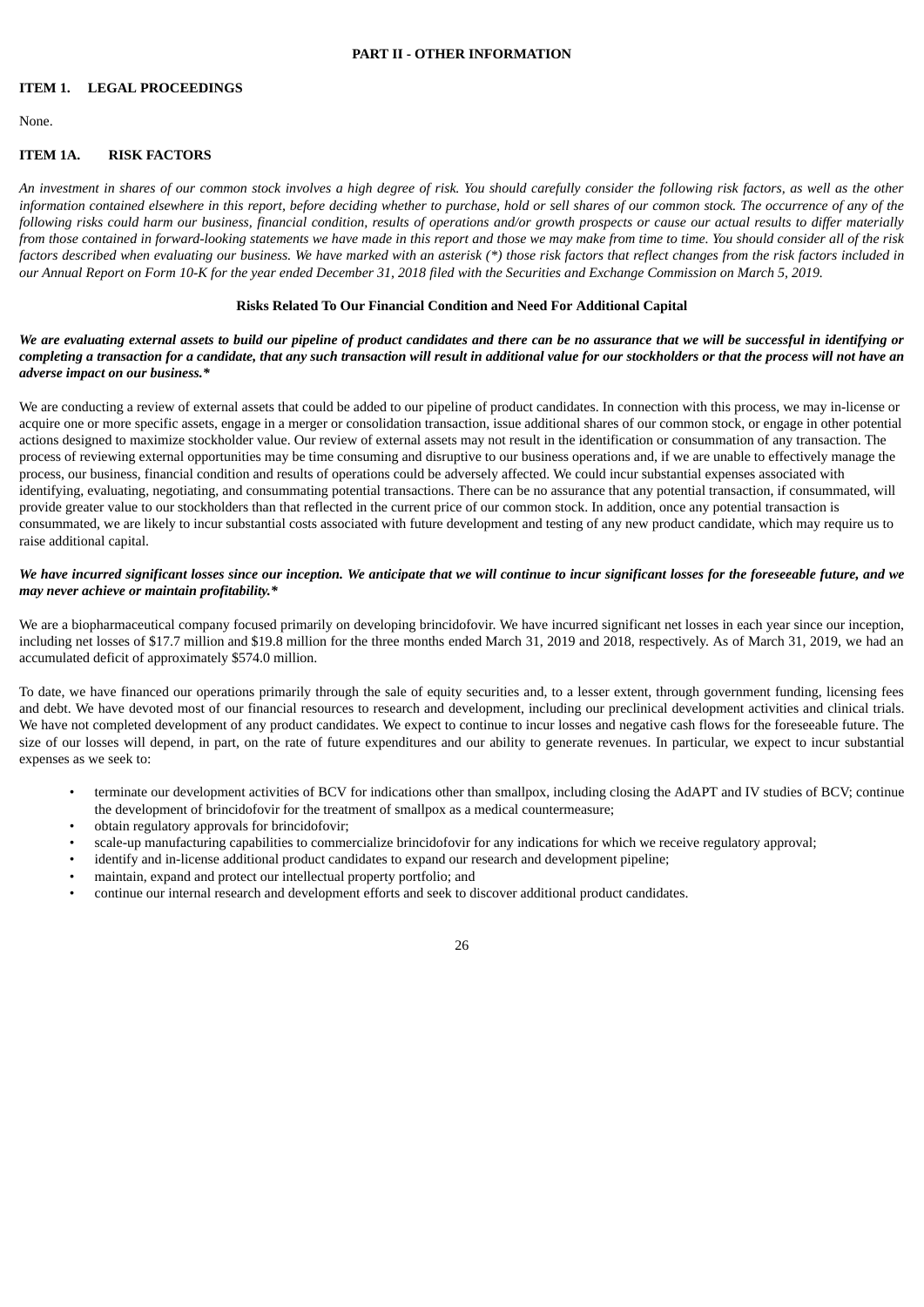To become and remain profitable, we must succeed in developing and eventually commercializing products with significant market potential. This will require us to be successful in a range of challenging activities, including acquiring or discovering product candidates, completing preclinical testing and clinical trials of our product candidates, obtaining regulatory approval for these product candidates, and manufacturing, marketing and selling those products for which we may obtain regulatory approval. We are only in the preliminary stages of some of these activities.

To date, we have not obtained regulatory approval for any product candidate, and none of our product candidates have been commercialized. We may never succeed in developing or commercializing any product candidate. If we do not successfully develop or commercialize any product candidate, or if revenues from any products that do receive regulatory approvals are insufficient, we will not achieve profitability and our business may fail. Even if we successfully obtain regulatory approval to market a product candidate in the United States, our revenues are also dependent upon the size of markets outside of the United States, as well as our ability to obtain market approval and achieve commercial success outside of the United States.

Even if we do achieve profitability, we may not be able to sustain or increase profitability on a quarterly or annual basis. Our failure to become and remain profitable would depress the value of our company and could impair our ability to raise capital, expand our business, diversify our product offerings or continue our operations. A decline in the value of our company could cause you to lose all or part of your investment.

## Our ability to generate future revenues from product sales is uncertain and depends upon our ability to successfully develop, obtain regulatory approval *for, and commercialize product candidates.\**

Our ability to generate revenue and achieve profitability depends on our ability, alone or with collaborators, to successfully complete the development, obtain the necessary regulatory approvals and commercialize product candidates. We do not anticipate generating revenues from product sales for the foreseeable future. Our ability to generate future revenues from product sales depends heavily on our success in:

- obtaining favorable results for and advancing the development of brincidofovir, including successfully completing clinical development of brincidofovir for smallpox;
- obtaining United States and foreign regulatory approval(s) for brincidofovir;
- generating, licensing or otherwise acquiring a pipeline of product candidates which progress to clinical development, regulatory approval, and commercialization.

Conducting preclinical testing and clinical trials is a time-consuming, expensive and uncertain process that takes years to complete, and we may never generate the necessary data required to obtain regulatory approval and achieve product sales. Our anticipated development costs would likely increase if we do not obtain favorable results or if development of any product candidate is delayed. In particular, we would likely incur higher costs than we currently anticipate if development of any product candidate is delayed because we are required by the FDA or foreign regulatory authorities to perform studies or trials in addition to those that we currently anticipate, or we decide to conduct additional studies or trials for strategic reasons.

Because of the numerous risks and uncertainties associated with pharmaceutical product development, we are unable to predict with certainty the timing or amount of any increase in our anticipated development costs that will result should any additional trials be necessary.

In addition, any product candidate, if approved, may not achieve commercial success. Our commercial revenues, if any, will be derived from sales of products that we do not expect to be commercially available for a number of years, if at all. Even if any product candidate is approved for commercial sale, we anticipate incurring significant costs in connection with commercialization. As a result, we cannot assure you that we will be able to generate revenues from sales of any approved product candidate, or that we will achieve or maintain profitability even if we do generate sales.

# If we fail to obtain additional financing, we could be forced to delay, reduce or eliminate our product development programs, seek corporate partners for the development of our product development programs or relinguish or license on unfavorable terms, our rights to technologies or product candidates.\*

Developing pharmaceutical products, including conducting preclinical studies and clinical trials, is a time-consuming, expensive and uncertain process that takes years to complete. We believe that our existing capital available to fund operations will enable us to fund our current operating expenses and capital requirements for at least the next twelve months. Changing circumstances beyond our control may cause us to consume capital more rapidly than we currently anticipate, and our clinical trials may encounter technical, enrollment or other difficulties that could increase our development costs more than we expected, or because the FDA or foreign regulatory authorities require us to perform studies or trials in addition to those that we currently anticipate. We are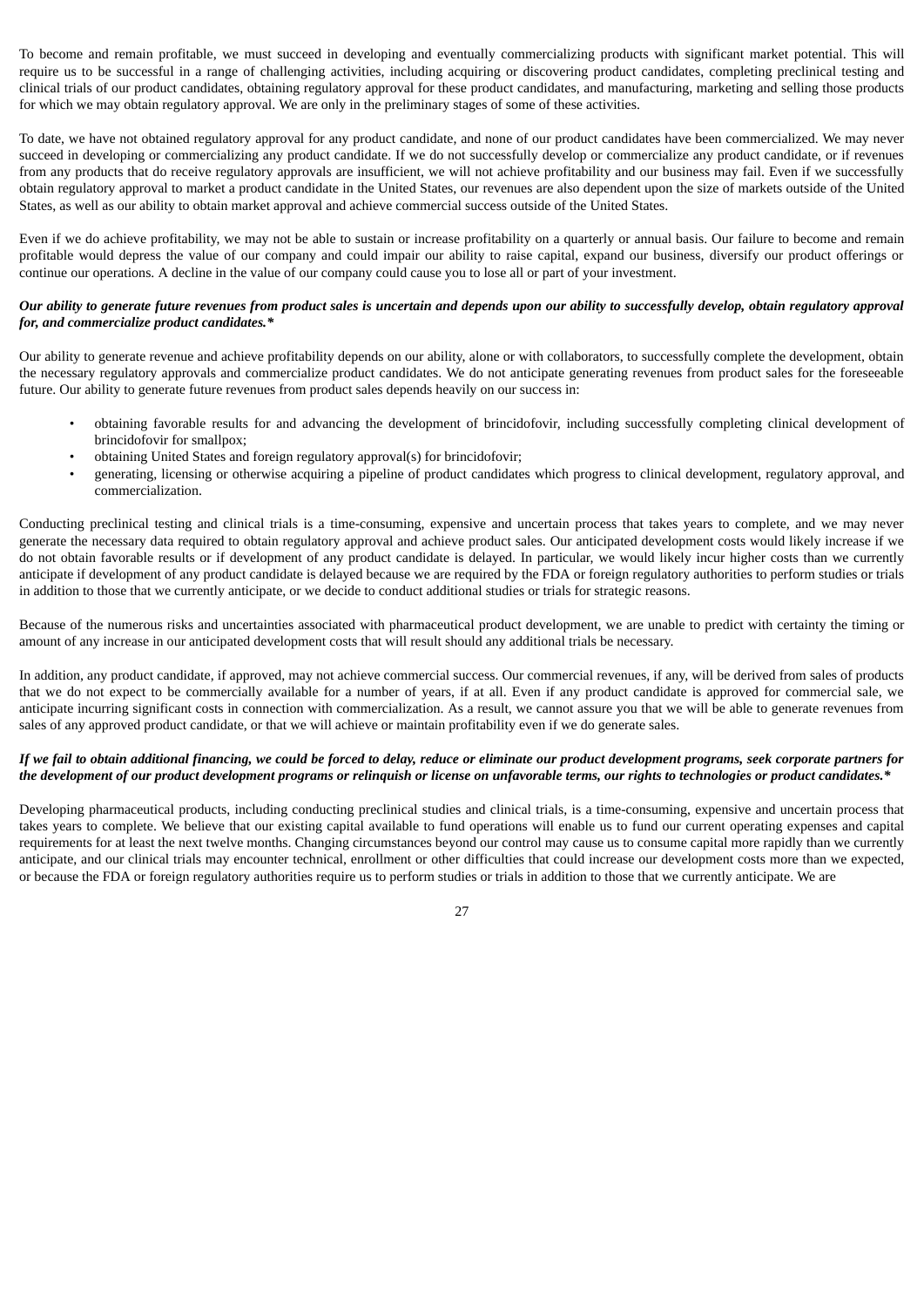pursuing external opportunities to build our pipeline of product candidates, and we may need to raise additional funds if we identify additional product candidates other than brincidofovir, which we may obtain through one or more equity offerings, debt financings, government or other third-party funding, strategic alliances and licensing or collaboration arrangements.

Securing additional financing may divert our management from our day-to-day activities, which may adversely affect our ability to develop and commercialize brincidofovir or any other product candidate. In addition, we cannot guarantee that future financing will be available in sufficient amounts or on terms acceptable to us, if at all. If we are unable to raise additional capital when required or on acceptable terms, we may be required to:

- significantly delay, scale back or discontinue the development or commercialization of brincidofovir or any other product candidate;
- seek corporate partners for brincidofovir or any other product candidate at an earlier stage than otherwise would be desirable or on terms that are less favorable than might otherwise be available; or
- relinquish or license on unfavorable terms, our rights to technologies or product candidates that we otherwise would seek to develop or commercialize ourselves.

If we are unable to raise additional capital in sufficient amounts or on terms acceptable to us, we will be prevented from pursuing development and commercialization efforts, which will have a material adverse effect on our business, operating results and prospects and on our ability to develop our product candidates.

## **Risks Related To Clinical Development and Regulatory Approval**

## We currently have only one product candidate, brincidofovir, which is still under clinical development for the treatment of smallpox, and may not obtain *regulatory approval or be successfully commercialized.\**

We have not marketed, distributed or sold any products. We currently have only one product candidate, brincidofovir, which we continue to develop for the treatment of smallpox as a medical countermeasure. Until recently, we have been developing brincidofovir in commercial indications for the treatment and prevention of multiple DNA viruses. Our AdAPT trial was designed to study oral BCV as a treatment of adenovirus (AdV) in pediatric stem-cell transplant (HCT) patients with confirmed AdV infection. Concurrently, we have been conducting two Phase 2 studies of intravenous IV BCV in adult allogeneic HCT recipients with AdV (Study-210 and Study-211). In May 2019, we decided to discontinue both the oral and IV development programs of BCV in AdV and the associated clinical trials in order to conserve our cash resources while we pursue external opportunities to build our pipeline of product candidates.

There is no guarantee that our current or future clinical trials will be approved by regulators, and no guarantee that they will be completed or, if completed, will be successful, or if successful, will result in an approval for the sale of any of our product candidates. The success of brincidofovir will depend on several factors, including the following:

- acceptance of data from our studies of oral brincidofovir in animal models by the FDA and foreign regulatory bodies;
- receipt of marketing approvals from the FDA and corresponding regulatory authorities outside the United States;
- establishing commercial manufacturing capabilities;
- acceptance of the product, if approved for marketing;
- effectively competing with other therapies;
- a continued acceptable safety profile of the product following approval; and
- obtaining, maintaining, enforcing and defending intellectual property rights and claims.

If we do not achieve one or more of these factors in a timely manner or at all, we could experience significant delays or an inability to successfully commercialize brincidofovir, which would materially harm our business.

# We have never obtained regulatory approval for a drug and we may be unable to obtain, or may be delayed in obtaining, regulatory approval for *brincidofovir.\**

We have never obtained regulatory approval for a drug. It is possible that the FDA and/or foreign health authorities, such as the EMA, may refuse to accept our NDA (or corresponding foreign application) for substantive review or may conclude after review of our data that our application is insufficient to obtain regulatory approval of brincidofovir.

Through our continuing development contract with BARDA, we recently completed the in-life segment of our second rabbitpox efficacy study as well as a pivotal efficacy study in the mouse model (ectromelia virus). We believe that efficacy data from these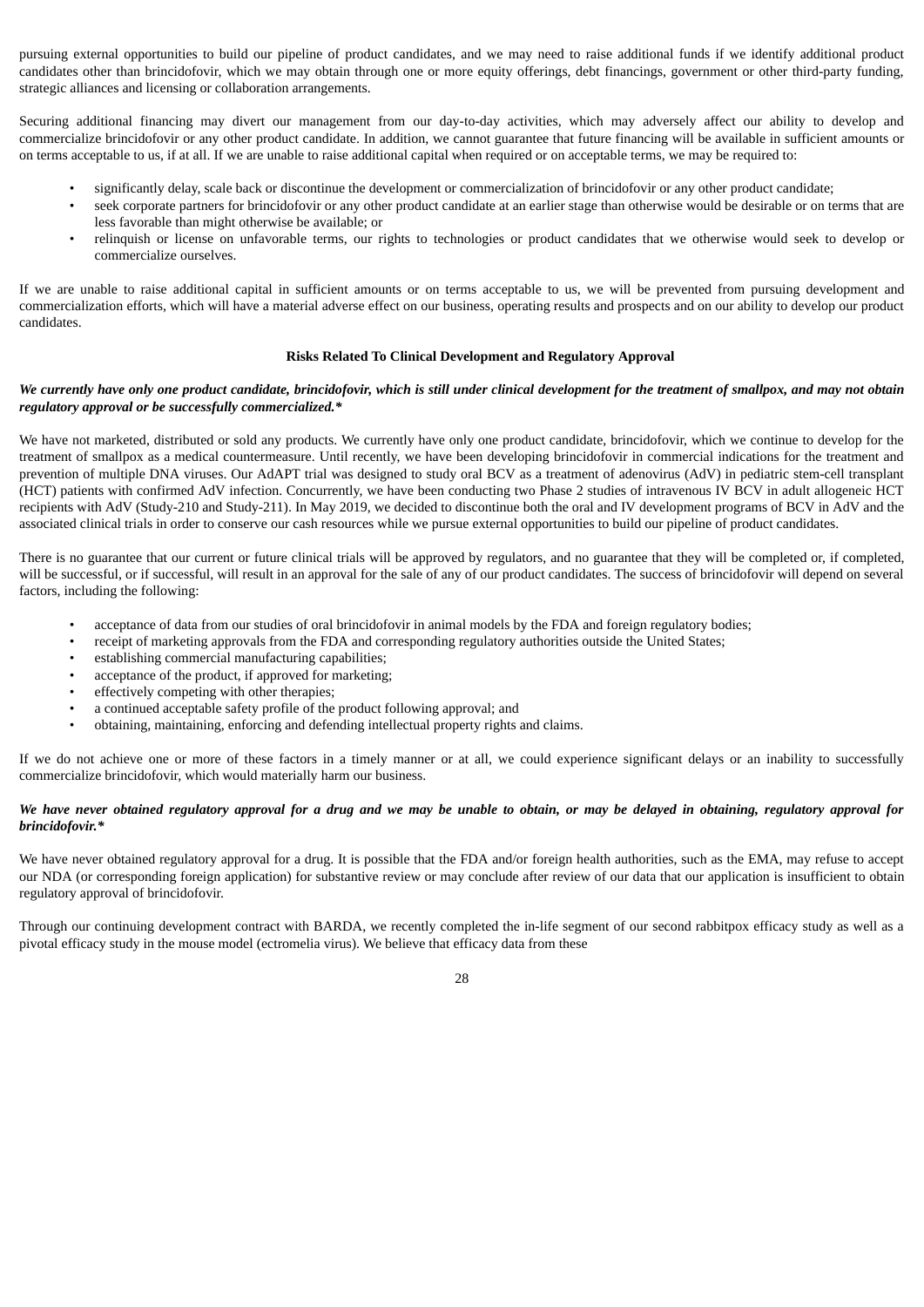models could support the approval of brincidofovir for the treatment of smallpox. The data from these trials is subject to on-going confirmatory studies and audit. In addition, we are preparing data necessary to bridge to a recommended human dose.

We have not yet reached agreement with the FDA or foreign regulators regarding the adequacy of these planned studies with respect to a potential approval for marketing. We may be required to conduct additional clinical, nonclinical or manufacturing validation studies and submit those data before reconsideration of our application occurs. Depending on the extent of these or any other required studies, approval of any NDA or application that we submit may be delayed by several years, or may require us to expend more resources than we have available. It is also possible that additional studies, if performed and completed, may not be considered sufficient by the FDA and/or foreign health authorities to approve our NDA or foreign application.

Any delay in obtaining, or an inability to obtain, regulatory approvals could prevent us from generating revenues and achieving and sustaining profitability. If any of these outcomes occur, we may be forced to abandon our development efforts for brincidofovir, which would have a material adverse effect on our business and could potentially cause us to cease operations.

# We depend on the successful completion of clinical trials for our product candidates, including brincidofovir. The positive clinical results obtained for our *product candidates in prior clinical studies may not be repeated in future clinical studies.\**

Before obtaining regulatory approval for the sale of our product candidates, including brincidofovir, we must conduct extensive clinical trials to demonstrate the safety and efficacy of our product candidates. Clinical testing is expensive, difficult to design and implement, can take many years to complete and is uncertain as to outcome. A failure of one or more of our clinical trials can occur at any stage of testing. The outcome of preclinical testing and early clinical trials may not be predictive of the success of later clinical trials, and interim results of a clinical trial do not necessarily predict final results. Moreover, preclinical and clinical data are often susceptible to varying interpretations and analyses, and many companies that have believed their product candidates performed satisfactorily in preclinical studies and clinical trials have nonetheless failed to obtain marketing approval for their products.

We may experience a number of unforeseen events during, or as a result of, clinical trials or animal efficacy studies for our product candidates, including brincidofovir, that could adversely affect the completion of our clinical trials, including:

- regulators or institutional review boards may not authorize us or our investigators to commence a clinical trial or conduct a clinical trial at a prospective trial site;
- clinical trials of our product candidates may produce negative or inconclusive results, and we may decide, or regulators may require us, to conduct additional clinical trials or abandon product development programs;
- animal efficacy studies of our product candidates may produce negative or inconclusive results, and we may decide, or regulators may require us to conduct additional animal efficacy studies or abandon development programs;
- we might be required to change one of our clinical research organizations (CROs) during ongoing clinical programs;
- the number of subjects required for clinical trials of our product candidates may be larger than we anticipate, enrollment in these clinical trials may be insufficient or slower than we anticipate or subjects may drop out of these clinical trials at a higher rate than we anticipate;
- our third-party contractors may fail to comply with regulatory requirements or meet their contractual obligations to us in a timely manner, or at all;
- we may have to suspend or terminate clinical trials of our product candidates for various reasons, including a finding that the subjects are being exposed to unacceptable health risks;
- regulators or institutional review boards may require that we or our investigators suspend or terminate clinical research for various reasons, including noncompliance with regulatory requirements;
- the cost of clinical trials of our product candidates may be greater than we anticipate;
- we may encounter agency or judicial enforcement actions which impact our clinical trials;
- the supply or quality of our product candidates or other materials necessary to conduct clinical trials of our product candidates may be insufficient or inadequate; or
- our product candidates may have undesirable side effects or other unexpected characteristics, causing us or our investigators to suspend or terminate the trials.

We do not know whether any clinical trials we may conduct will demonstrate adequate efficacy and safety to result in regulatory approval to market our product candidates, including brincidofovir. If later stage clinical trials do not produce favorable results, our ability to obtain regulatory approval for our product candidates, including brincidofovir, may be adversely impacted.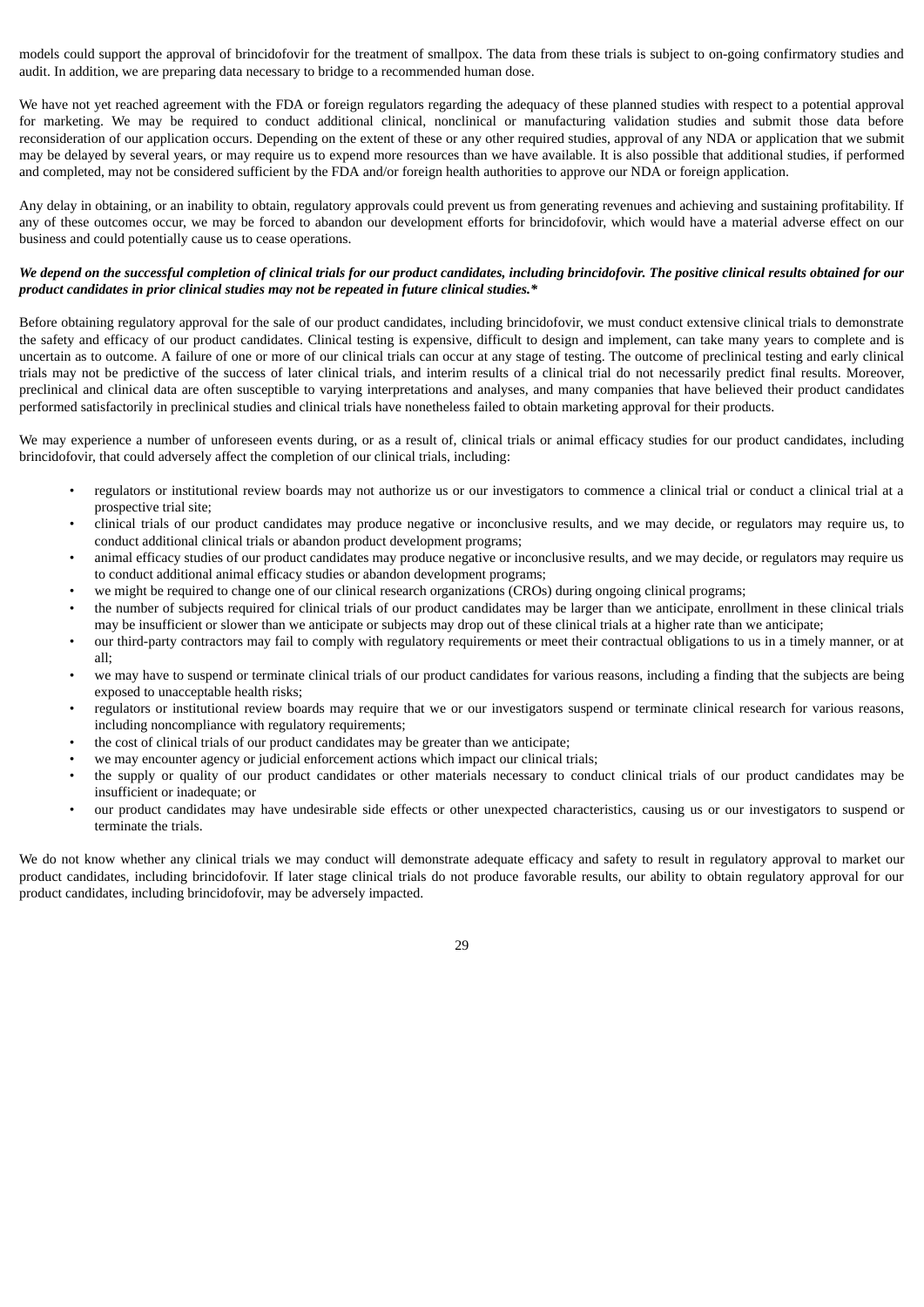# Delays in clinical trials are common and have many causes, and any delay could result in increased costs to us and jeopardize or delay our ability to *obtain regulatory approval and commence product sales.\**

Clinical testing is expensive, difficult to design and implement, can take many years to complete, and is uncertain as to outcome. We may experience delays in clinical trials at any stage of development and testing of our product candidates. Our planned clinical trials may not begin on time, have an effective design, enroll a sufficient number of subjects, or be completed on schedule, if at all.

Events which may result in a delay or unsuccessful completion of clinical trials, including our currently planned or future clinical trials for brincidofovir, include:

- inability to raise funding necessary to initiate or continue a trial;
- delays in obtaining, or failure to obtain, regulatory approval of Investigational New Drug applications or to commence a trial;
- delays in reaching agreement with the FDA and foreign health authorities on final trial design;
- imposition of a clinical hold following an inspection of our clinical trial operations or trial sites by the FDA or other regulatory authorities;
- delays caused by disagreements with existing CROs and/or clinical trial sites;
- delays in reaching agreement on acceptable terms with prospective CROs and clinical trial sites;
- delays in obtaining, or failure to obtain, required IRB or ethics committee (EC) approvals covering each site;
- delays in recruiting suitable patients to participate in a trial;
- delays in having subjects complete participation in a trial or return for post-treatment follow-up;
- delays caused by subjects dropping out of a trial due to side effects or otherwise;
- clinical sites declining to participate or dropping out of a trial to the detriment of enrollment;
- agency or judicial enforcement actions against us;
- time required to add new clinical sites; and
- delays by our contract manufacturers to produce and deliver sufficient supply of clinical trial materials.

If initiation or completion of any of our clinical trials for our product candidates, including brincidofovir, are delayed for any of the above reasons, our development costs may increase, our approval process could be delayed, any periods during which we may have the exclusive right to commercialize our product candidates may be reduced and our competitors may have more time to bring products to market before we do. Any of these events could impair our ability to generate revenues from product sales and impair our ability to generate regulatory and commercialization milestones and royalties, all of which could have a material adverse effect on our business.

## Our product candidates may cause adverse effects or have other properties that could delay or prevent their regulatory approval or limit the scope of any *approved label or market acceptance.\**

Adverse events (AEs) caused by our product candidates could cause us, other reviewing entities, clinical study sites or regulatory authorities to interrupt, delay or halt clinical studies and could result in the denial of regulatory approval. For example, subjects enrolled in our clinical trials for brincidofovir have experienced gastrointestinal AEs and liver-related safety laboratory value changes. In addition, brincidofovir is related to the approved drug cidofovir, a compound which has been shown to result in significant renal toxicity and impairment following use. There is also a risk that our other product candidates may induce AEs, many of which may be unknown at this time. If an unacceptable frequency and/or severity of AEs are reported in our clinical trials for our product candidates, our ability to obtain regulatory approval for product candidates, including brincidofovir, may be negatively impacted.

If any of our approved products cause serious or unexpected side effects prior to or after receiving market approval, a number of potentially significant negative consequences could result, including:

- regulatory authorities may approve the product only with a risk evaluation and mitigation strategy (REMS), potentially with restrictions on distribution and other elements to assure safe use (ETASU);
- regulatory authorities may withdraw their approval of the product or impose restrictions on its distribution in a form of a modified REMS;
- regulatory authorities may require the addition of labeling statements, such as warnings or contraindications;
- we may be required to change the way the product is administered or to conduct additional clinical studies;
- we could be sued and held liable for harm caused to patients; and
- our reputation may suffer.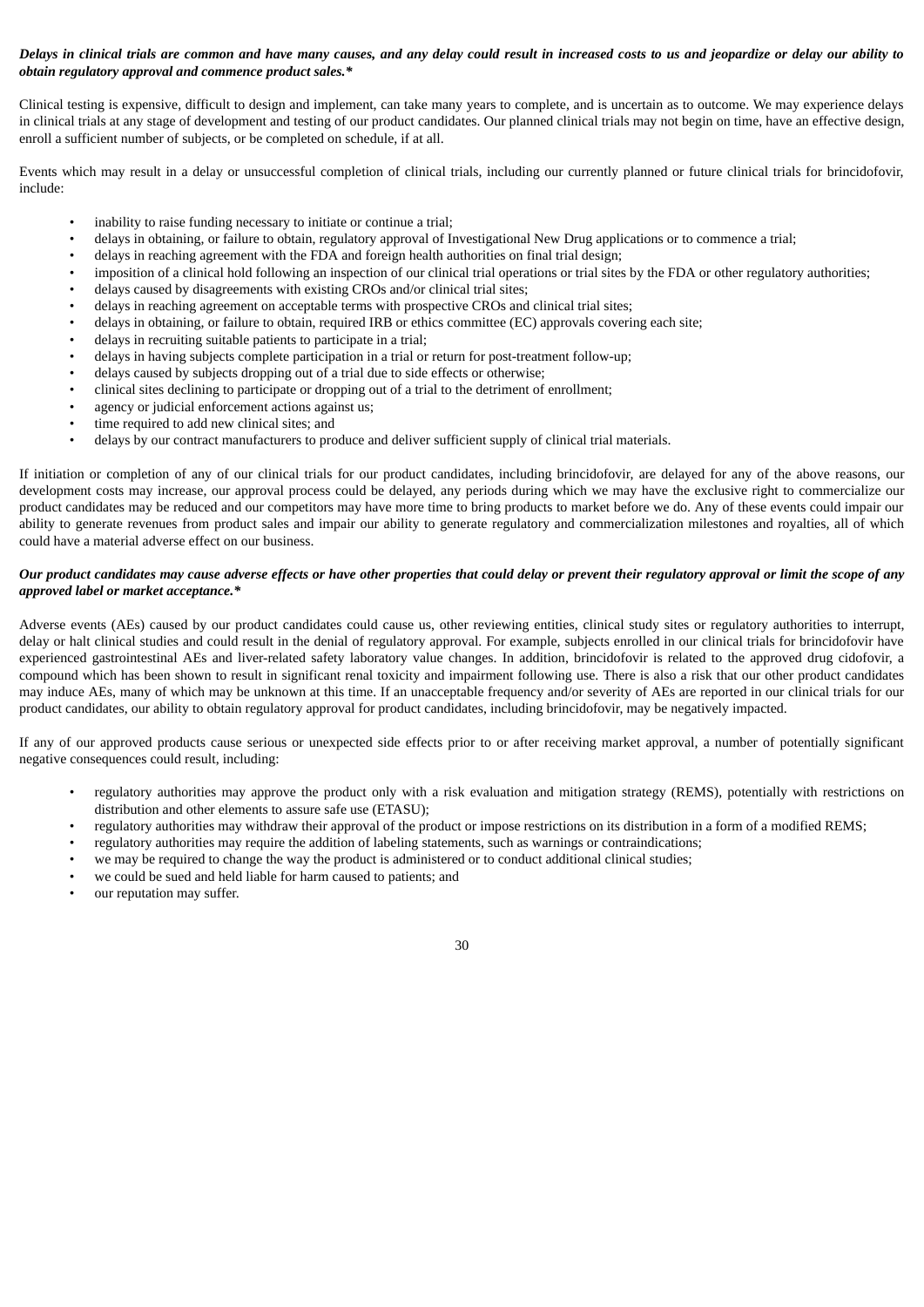Any of these events could prevent us from achieving or maintaining market acceptance of the affected product candidate and could substantially increase the costs of commercializing our product candidates.

## After the completion of our clinical trials, we cannot predict whether or when we will obtain regulatory approval to commercialize brincidofovir and we *cannot, therefore, predict the timing of any future revenue from brincidofovir.*

We cannot commercialize our product candidates, including brincidofovir, until the appropriate regulatory authorities have reviewed and approved the product candidate. The regulatory agencies may not complete their review processes in a timely manner, or we may not be able to obtain regulatory approval for brincidofovir. Additional delays in the United States may result if brincidofovir is brought before an FDA advisory committee, which could recommend restrictions on approval or recommend non-approval of the product candidate. In the EU context, an Oral Explanation during MAA review could extend approval timelines and result in a Negative Opinion. A re-examination procedure is available in the EU whereby a Negative Opinion could be over-turned and become a Positive Opinion. New rapporteurs would be selected for the product. In addition, we may experience delays or rejections based upon additional government regulation from future legislation or administrative action, or changes in regulatory agency policy during the period of product development, clinical studies and the review process. As a result, we cannot predict when, if at all, we will receive any future revenue from commercialization of any of our product candidates, including brincidofovir.

# Even if we obtain reaulatory approval for brincidofovir and our other product candidates, we will still face extensive reaulatory reauirements and our *products may face future development and regulatory difficulties.*

Even if we obtain regulatory approval, the granting authority may still impose significant restrictions on the indicated uses, distribution or marketing of our product candidates, including brincidofovir, or impose ongoing requirements for potentially costly post-approval studies or post-market surveillance. For example, the labeling ultimately approved for our product candidates, including brincidofovir, will likely include restrictions on use due to the specific patient population and manner of use in which the drug was evaluated and the safety and efficacy data obtained in those evaluations. In addition, the distribution of brincidofovir may be tightly controlled through a REMS with ETASU, which are required medical interventions or other actions healthcare professionals need to execute prior to prescribing or dispensing the drug to the patient. Some actions may also be required in order for the patient to continue on treatment. In addition, the label for brincidofovir may be required to include a boxed warning, or "black box," regarding brincidofovir being carcinogenic, teratogenic and impairing fertility in animal studies, as well as a contraindication in patients who have had a demonstrated clinically significant hypersensitivity reaction to brincidofovir or cidofovir or any component of the formulation. The brincidofovir labeling may also include warnings or black boxes pertaining to gastrointestinal AEs or liver-related safety laboratory value changes.

Brincidofovir and our other product candidates will also be subject to additional ongoing regulatory requirements governing the labeling, packaging, storage, distribution, safety surveillance, advertising, promotion, record-keeping and reporting of safety and other post-market information. In the United States, the holder of an approved NDA is obligated to monitor and report AEs and any failure of a product to meet the specifications in the NDA. The holder of an approved NDA must also submit new or supplemental applications and obtain FDA approval for certain changes to the approved product, product labeling or manufacturing process. If a REMS is required, the NDA holder may be required to monitor and evaluate those in the healthcare system who are responsible for implementing ETASU measures. Advertising and promotional materials must comply with FDA rules and are subject to FDA review, in addition to other potentially applicable federal and state laws. Moreover, EU and member countries impose strict restrictions on the promotion and marketing of drug products. The off-label promotion of medicinal products is prohibited in the U.S., EU and in other territories. The promotion of medicinal products that are not subject to a marketing authorization is also prohibited in the EU. Violations of the rules governing the promotion of medicinal products in the EU and in other territories could be penalized by administrative measures, fines and imprisonment.

In addition, manufacturers of drug products and their facilities are subject to payment of user fees and continual review and periodic inspections by regulatory authorities for compliance with cGMP, and adherence to commitments made in the application. If we, or a regulatory agency, discover previously unknown problems with a product, such as quality issues or AEs of unanticipated severity or frequency, or problems with the facility where the product is manufactured, a regulatory agency may impose restrictions relative to that product or the manufacturing facility, including requiring recall or withdrawal of the product from the market or suspension of manufacturing.

If we fail to comply with applicable regulatory requirements following approval of our product candidate, a regulatory agency may:

- issue an untitled or warning letter asserting that we are in violation of the law;
- seek an injunction or impose civil or criminal penalties or monetary fines;
- suspend or withdraw regulatory approval;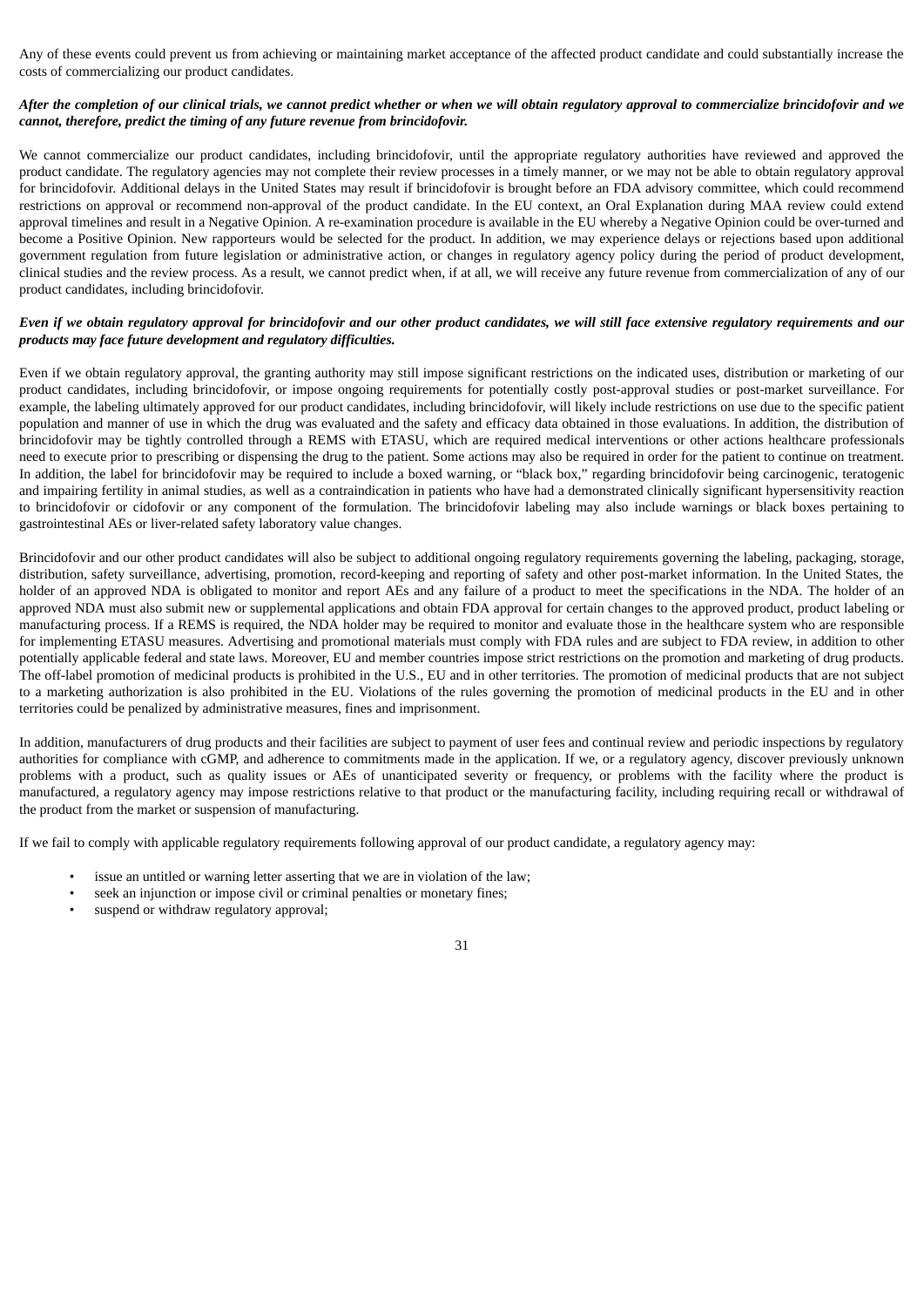- suspend any ongoing clinical trials;
- refuse to approve a pending application or supplements to an application submitted by us;
- recall and/or seize product; or
- refuse to allow us to enter into supply contracts, including government contracts.

Any government investigation of alleged violations of law could require us to expend significant time and resources in response and could generate negative publicity. The occurrence of any event or penalty described above may inhibit our ability to commercialize brincidofovir and our other product candidates and inhibit our ability to generate revenues.

# Obtaining FDA approval for brincidofovir or any of our other products in the United States does not mean we will ever obtain approval for or commercialize brincidofovir or any of our other products outside of the United States, nor does approval of brincidofovir or any of our other products outside the United States mean we will ever obtain approval for or commercialize brincidofovir or any of our other products inside the United States, all *of which could limit our ability to realize their full market potential.*

In order to market any products outside of the United States, we must establish and comply with numerous and varying regulatory requirements on a countryby-country basis regarding safety and efficacy. Approval by the FDA does not ensure approval by regulatory authorities in other countries or jurisdictions. In addition, clinical trials conducted in one country may not be accepted by regulatory authorities in other countries, and regulatory approval in one country does not guarantee regulatory approval in any other country. Approval processes vary among countries and can involve additional product testing and validation and additional administrative review periods. Seeking foreign regulatory approval could result in difficulties and costs for us and require additional preclinical studies or clinical trials which could be costly and time consuming. Regulatory requirements can vary widely from country to country and could delay or prevent the introduction of our products in those countries. We do not have any product candidates approved for sale in any jurisdiction, including international markets, and we do not have experience in obtaining regulatory approval in any markets. If we fail to comply with regulatory requirements in international markets or to obtain and maintain required approvals, or if regulatory approvals in international markets are delayed, our target market will be reduced and our ability to realize the full market potential of our products will be unrealized.

Conversely, approval by regulatory authorities outside the United States, such as the European Commission, does not ensure approval by the FDA. Moreover, clinical trials conducted outside the United States may not be accepted by the FDA.

# Our relationships with investigators, health care professionals, consultants, third-party payers, and customers may be subject to applicable anti-kickback, fraud and abuse and other healthcare laws and regulations, which could expose us to criminal sanctions, civil penalties, contractual damages, *reputational harm and diminished profits and future earnings.*

Healthcare providers, physicians and others play a primary role in the recommendation and prescribing of any products for which we obtain marketing approval. Our current business operations and future arrangements with investigators, healthcare professionals, consultants, third-party payers and customers may expose us to broadly applicable fraud and abuse and other healthcare laws and regulations. These laws may constrain the business or financial arrangements and relationships through which we research, market, sell and distribute our products for which we obtain marketing approval. Restrictions under applicable federal and state healthcare laws and regulations, include, but are not limited to, the following:

- the federal healthcare anti-kickback statute which prohibits, among other things, persons or entities from knowingly and willfully soliciting, offering, receiving or paying remuneration (including any kickback, bribe or rebate), directly or indirectly, overtly or covertly, in cash or in kind, to induce or reward either the referral of an individual for, or the purchase, lease, order or recommendation of, any good, facility, item or service, for which payment may be made, in whole or in part, under federal healthcare programs such as Medicare and Medicaid;
- the federal civil and criminal false claims laws and the Federal Civil Monetary Penalties Act, including the Federal Civil False Claims Act (False Claims Act) which permit private individuals to bring a civil action on behalf of the federal government to enforce certain of these laws thought civil whistleblower or *qui tam* actions, which prohibit, among other things, individuals or entities from knowingly presenting, or causing to be presented, to the federal government, claims for payment or approval that are false or fraudulent or from knowingly making a false statement to improperly avoid, decrease or conceal an obligation to pay money to the federal government;
- the federal Health Insurance Portability and Accountability Act of 1996 (HIPAA) which, among other things, imposes criminal liability for knowingly and willfully executing, or attempting to execute, a scheme to defraud any healthcare benefit program or to obtain, by means of false or fraudulent pretenses, representations, or promises, any of the money or property owned by, or under the custody or control of, any healthcare benefit program, regardless of the payer (e.g., public or private) and knowingly or willfully falsifying, concealing or covering up by any trick or device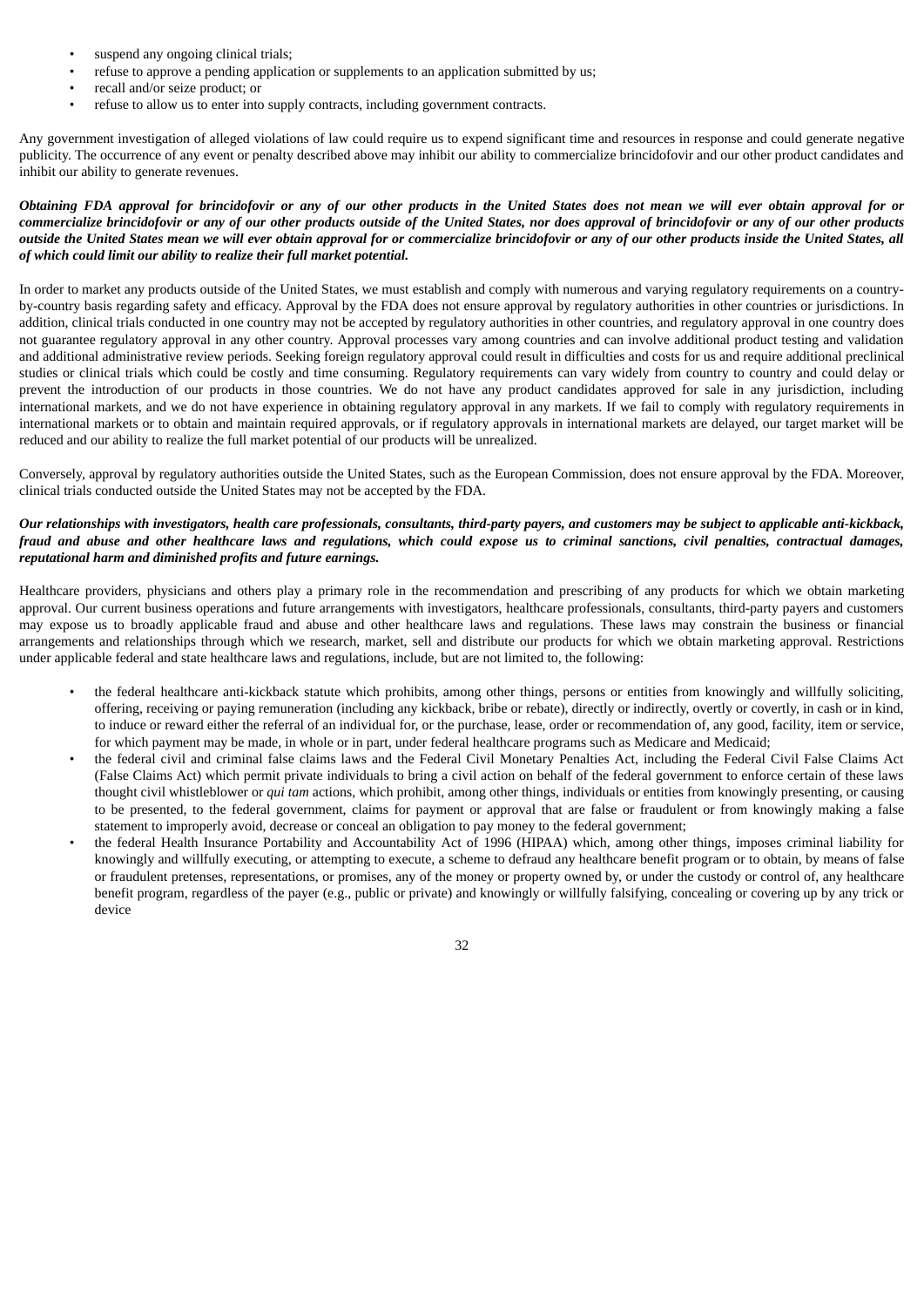a material fact or making any materially false statement in connection with the delivery of, or payment for, healthcare benefits, items or services relating to healthcare matters;

- HIPAA, as amended by the Health Information Technology for Economic and Clinical Health Act (HITECH) and their implementing regulations, and as amended again by the final HIPAA omnibus rule, Modifications to the HIPAA Privacy, Security, Enforcement, and Breach Notification Rules Under HITECH and the Genetic Information Nondiscrimination Act; Other Modifications to HIPAA, published in January 2013, which imposes certain obligations, including mandatory contractual terms, with respect to safeguarding the privacy, security and transmission of individually identifiable health information without appropriate authorization by entities subject to the rule, such as health plans, healthcare clearinghouses and certain healthcare providers, as well as their business associates;
- the General Data Protection Regulation (GDPR), which impose obligations on companies in relation to the handling of personal data of individuals within the EU, along with related national legislation;
- mandated physician payments reporting laws and/or requirements throughout global jurisdictions, including EU member states, in which we conduct research and development and/or other business activities;
- the FDCA which prohibits, among other things, the adulteration or misbranding of drugs and devices;
- the federal transparency law, enacted as part of the Patient Protection and Affordable Care Act, as amended by the Health Care and Education Reconciliation Act of 2010 (collectively, the ACA), and its implementing regulations, which requires manufacturers of drugs, devices, biologicals and medical supplies to report to the Centers for Medicare & Medicaid Services (CMS) information related to payments and other transfers of value made to physicians and teaching hospitals, as well as ownership and investment interests held by physicians and their immediate family members; and
- analogous state laws and regulations, including: state anti-kickback and false claims laws, which may apply to our business practices, including but not limited to, research, distribution, sales and marketing arrangements and claims involving healthcare items or services reimbursed by state governmental and non-governmental third-party payers, including private insurers; state laws that require pharmaceutical companies to comply with the pharmaceutical industry's voluntary compliance guidelines and the relevant compliance guidance promulgated by the federal government; state and local laws that require the registration of pharmaceutical sales representatives; state laws and regulations that require manufacturers to file reports relating to pricing and marketing information, which requires tracking gifts and other remuneration and items of value provided to healthcare professionals and entities; and state laws governing the privacy and security of health information, many of which differ from each other in significant ways and often are not preempted by HIPAA.

Efforts to ensure that our business arrangements with third parties comply with applicable healthcare laws and regulations involve substantial costs. It is possible that governmental authorities will conclude that our business practices do not comply with current or future statutes, regulations, agency guidance or case law involving applicable fraud and abuse or other healthcare laws and regulations. If our operations are found to be in violation of any of these or any other health regulatory laws or any other governmental regulations that may apply to us, we may be subject to significant civil, criminal and administrative penalties, damages, fines, disgorgement, additional reporting obligations and oversight if we become subject to a corporate integrity agreement or other agreement to resolve allegations of non-compliance with these laws, exclusion from government funded healthcare programs, such as Medicare and Medicaid, and the curtailment or restructuring of our operations, any of which could adversely affect our ability to operate our business and our financial results. Any action against us for violation of these laws, even if we successfully defend against it, could cause us to incur significant legal expenses and/or divert our management's attention from the operation of our business. If any of the physicians or other providers or entities with whom we expect to do business are found to be not in compliance with applicable laws, they also may be subject to criminal, civil or administrative sanctions, including, but not limited to, exclusions from government funded healthcare programs, which could also materially affect our business.

## Recently enacted and future legislation may increase the difficulty and cost for us to obtain marketing approval of and commercialize our product *candidates and affect the prices we may obtain.*

In the United States and some foreign jurisdictions, there have been a number of legislative and regulatory changes and proposed changes regarding the healthcare system that could prevent or delay marketing approval of our product candidates, restrict or regulate post-approval activities and affect our ability to profitably sell any products for which we obtain marketing approval.

In the United States, the Medicare Prescription Drug, Improvement, and Modernization Act of 2003 (Medicare Modernization Act) changed the way Medicare covers and pays for pharmaceutical products. The legislation expanded Medicare coverage for drug purchases by the elderly and introduced a new reimbursement methodology based on average sales prices for physician-administered drugs. In addition, this legislation provided authority for limiting the number of drugs that will be covered in any therapeutic class. Cost reduction initiatives and other provisions of this legislation could decrease the coverage and price that we receive for any approved products. While the Medicare Modernization Act applies only to drug benefits for Medicare beneficiaries,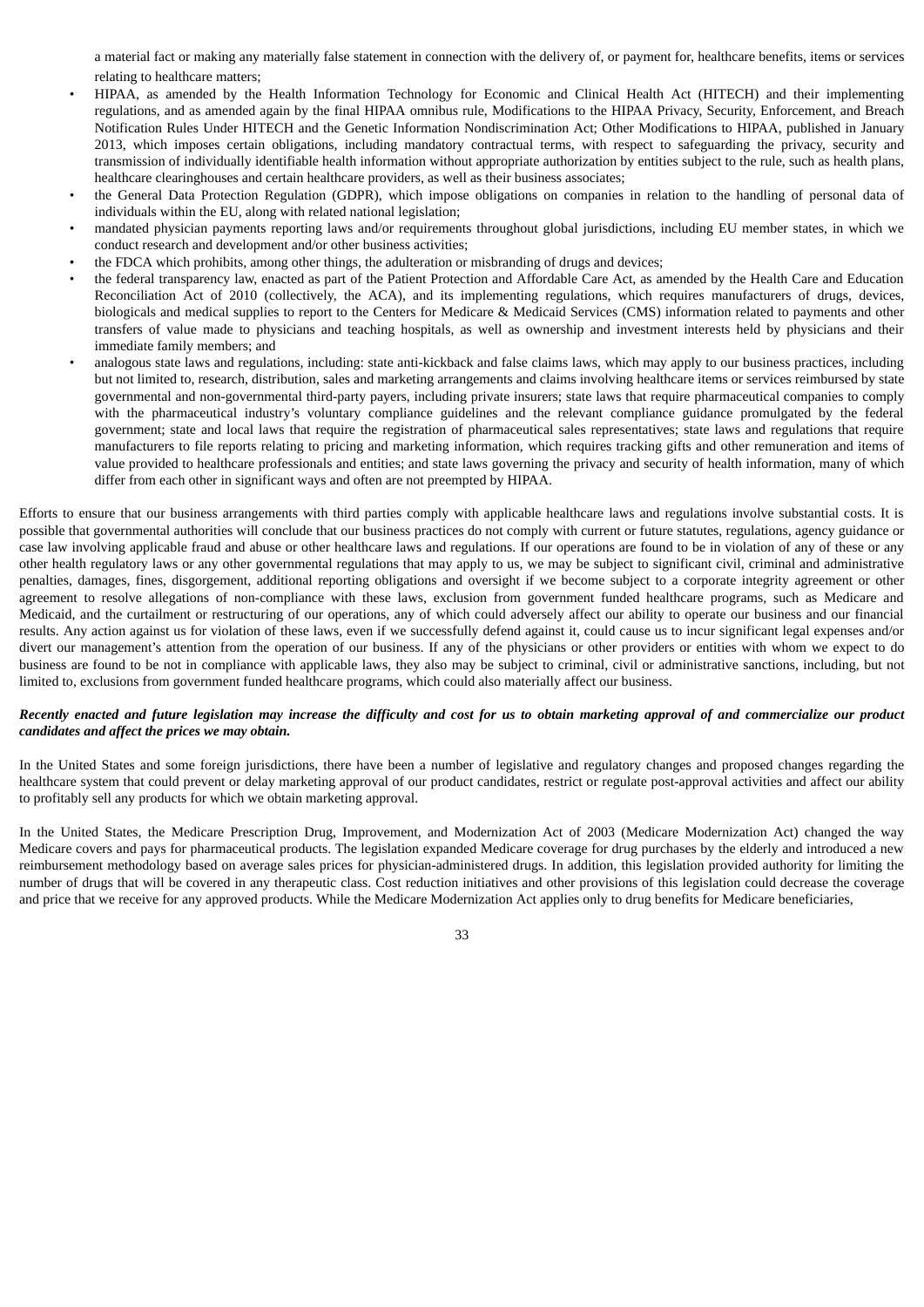private payers often follow Medicare coverage policy and payment limitations in setting their own reimbursement rates. Therefore, any reduction in reimbursement that results from the Medicare Modernization Act may result in a similar reduction in payments from private payers.

More recently, in March 2010, the ACA was enacted to broaden access to health insurance, reduce or constrain the growth of healthcare spending, enhance remedies against fraud and abuse, add new transparency requirements for health care and health insurance industries, impose new taxes and fees on the health industry and impose additional health policy reforms. The ACA revises the definition of "average manufacturer price" for reporting purposes, which could increase the amount of Medicaid drug rebates to states. Further, the new law imposes a significant annual fee on companies that manufacture or import branded prescription drug products. New provisions affecting compliance have also been enacted, which may affect our business practices with health care practitioners. However, there have been judicial and Congressional challenges to certain aspects of the ACA, as well as recent efforts by the Trump administration to repeal and replace certain aspects of the ACA, and we expect such challenges to continue. Since January 2017, President Trump has signed two Executive Orders and other directives designed to delay the implementation of certain provisions of the ACA or otherwise circumvent some of the requirements for health insurance mandated by the ACA. Concurrently, Congress has considered legislation that would repeal or repeal and replace all or part of the ACA. While Congress has not passed comprehensive repeal legislation, two bills affecting the implementation of certain taxes under the ACA have been enacted. The Tax Cuts and Jobs Act of 2017 (Tax Act) includes a provision repealing, effective January 1, 2019, the tax-based shared responsibility payment imposed by the ACA on certain individuals who fail to maintain qualifying health coverage for all or part of a year that is commonly referred to as the "individual mandate." On January 22, 2018, President Trump signed a continuing resolution on appropriations for fiscal year 2018 that delayed the implementation of certain fees mandated by the ACA, including the so-called "Cadillac" tax on certain high cost employer-sponsored insurance plans, the annual fee imposed on certain health insurance providers based on market share, and the medical device excise tax on non-exempt medical devices. The Bipartisan Budget Act of 2018, or the BBA, among other things, amended the ACA, effective January 1, 2019, to close the coverage gap in most Medicare drug plans, and also increases in 2019 the percentage that a drug manufacturer must discount the cost of prescription drugs from 50 percent to 70 percent. In July 2018, CMS published a final rule permitting further collection and payments to and from certain ACA qualified health plans and health insurance issuers under the ACA risk adjustment program in response to the outcome of federal district court litigation regarding the method CMS uses to determine this risk adjustment. On December 14, 2018, a Texas U.S. District Court Judge ruled that ACA is unconstitutional in its entirety because the "individual mandate" was repealed by Congress as part of the Tax Act. While the Texas U.S. District Court Judge, as well as the Trump administration and CMS, have stated that the ruling will have no immediate effect pending appeal of the decision, it is unclear how this decision, subsequent appeals, and other efforts to repeal and replace ACA will impact ACA and our business. Congress also could consider additional legislation to repeal or repeal and replace other elements of the ACA.

Although it is too early to determine the full effect of the ACA, the law appears likely to continue the pressure on pharmaceutical pricing, especially under the Medicare program, and may also increase our regulatory burdens and operating costs.

Legislative and regulatory proposals have also been made to expand post-approval requirements and restrict sales and promotional activities for pharmaceutical products.

Additionally, there has been increasing legislative and enforcement interest in the United States with respect to specialty drug pricing practices. Specifically, there have been several recent U.S. Congressional inquiries and proposed and enacted federal and state legislation designed to, among other things, bring more transparency to drug pricing, reduce the cost of prescription drugs under Medicare, review the relationship between pricing and manufacturer patient programs, and reform government program reimbursement methodologies for drugs. At the federal level, the Trump administration's budget proposal for fiscal year 2019 contains additional drug price control measures that could be enacted during the 2019 budget process or in other future legislation, including, for example, measures to permit Medicare Part D plans to negotiate the price of certain drugs under Medicare Part B, to allow some states to negotiate drug prices under Medicaid and to eliminate cost sharing for generic drugs for low-income patients. Further, the Trump administration released a "Blueprint" to lower drug prices and reduce out-of-pocket costs of drugs. This "Blueprint" contains additional proposals to increase manufacturer competition, increase the negotiating power of certain federal healthcare programs, incentivize manufacturers to lower the list price of their products and reduce the out-of-pocket costs of drug products paid by consumers. The U.S. Department of Health and Human Services (DHHS) has already started the process of soliciting feedback on some of these measures and, at the same time, is immediately implementing other measures under its existing authority. For example, in September 2018, CMS announced that it will allow Medicare Advantage Plans the option to use step therapy for Part B drugs beginning January 1, 2019, and in October 2018, CMS proposed a new rule that would require direct-to-consumer television advertisements of prescription drugs and biological products, for which payment is available through or under Medicare or Medicaid, to include in the advertisement the Wholesale Acquisition Cost, or list price, of that drug or biological product. On January 31, 2019, the DHHS Office of Inspector General proposed modifications to federal Anti-Kickback Statute safe harbors which, among other things, may affect rebates paid by manufacturers to Medicare Part D plans, the purpose of which is to further reduce the cost of drug products to consumers. Although a number of these, and other potential, proposals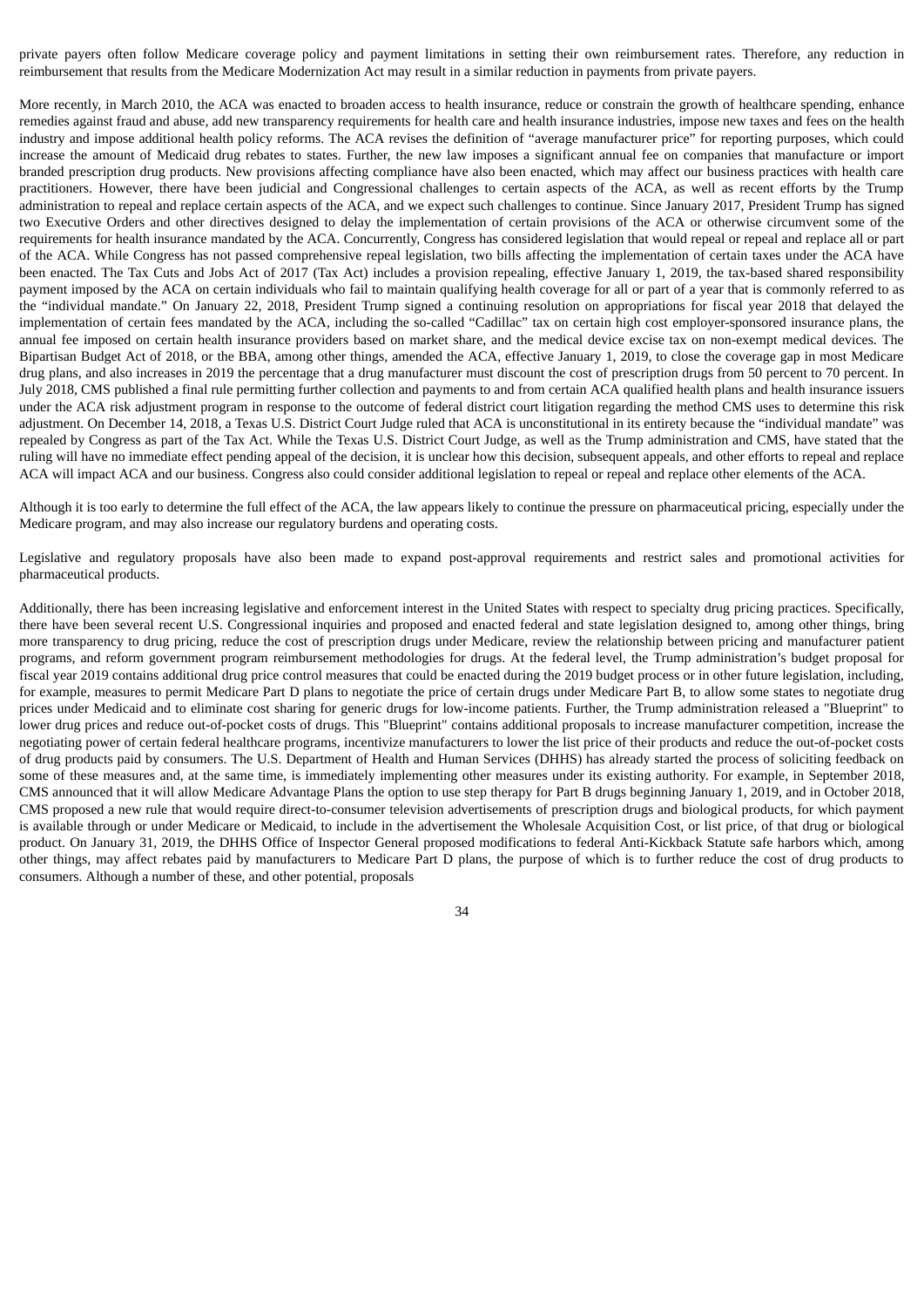will require authorization through additional legislation to become effective, Congress and the Trump administration have each indicated that it will continue to seek new legislative and/or administrative measures to control drug costs. At the state level, legislatures have increasingly passed legislation and implemented regulations designed to control pharmaceutical and biological product pricing, including price or patient reimbursement constraints, discounts, restrictions on certain product access and marketing cost disclosure and transparency measures, and, in some cases, designed to encourage importation from other countries and bulk purchasing.

Further, on May 30, 2018, the Trickett Wendler, Frank Mongiello, Jordan McLinn, and Matthew Bellina Right to Try Act of 2017 (Right to Try Act) was signed into law. The law, among other things, provides a federal framework for certain patients to access certain investigational new drug products that have completed a Phase I clinical trial and that are undergoing investigation for FDA approval. Under certain circumstances, eligible patients can seek treatment without enrolling in clinical trials and without obtaining FDA permission under the FDA expanded access program. There is no obligation for a drug manufacturer to make its drug products available to eligible patients as a result of the Right to Try Act.

Healthcare reform measures that may be adopted in the future may result in more rigorous coverage criteria, lower reimbursement, and additional downward pressure on the price that we receive for any future approved product. We cannot predict what healthcare reform initiatives may be adopted in the future.

## **Risks Related to Our Reliance on Third Parties**

## We rely on third-party manufacturers to produce our preclinical and clinical drug supplies, and we intend to rely on third parties to produce commercial *supplies of any approved product candidates.*

We do not own or operate, and we do not expect to own or operate, facilities for product manufacturing, storage and distribution, or testing. In the past, we have relied on third-party manufacturers for supply of our preclinical and clinical drug supplies. We expect that in the future we will continue to rely on such manufacturers for drug supply that will be used in clinical trials of our product candidates, including brincidofovir, and for commercialization of any of our product candidates that receive regulatory approval.

Our reliance on third-party manufacturers entails risks, including:

- inability to meet our product specifications and quality requirements consistently;
- delay or inability to procure or expand sufficient manufacturing capacity;
- manufacturing and product quality issues related to scale-up of manufacturing;
- costs and validation of new equipment and facilities required for scale-up;
- failure to comply with cGMP and similar foreign standards;
- inability to negotiate manufacturing agreements with third parties under commercially reasonable terms;
- termination or nonrenewal of manufacturing agreements with third parties in a manner or at a time that is costly or damaging to us;
- reliance on a limited number of sources, and in some cases, single sources for product components, such that if we are unable to secure a sufficient supply of these product components, we will be unable to manufacture and sell our product candidates in a timely fashion, in sufficient quantities or under acceptable terms;
- lack of qualified backup suppliers for those components that are currently purchased from a sole or single source supplier;
- operations of our third-party manufacturers or suppliers could be disrupted by conditions unrelated to our business or operations, including the bankruptcy of the manufacturer or supplier;
- carrier disruptions or increased costs that are beyond our control; and
- failure to deliver our products under specified storage conditions and in a timely manner.

Any of these events could lead to clinical study delays, failure to obtain regulatory approval or impact our ability to successfully commercialize our products. Some of these events could be the basis for FDA or equivalent foreign regulator action, including injunction, recall, seizure, or total or partial suspension of production.

# We rely on limited sources of supply for the drug component for brincidofovir, and any disruption in the chain of supply may cause delay in developing *and commercializing brincidofovir.\**

Manufacturing of drug components is subject to certain FDA and comparable foreign qualifications with respect to manufacturing standards. We are currently validating the drug substance manufacturing process at our selected contractor that will produce the commercial supply of drug substance and have selected commercial tablet and suspension manufacturers to optimize tablet and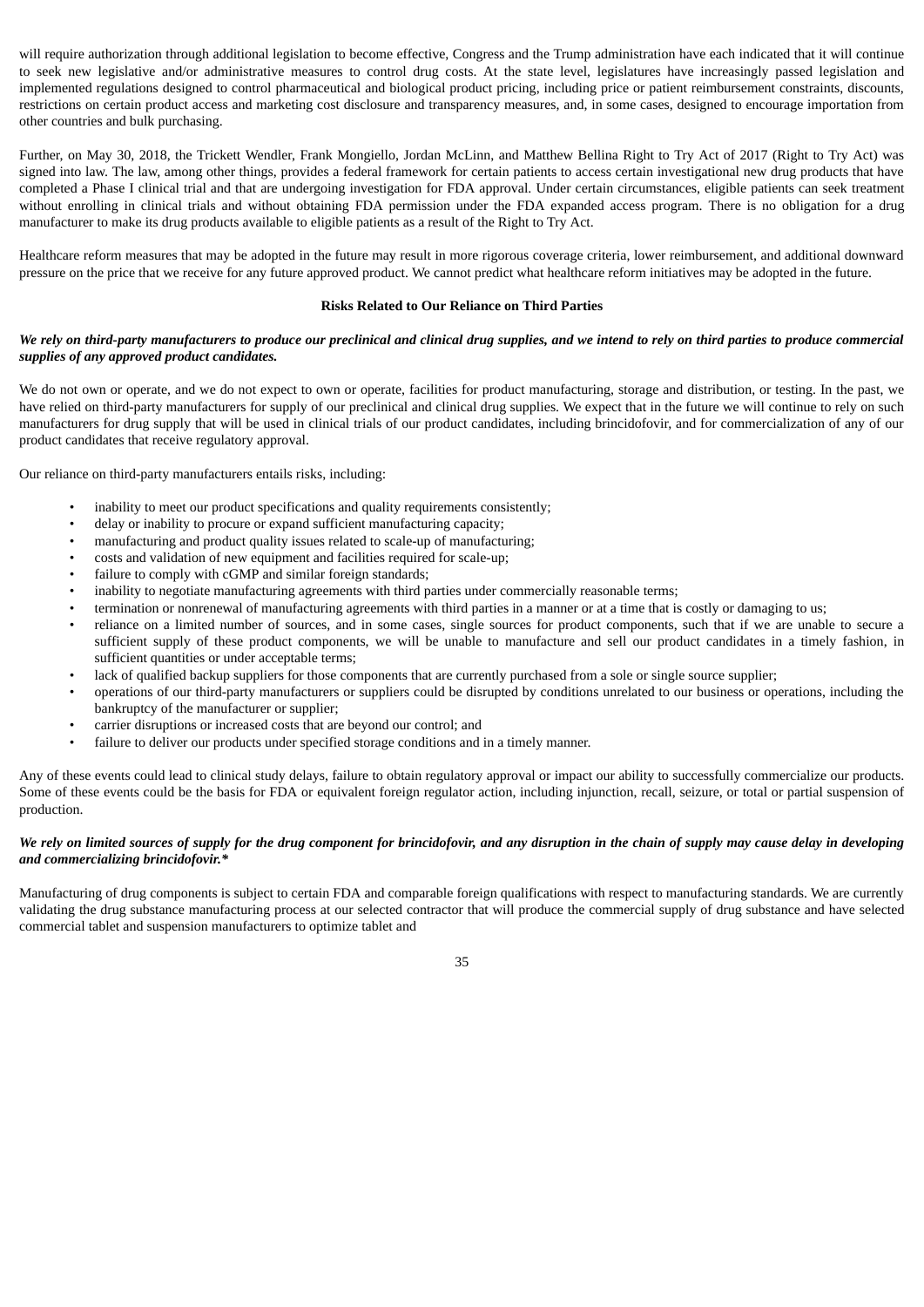suspension formulation production to meet forecasted commercial demand. There can be no assurance that such transfer to the selected vendors will be successful. It is our expectation that only one supplier of drug substance and one supplier of drug product will be qualified as vendors with the FDA. If supply from an approved vendor is interrupted, there could be a significant disruption in commercial supply of brincidofovir. An alternative vendor would need to be qualified through an NDA supplement which could result in further delay. The FDA or other regulatory agencies outside of the United States may also require additional studies if a new drug substance or drug product supplier is relied upon for commercial production.

These factors could cause the delay of clinical trials, regulatory submissions, required approvals or commercialization of brincidofovir, and cause us to incur additional costs. Furthermore, if our suppliers fail to deliver the required commercial quantities of active pharmaceutical ingredient on a timely basis and at commercially reasonable prices, and we are unable to secure one or more replacement suppliers capable of production at a substantially equivalent cost, our clinical trials for brincidofovir may be delayed, which could inhibit our ability to generate revenues.

#### Manufacturing issues may arise that could increase product and regulatory approval costs or delay commercialization of brincidofovir.\*

We have a validated process for drug substance production for brincidofovir at a scale that is well in excess of our anticipated commercial scale. We are currently revalidating our drug substance process, and are in the process of revalidating our drug product processes, using our current commercial processes at our intended commercial scale with our intended commercial manufacturers.

The validation processes, along with ongoing stability studies and analyses we are conducting, may reveal difficulties in our processes which could require resolution in order to proceed with our planned clinical trials and obtain regulatory approval for the commercial marketing of brincidofovir. In the future, we may identify significant impurities, which could result in increased scrutiny by the regulatory agencies, delays in clinical program and regulatory approval for brincidofovir, increases in our operating expenses, or failure to obtain or maintain approval for brincidofovir.

## We rely on third parties to conduct, supervise and monitor our clinical studies and related data, and if those third parties perform in an unsatisfactory *manner, it may harm our business.\**

We rely on CROs and clinical trial sites to ensure the proper and timely conduct of our clinical trials. While we have agreements governing their activities, we have limited influence over their actual performance. We have relied and plan to continue to rely upon CROs to monitor and manage data for our ongoing clinical programs for brincidofovir and our other product candidates, as well as the execution of nonclinical studies. We control only certain aspects of our CROs' activities. Nevertheless, we are responsible for ensuring that each of our studies is conducted in accordance with the applicable protocol, legal, regulatory and scientific standards and our reliance on CROs does not relieve us of our regulatory responsibilities.

We and our CROs are required to comply with the FDA's guidance for clinical trials conducted within the jurisdiction of the United States (or the foreign regulatory authority equivalent for clinical trials conducted outside the jurisdiction of the United States), which follows the International Council for Harmonization Good Clinical Practice (ICH GCP), which are regulations and guidelines enforced by the FDA for all of our product candidates in clinical development. The FDA enforces the ICH GCP through periodic inspections of trial sponsors, principal investigators and clinical trial sites. If we or our CROs fail to comply with the ICH GCP, the clinical data generated in our clinical trials may be deemed unreliable and the FDA may require us to perform additional clinical trials before approving our marketing applications.

Our CROs are not our employees, and we cannot control whether or not they devote sufficient time and resources to our ongoing clinical and nonclinical programs. These CROs may also have relationships with other commercial entities, including our competitors, for whom they may also be conducting clinical studies, or other drug development activities which could harm our competitive position. We face the risk of potential unauthorized disclosure or misappropriation of our intellectual property by CROs, which may reduce our trade secret protection and allow our potential competitors to access and exploit our proprietary technology.

If our CROs do not successfully carry out their contractual duties or obligations, fail to meet expected deadlines, or if the quality or accuracy of the clinical data they obtain is compromised due to the failure to adhere to our clinical protocols or regulatory requirements or for any other reasons, our clinical trials may be extended, delayed or terminated, and we may not be able to obtain regulatory approval for, or successfully commercialize brincidofovir or our other product candidates. Disagreements with our CROs over contractual issues, including performance, compliance or compensation could lead to termination of CRO agreements and/or delays in our clinical program and risks to the accuracy and usability of clinical data. As a result, our financial results and the commercial prospects for brincidofovir and any other product candidates that we develop would be harmed, our costs could increase, and our ability to generate revenues could be delayed.

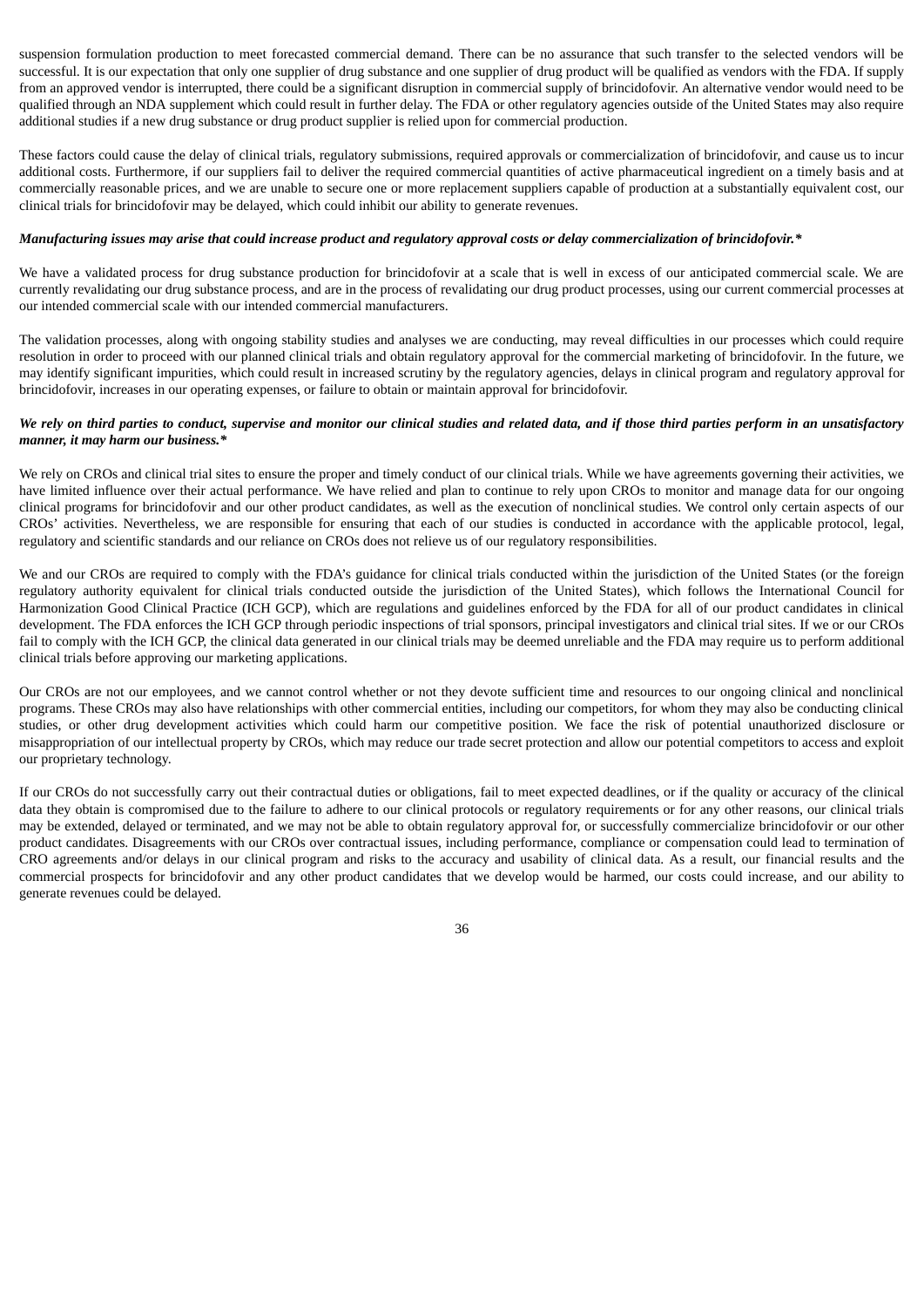## **Risks Related to Commercialization of Our Product Candidates**

## The commercial success of brincidofovir and our other product candidates will depend upon the acceptance of these products by the medical community, *including physicians, patients, pharmacists and health care payers.*

If any of our product candidates, including brincidofovir, receive marketing approval, they may nonetheless not gain sufficient market acceptance by physicians, patients, healthcare payers and others in the medical community. If these products do not achieve an adequate level of market acceptance, we may not generate significant product revenues and we may not become profitable. The degree of market acceptance of any of our product candidates, including brincidofovir, will depend on a number of factors, including:

- demonstration of clinical safety and efficacy in our clinical trials;
- relative convenience, ease of administration and acceptance by physicians, patients, pharmacists and health care payers;
- prevalence and severity of any AEs;
- limitations or warnings contained in the FDA-approved labeling from Regulatory Authorities such as the FDA and EMA for the relevant product candidate;
- availability, efficacy and safety of alternative treatments;
- price and cost-effectiveness;
- effectiveness of our or any future collaborators' or competitor's sales and marketing strategies;
- ability to obtain hospital formulary approval;
- ability to ensure availability for product through appropriate channels;
- ability to maintain adequate inventory; and
- ability to obtain and maintain sufficient third-party coverage and adequate reimbursement, which may vary from country to country.

## If we are unable to establish sales and marketing capabilities or enter into agreements with third parties to market and sell our product candidates, we *may be unable to generate any revenue.*

We currently do not have an organization for the sales and distribution of pharmaceutical products. The cost of establishing and maintaining such an organization may exceed the cost-effectiveness of doing so. In order to market any products that may be approved, including brincidofovir, we must establish our sales, marketing, managerial and other non-technical capabilities or make arrangements with third parties to perform these services. We may enter into strategic partnerships with third parties to commercialize our product candidates, including brincidofovir.

Our strategy for brincidofovir is to establish a specialty sales force and/or collaborate with third parties to promote the product to healthcare professionals and third-party payers in the United States and elsewhere. We may elect to launch with a contract sales organization and utilize accompanying commercial support services provided by a contract sales organization. Our future collaboration partners, if any, may not dedicate sufficient resources to the commercialization of our product candidates or may otherwise fail in their commercialization due to factors beyond our control. If we are unable to establish effective collaborations to enable the distribution and sale of our product candidates to healthcare professionals and in geographical regions, including the United States, that are not covered by our own marketing and sales force, or if our potential future collaboration partners do not successfully commercialize our product candidates, our ability to generate revenues from product sales, including sales of brincidofovir, will be adversely affected.

Establishing an internal or contract sales force involves many challenges, including:

- recruiting and retaining talented people;
- training employees that we recruit;
- establishing compliance standards;
- setting the appropriate system of incentives:
- managing additional headcount;
- ensuring that appropriate support functions are in place to support sales force organizational needs; and
- integrating a new business unit into an existing corporate architecture.

If we are unable to establish our own sales force or negotiate a strategic partnership for the commercialization of brincidofovir in any markets, we may be forced to delay the potential commercialization of brincidofovir in those markets, reduce the scope of our sales or marketing activities for brincidofovir in those markets or undertake the commercialization activities for brincidofovir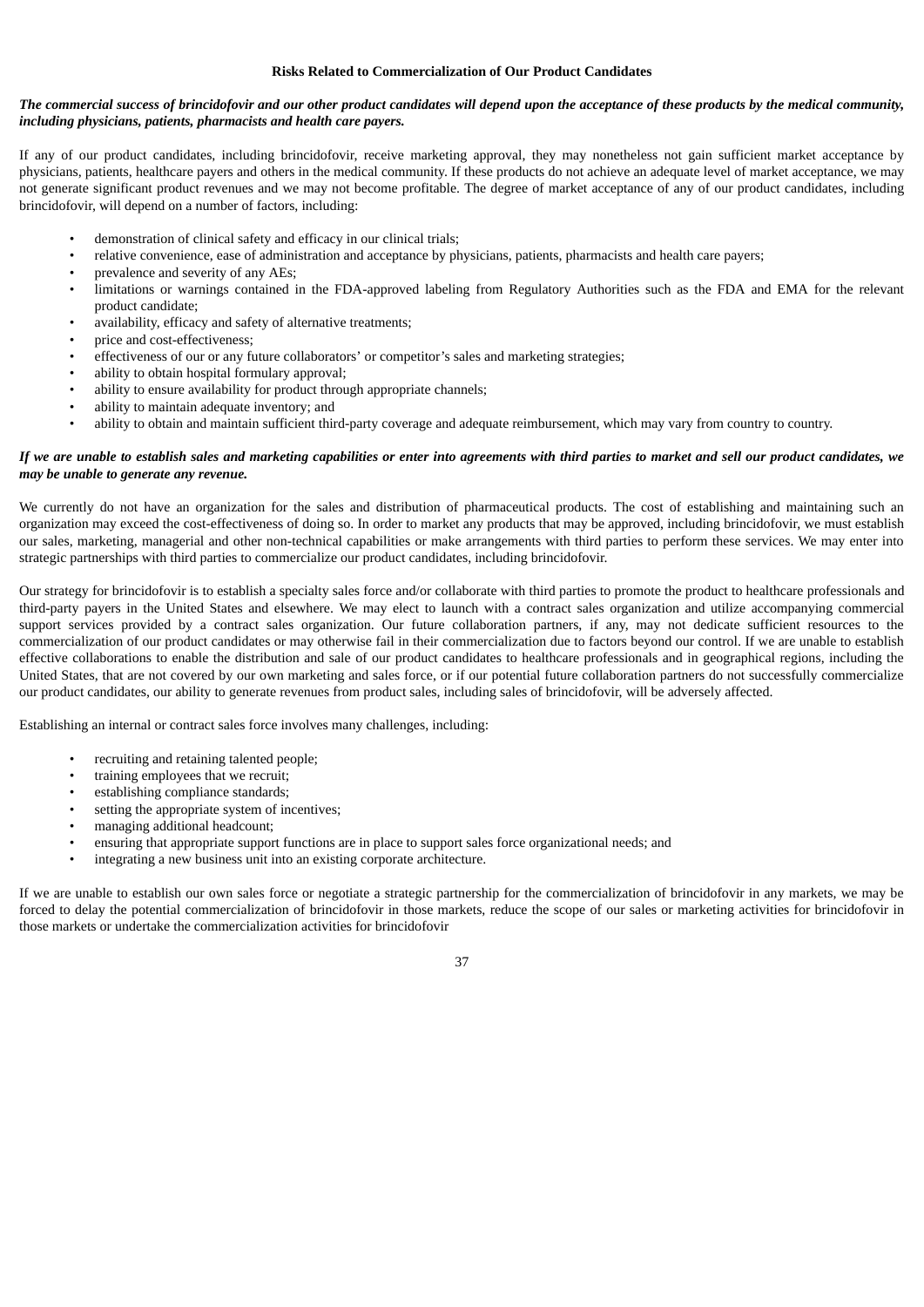in those markets at our own expense. If we elect to increase our expenditures to fund commercialization activities ourselves, we will need to obtain additional capital, which may not be available to us on acceptable terms, or at all. If we do not have sufficient funds, we will not be able to bring brincidofovir to market or generate product revenue. Limited or lack of funding will impede our ability to achieve successful commercialization.

If we are unable to establish adequate sales, marketing and distribution capabilities, whether independently or with third parties, we may not be able to generate sufficient product revenue and may not become profitable. We will be competing with many companies that currently have extensive and wellfunded marketing and sales operations. Without an internal team or the support of a third party to perform marketing and sales functions, we may be unable to compete successfully against these more established companies.

In addition, there are risks involved with both establishing our own sales and marketing capabilities and entering into arrangements with third parties to perform these services. For example, recruiting and training a sales force is expensive and time-consuming and could delay any product launch. If the commercial launch of a product candidate for which we recruit a sales force and establish marketing capabilities is delayed or does not occur for any reason, we would have prematurely or unnecessarily incurred these commercialization expenses. This may be costly, and our investment would be lost if we cannot retain or reposition our sales, marketing and market access personnel.

## If we obtain approval to commercialize any products outside of the United States, a variety of risks associated with international operations could *materially adversely affect our business.*

If our product candidates are approved for commercialization, we may enter into agreements with third parties to market those product candidates outside the United States, including brincidofovir. We expect that we will be subject to additional risks related to entering into international business relationships, including:

- different regulatory requirements for drug approvals in the EU and other foreign countries;
- reduced protection for intellectual property rights;
- unexpected changes in tariffs, trade barriers and regulatory and labor requirements;
- economic weakness, including inflation, or political instability in particular foreign economies and markets;
- compliance with tax, employment, immigration and labor laws for employees living or traveling abroad;
- foreign taxes, including withholding of payroll taxes;
- foreign currency fluctuations, which could result in increased operating expenses and reduced revenues, and other obligations incident to doing business in another country;
- differing payer reimbursement regimes, governmental payers or patient self-pay systems and price controls;
- workforce uncertainty in countries where labor unrest is more common than in the United States;
- production shortages resulting from any events affecting raw material supply or manufacturing capabilities abroad;
- business interruptions resulting from geopolitical actions, including war and terrorism, or natural disasters including earthquakes, typhoons, floods and fires; and
- regulatory and compliance risks that relate to maintaining accurate information and control over activities that may fall within the purview of the U.S. Foreign Corrupt Practices Act, its books and records provisions or its anti‑bribery provisions, or similar anti‑bribery or anti‑corruption laws and regulations.

We have limited experience in these areas. In addition, there are complex regulatory, tax, labor and other legal requirements imposed by both the EU and many of the individual countries in Europe with which we will need to comply. Many U.S.-based biopharmaceutical companies have found the process of marketing their own products outside the United States to be very challenging.

#### We face competition from other biotechnology and pharmaceutical companies and our operating results will suffer if we fail to compete effectively.\*

The biotechnology and pharmaceutical industries are intensely competitive. We have competitors both in the United States and internationally, including major multinational pharmaceutical companies, biotechnology companies and universities and other research institutions.

Many of our competitors have substantially greater financial, technical, commercial and other resources, such as larger research and development staff, stronger intellectual property portfolios and experienced marketing and manufacturing organizations and established sales forces. Additional mergers and acquisitions in the biotechnology and pharmaceutical industries may result in even more resources being concentrated in our competitors.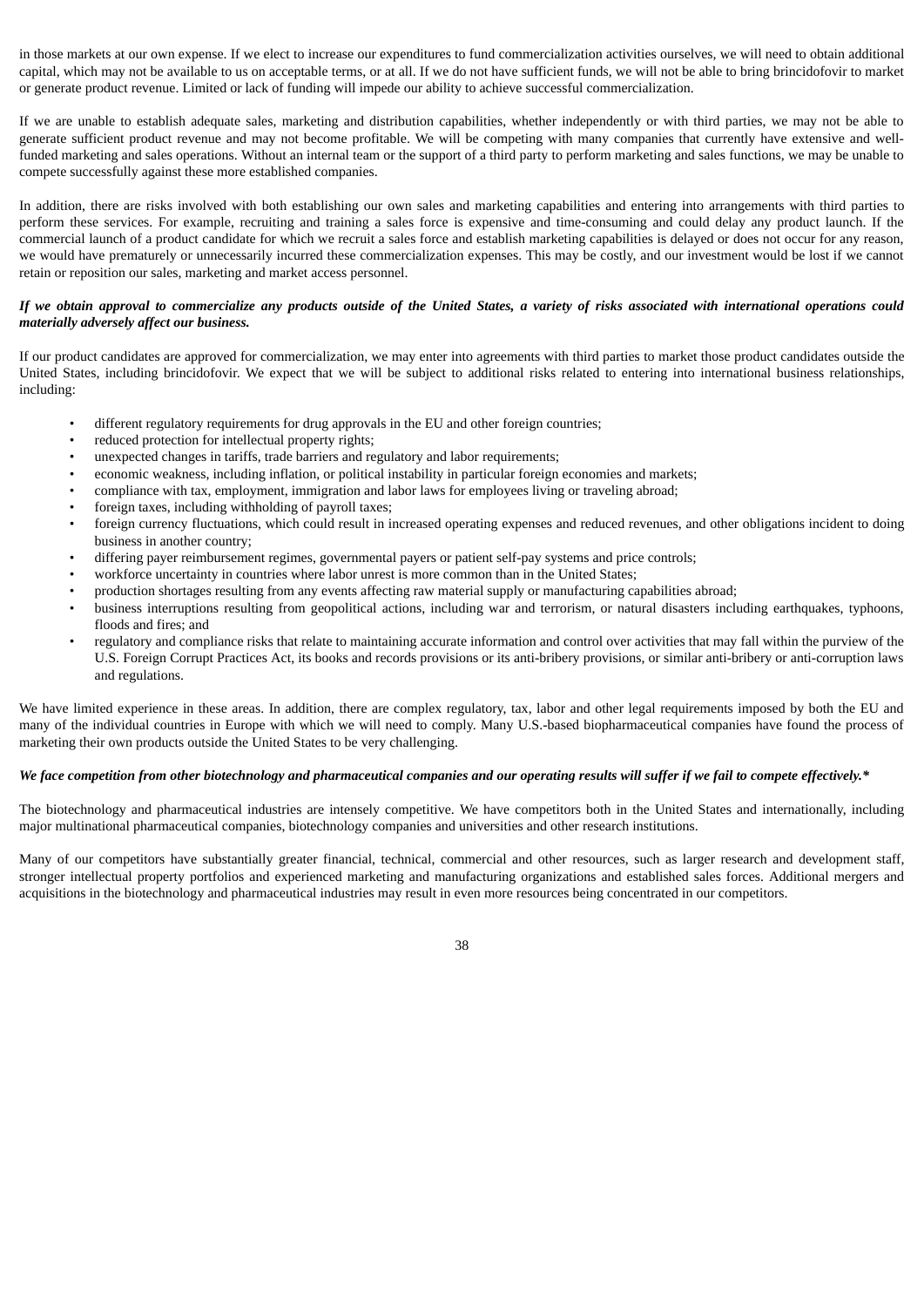Competition may increase further as a result of advances in the commercial applicability of technologies and greater availability of capital for investment in these industries. Our competitors may succeed in developing, acquiring or licensing, on an exclusive basis, drug products that are more effective or less costly than brincidofovir or any other drug candidate that we are currently developing or that we may develop.

We will face competition from other drugs currently approved or that will be approved in the future for the same indications. Therefore, our ability to compete successfully will depend largely on our ability to:

- discover and develop medicines that are superior to other products in the market;
- demonstrate through our clinical trials that our product candidates, including brincidofovir, are differentiated from existing and future therapies;
- attract qualified scientific, product development and commercial personnel;
- obtain and successfully defend and enforce patent and/or other proprietary protection for our medicines and technologies;
- obtain required regulatory approvals;
- successfully collaborate with pharmaceutical companies in the discovery, development and commercialization of new medicines;
- deliver a competitive value proposition compared to established competition and/or competitors who will enter the market before or after any of our product candidates, including brincidofovir; and
- negotiate competitive pricing and reimbursement with third-party payers.

The availability of our competitors' products could affect the price we are able to charge, for brincidofovir and any other product candidate we develop. The inability to compete with existing or subsequently introduced drug products would have a material adverse impact on our business, financial condition and prospects.

Established pharmaceutical companies may invest heavily to accelerate discovery and development of novel compounds or to in-license novel compounds that could make our product candidates, including brincidofovir, less competitive. In addition, any new product that competes with an approved product must demonstrate compelling advantages in efficacy, convenience, tolerability and safety in order to overcome price competition and to be commercially successful. Accordingly, our competitors may succeed in obtaining patent protection, receiving FDA approval or discovering, developing and commercializing medicines before we do, which would have a material adverse impact on our business.

New technologies or procedures could be developed that would change or restrict the number of patients undergoing hematopoietic cell or solid organ transplants. A reduction in the number of transplants could negatively impact our commercial business by decreasing sales of our products and limiting peak sales potential.

## We may expend our limited resources to pursue a particular product candidate or indication and fail to capitalize on product candidates or indications *that may be more profitable or for which there is a greater likelihood of success.*

The success of our business depends primarily upon our ability to identify, develop and commercialize product candidates. Because we have limited financial and managerial resources, we focus on research programs and product candidates for specific indications. As a result, we may forego or delay pursuit of opportunities with other product candidates or other indications that later prove to have greater commercial potential.

Our research programs may initially show promise in identifying potential product candidates, yet fail to yield product candidates for clinical development for a number of reasons, including:

- our research methodology or that of our collaboration partners may be unsuccessful in identifying potential product candidates;
- our potential product candidates may be shown to have harmful side effects or may have other characteristics that may make the products unmarketable or unlikely to receive marketing approval; and
- our collaboration partners may change their development profiles for potential product candidates or abandon a therapeutic area.

If any of these events occur, we may be forced to abandon our development efforts for a program or programs, which would have a material adverse effect on our business and could potentially cause us to cease operations. Research programs to identify new product candidates require substantial technical, financial and human resources. We may focus our research efforts and resources on potential programs or product candidates that ultimately prove to be unsuccessful.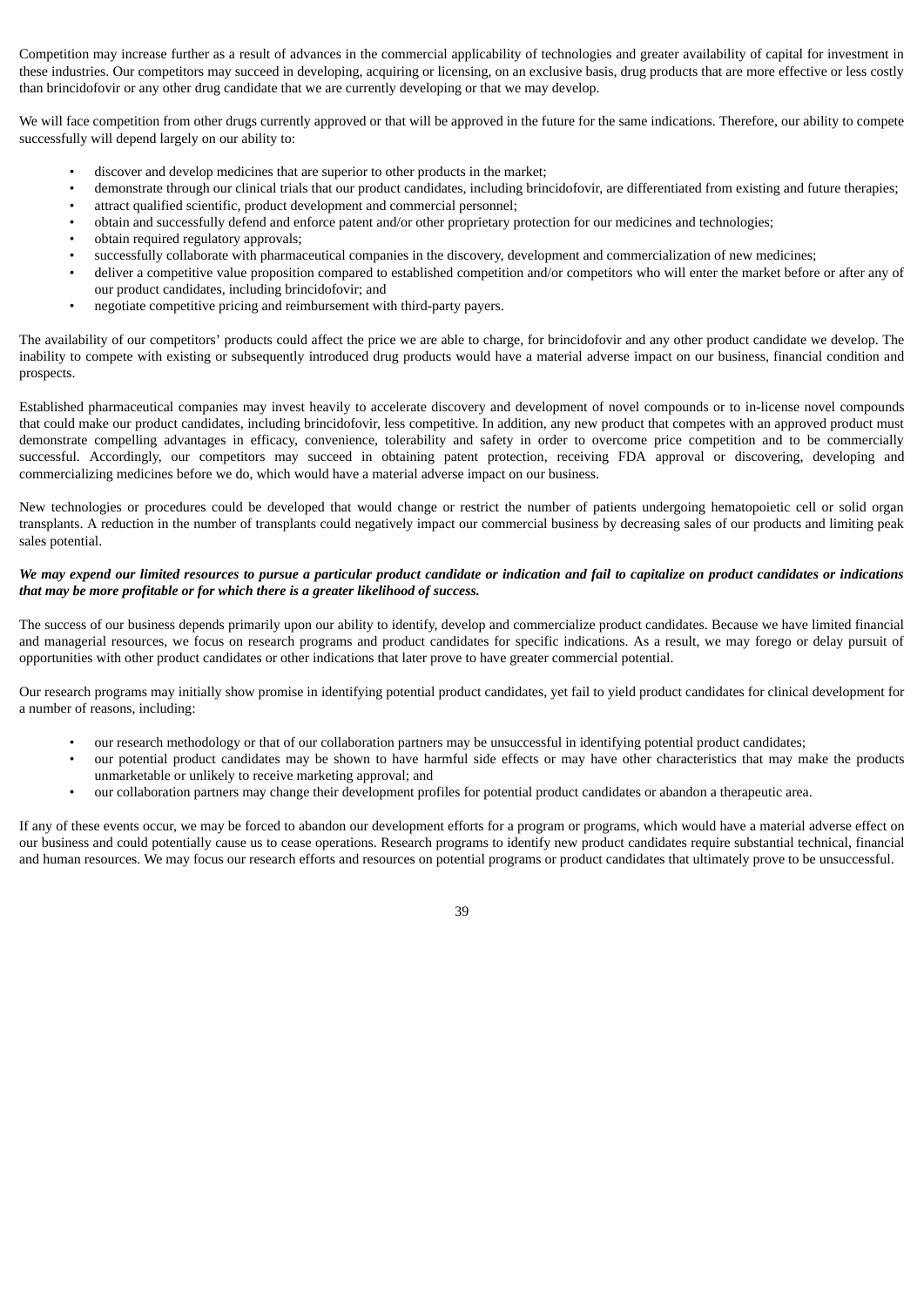If we do not accurately evaluate the commercial potential or target market for a particular product candidate, we may relinquish valuable rights to that product candidate through collaboration, licensing or other royalty arrangements in cases in which it would have been advantageous for us to retain sole development and commercialization rights.

#### **Risks Related to Our Intellectual Property**

## If we are unable to obtain or protect intellectual property rights related to our products and product candidates, we may not be able to compete effectively *in our market.*

We rely upon a combination of patents, trade secret protection and confidentiality agreements to protect the intellectual property related to our products and product candidates. The strength of patents in the biotechnology and pharmaceutical field involves complex legal and scientific questions and can be uncertain. The patent applications that we own or in-license may fail to result in issued patents with claims that cover the products in the United States or in other countries. If this were to occur, early generic competition could be expected against brincidofovir and any other product candidates in development. There is no assurance that all of the potentially relevant prior art relating to our patents and patent applications has been found, which can invalidate a patent or prevent a patent from issuing based on a pending patent application. Even if patents do successfully issue, third parties may challenge their validity, enforceability, scope or ownership, which may result in such patents, or our rights to such patents, being narrowed or invalidated.

Furthermore, even if they are unchallenged, our patents and patent applications may not adequately protect our intellectual property or prevent others from designing around our claims. If the patent applications we hold or license with respect to brincidofovir fail to issue or if their breadth or strength of protection is threatened, it could dissuade companies from collaborating with us to develop, and threaten our ability to commercialize, our products. We cannot offer any assurances about which, if any, patents will issue or whether any issued patents will be found not invalid and not unenforceable, will go unthreatened by third parties or will adequately protect our products and product candidates. Further, if we encounter delays in regulatory approvals, the period of time during which we could market brincidofovir under patent protection could be reduced. Since patent applications in the United States and most other countries are confidential for a period of time after filing, and some remain so until issued, we cannot be certain that we or our licensors were the first to file any patent application related to brincidofovir or our other product candidates. Furthermore, if third parties have filed such patent applications, an interference proceeding in the United States can be provoked by a third party or instituted by us to determine who was the first to invent any of the subject matter covered by the patent claims of our applications. An unfavorable outcome could require us to cease using the related technology or to attempt to license it from the prevailing party, which may not be possible. In addition to the protection afforded by patents, we rely on trade secret protection and confidentiality agreements to protect proprietary know-how that is not patentable, processes for which patents are difficult to enforce and other elements of our drug discovery and development processes that involve proprietary know-how, information or technology that is not covered by patents. Although we expect all of our employees to assign their inventions to us, and all of our employees, consultants, advisors and any third parties who have access to our proprietary knowhow, information or technology to enter into confidentiality agreements, we cannot provide any assurances that all such agreements have been duly executed, that such agreements provide adequate protection and will not be breached, that our trade secrets and other confidential proprietary information will not otherwise be disclosed or that competitors will not otherwise gain access to our trade secrets or independently develop substantially equivalent information and techniques. If we are unable to prevent material disclosure of the non-patented intellectual property related to our technologies to third parties, and there is no guarantee that we will have any such enforceable trade secret protection, we may not be able to establish or maintain a competitive advantage in our market, which could materially adversely affect our business, results of operations and financial condition.

Further, the laws of some foreign countries do not protect patents and other proprietary rights to the same extent or in the same manner as the laws of the United States. As a result, we may encounter significant problems in protecting and defending our intellectual property abroad. We may also fail to pursue or obtain patents and other intellectual property protection relating to our products and product candidates in all foreign countries.

Finally, certain of our activities and our licensors' activities have been funded, and may in the future be funded, by the U.S. federal government. When new technologies are developed with U.S. federal government funding, the government obtains certain rights in any resulting patents, including a nonexclusive license authorizing the government to use the invention for non-commercial purposes. These rights may permit the government to disclose our confidential information to third parties and to exercise "march-in" rights to use or allow third parties to use our patented technology. The government can exercise its march-in rights if it determines that action is necessary because we fail to achieve practical application of the U.S. government-funded technology, because action is necessary to alleviate health or safety needs, to meet requirements of federal regulations or to give preference to U.S. industry. In addition, U.S. government-funded inventions must be reported to the government, U.S. government funding must be disclosed in any resulting patent applications, and our rights in such inventions may be subject to certain requirements to manufacture products in the United States.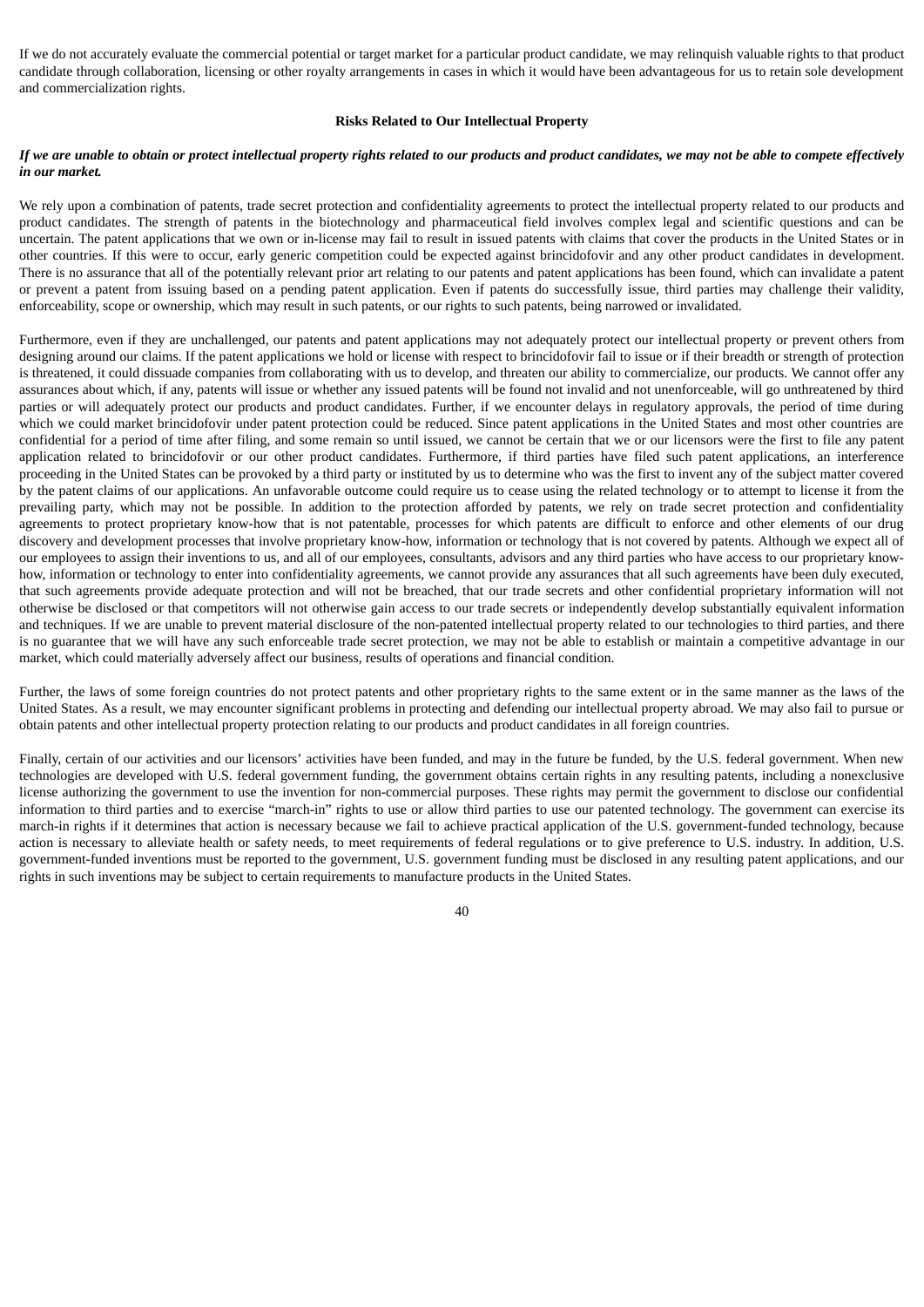# Third-party claims of intellectual property infringement may prevent or delay our development and commercialization efforts or otherwise affect our *business.*

Our commercial success depends in part on our avoiding infringement and other violations of the patents and proprietary rights of third parties. There is a substantial amount of litigation, both within and outside the United States, involving patent and other intellectual property rights in the biotechnology and pharmaceutical industries, including patent infringement lawsuits, interferences, oppositions and inter party reexamination proceedings before the United States Patent and Trademark Office (U.S. PTO) and its foreign counterparts. Numerous U.S. and foreign issued patents and pending patent applications, which are owned by third parties, exist in the fields in which we and our collaborators are developing product candidates. As the biotechnology and pharmaceutical industries expand and more patents are issued, and as we gain greater visibility and market exposure as a public company, the risk increases that our product candidates or other business activities may be subject to claims of infringement of the patent and other proprietary rights of third parties. Third parties may assert that we are employing their proprietary technology without authorization. There may be third-party patents or patent applications with claims to materials, formulations, methods of manufacture or methods for treatment related to the use or manufacture of brincidofovir and/or our other product candidates. Because patent applications can take many years to issue, there may be currently pending patent applications which may later result in issued patents that our product candidates may infringe. In addition, third parties may obtain patents in the future and claim that use of our technologies infringes upon these patents. If any third-party patents were held by a court of competent jurisdiction to cover the manufacturing process of any of our product candidates, any molecules formed during the manufacturing process or any final product itself, the holders of any such patents may be able to block our ability to commercialize such product candidate unless we obtained a license under the applicable patents, or until such patents expire.

Similarly, if any third-party patent were held by a court of competent jurisdiction to cover aspects of our formulations, processes for manufacture or methods of use, including combination therapy, the holders of any such patent may be able to block our ability to develop and commercialize the applicable product candidate unless we obtained a license or until such patent expires. In either case, such a license may not be available on commercially reasonable terms or at all. In addition, we may be subject to claims that we are infringing other intellectual property rights, such as trademarks or copyrights, or misappropriating the trade secrets of others, and to the extent that our employees, consultants or contractors use intellectual property or proprietary information owned by others in their work for us, disputes may arise as to the rights in related or resulting know-how and inventions.

Parties making claims against us may obtain injunctive or other equitable relief, which could effectively block our ability to further develop and commercialize one or more of our product candidates. Defense of these claims, regardless of their merit, would involve substantial litigation expense and would be a substantial diversion of employee resources from our business. In the event of a successful infringement or other intellectual property claim against us, we may have to pay substantial damages, including treble damages and attorneys' fees for willful infringement, obtain one or more licenses from third parties, pay royalties or redesign our affected products, which may be impossible or require substantial time and monetary expenditure. We cannot predict whether any such license would be available at all or whether it would be available on commercially reasonable terms. Furthermore, even in the absence of litigation, we may need to obtain licenses from third parties to advance our research or allow commercialization of our product candidates, and we have done so from time to time. We may fail to obtain any of these licenses at a reasonable cost or on reasonable terms, if at all. In that event, we would be unable to further develop and commercialize one or more of our product candidates, which could harm our business significantly. We cannot provide any assurances that third-party patents do not exist which might be enforced against our products or product candidates, resulting in either an injunction prohibiting our sales, or, with respect to our sales, an obligation on our part to pay royalties and/or other forms of compensation to third parties.

#### We license certain key intellectual property from third parties, and the loss of our license rights could have a materially adverse effect on our business.

We are a party to a number of technology licenses that are important to our business and expect to enter into additional licenses in the future. For example, we rely on an exclusive license to certain patents, proprietary technology and know-how from UC, which we believe cover brincidofovir. We also have an exclusive license to certain patents covering inventions of the UM. If we fail to comply with our obligations under our license agreements, or we are subject to a bankruptcy, the licensor may have the right to terminate the license, in which event we would not be able to develop or market products covered by the license, including in the case of the UC license, brincidofovir, which would have a materially adverse effect on our business.

## We may be involved in lawsuits to protect or enforce our patents, the patents of our licensors or our other intellectual property rights, which could be *expensive, time consuming and unsuccessful.*

Competitors may infringe or otherwise violate our patents, the patents of our licensors or our other intellectual property rights. To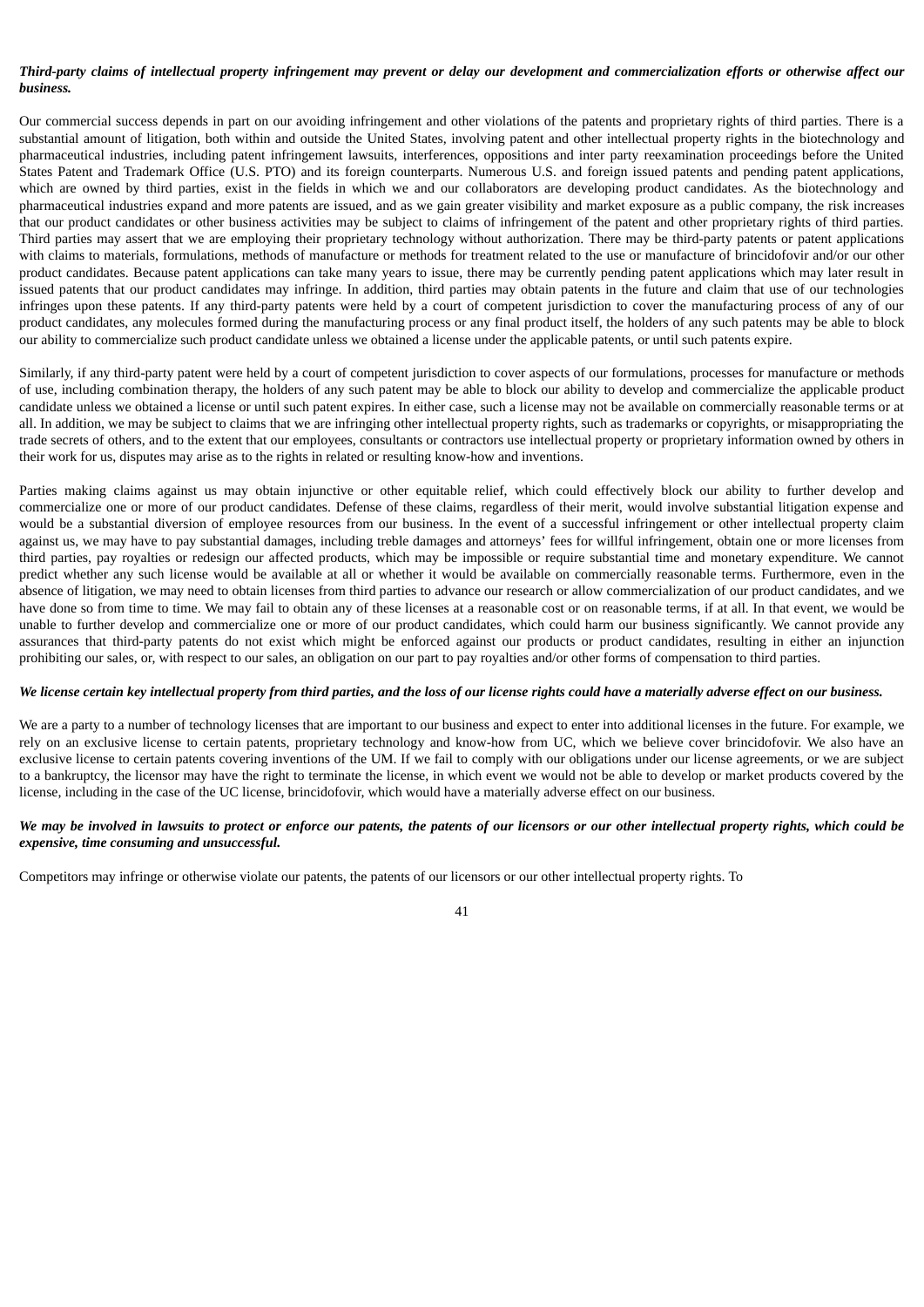counter infringement or unauthorized use, we may be required to file legal claims, which can be expensive and time-consuming. In addition, in an infringement proceeding, a court may decide that a patent of ours or our licensors is not valid or is unenforceable, or may refuse to stop the other party from using the technology at issue on the grounds that our patents do not cover the technology in question. An adverse result in any litigation or defense proceedings could put one or more of our patents at risk of being invalidated or interpreted narrowly and could put our patent applications at risk of not issuing. The initiation of a claim against a third party may also cause the third party to bring counter-claims against us.

We may not be able to prevent, alone or with our licensors, misappropriation of our intellectual property rights, particularly in countries where the laws may not protect those rights as fully as in the United States. Our business could be harmed if in a litigation the prevailing party does not offer us a license on commercially reasonable terms. Any litigation or other proceedings to enforce our intellectual property rights may fail, and even if successful, may result in substantial costs and distract our management and other employees.

Furthermore, because of the substantial amount of discovery required in connection with intellectual property litigation, there is a risk that some of our confidential information could be compromised by disclosure during this type of litigation. There could also be public announcements of the results of hearings, motions or other interim proceedings or developments. If securities analysts or investors perceive these results to be negative, it could have a material adverse effect on the price of our common stock.

# Obtaining and maintaining our patent protection depends on compliance with various procedural, document submission, fee payment and other requirements imposed by governmental patent agencies, and our patent protection could be reduced or eliminated for non-compliance with these *requirements.*

Periodic maintenance fees on any issued patent are due to be paid to the U.S. PTO and foreign patent agencies in several stages over the lifetime of the patent. The U.S. PTO and various foreign governmental patent agencies require compliance with a number of procedural, documentary, fee payment and other similar provisions during the patent application process.

While an inadvertent lapse can in many cases be cured by payment of a late fee or by other means in accordance with the applicable rules, there are situations in which noncompliance can result in abandonment or lapse of the patent or patent application, resulting in partial or complete loss of patent rights in the relevant jurisdiction. Non-compliance events that could result in abandonment or lapse of a patent or patent application include, but are not limited to, failure to respond to official actions within prescribed time limits, non-payment of fees and failure to properly legalize and submit formal documents. If we or our licensors that control the prosecution and maintenance of our licensed patents fail to maintain the patents and patent applications covering our product candidates, we may lose our rights and our competitors might be able to enter the market, which would have a material adverse effect on our business.

## **Risks Related to Our United States Government Contracts and Grants**

# All of our immediately foreseeable future revenues to support the development of brincidofovir for the treatment of smallpox are dependent upon our contract with the Biomedical Advanced Research and Development Authority (BARDA), and if we do not receive all of the funds under the BARDA *contract we anticipate that we will suspend or terminate our smallpox program.\**

Substantially all of our revenues that support the development of brincidofovir for the treatment of smallpox have been derived from prior government grants and our current development contract with BARDA. Our contract with BARDA is for the development of brincidofovir for the treatment of smallpox. It is divided into a base segment and four option segments. We substantially completed performance under the first option segment of the contract in August 2014 and are currently performing under the second and third option segments of the contract which are scheduled to end on August 1, 2019. Subsequent option segments are not subject to automatic renewal and are not exercisable at our discretion. There can be no assurance that we will reach agreement with BARDA on the most appropriate development pathway or that the FDA will ultimately agree with the experiments which we perform or the appropriateness of the results of these experiments for approval of brincidofovir for smallpox. In addition, there can be no assurance that any of the subsequent option segments will be exercised or that we will continue to receive revenues under this contract once the current option segments are completed. We do not anticipate continuing this program without ongoing support from BARDA.

Additionally, the contract provides for reimbursement of the costs of the development of brincidofovir for the treatment of smallpox that are allowable under the Federal Acquisition Regulation (FAR), plus the payment of a fixed fee. It does not include the manufacture of brincidofovir for the Strategic National Stockpile. There can be no assurances that this contract will continue, that BARDA will extend the contract for additional option segments, that any such extension would be on favorable terms, or that we will be able to enter into new contracts with the United States government to support our smallpox program. Changes in government budgets and agendas may result in a decreased and de-prioritized emphasis on supporting the discovery and development of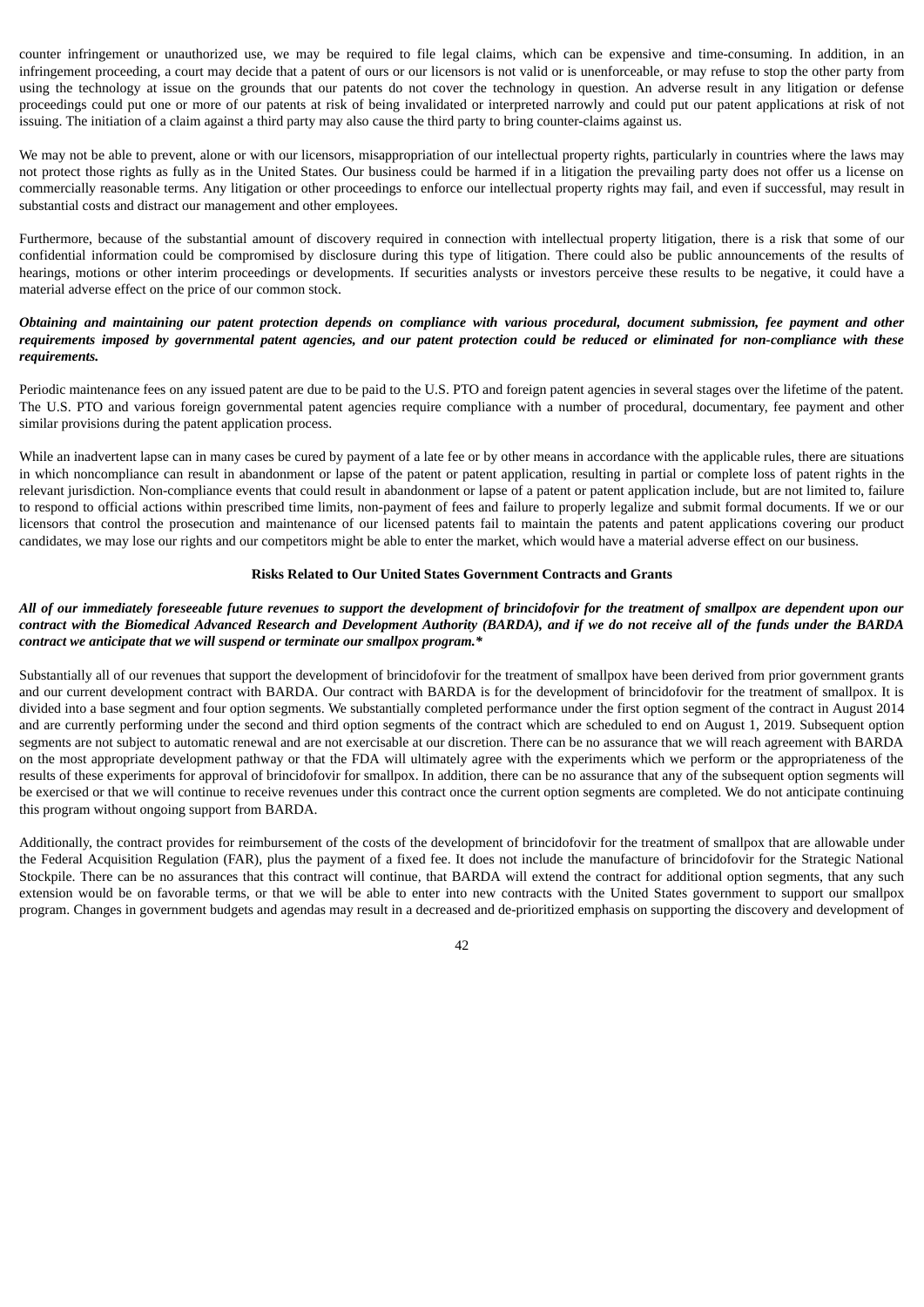brincidofovir for the treatment of smallpox. In such event, BARDA is not required to continue funding our existing contract. Any such reduction in our revenues from BARDA or any other government contract could materially adversely affect our financial condition and results of operations. In addition, if we do not receive all of the funds under the BARDA contract, we anticipate that we will suspend or terminate our program for the development of brincidofovir for the treatment of smallpox.

## There can be no assurances that we will be able to enter into a contract with BARDA to act as the sole supplier for the procurement of brincidofovir for *the treatment of smallpox.\**

In April 2015, BARDA posted a notice of intent to use other than full and open competition to award a sole source contract to us for the procurement of brincidofovir for the treatment of smallpox. In May 2015, BARDA posted an approved justification for the use of other than full and open competition for the contract. In July 2015, BARDA issued a RFP entitled "2015 Procurement of a Second Smallpox Antiviral Drug for the Strategic National Stockpile." In August 2015, we submitted a response to the RFP and we subsequently engaged in discussions with BARDA regarding our response. The issuance of that RFP did not culminate with agreement for the sole source supply of brincidofovir for the Strategic National Stockpile.

We remain in discussions with BARDA regarding the potential to supply brincidofovir to the Strategic National Stockpile, however, there can be no assurances regarding any such procurement.

## Unfavorable provisions in government contracts, including our contract with BARDA, may harm our business, financial condition and operating results.

United States government contracts typically contain unfavorable provisions and are subject to audit and modification by the government at its sole discretion, which will subject us to additional risks. For example, under our contract with BARDA, the U.S. government has the power to unilaterally:

- audit and object to any BARDA contract-related costs and fees on grounds that they are not allowable under the FAR, and require us to reimburse all such costs and fees;
- suspend or prevent us for a set period of time from receiving new contracts or extending our existing contract based on violations or suspected violations of laws or regulations;
- claim nonexclusive, nontransferable rights to product manufactured and intellectual property developed under the BARDA contract and may, under certain circumstances, such as circumstances involving public health and safety, license such inventions to third parties without our consent;
- cancel, terminate or suspend our BARDA contract based on violations or suspected violations of laws or regulations;
- terminate our BARDA contract in whole or in part for the convenience of the government for any reason or no reason, including if funds become unavailable to the applicable governmental agency;
- reduce the scope and value of our BARDA contract;
- decline to exercise an option to continue the BARDA contract;
- direct the course of a development program in a manner not chosen by the government contractor;
- require us to perform the option segments even if doing so may cause us to forego or delay the pursuit of other opportunities with greater commercial potential;
- take actions that result in a longer development timeline than expected; and
- change certain terms and conditions in our BARDA contract.

The U.S. government also has the right to terminate the BARDA contract if termination is in the government's interest, or if we default by failing to perform in accordance with the milestones set forth in the contract. Termination-for-convenience provisions generally enable us to recover only our costs incurred or committed (plus a portion of the agreed fee) and settlement expenses on the work completed prior to termination. Except for the amount of services received by the government, termination-for-default provisions do not permit recovery of fees.

In addition, we must comply with numerous laws and regulations that affect how we conduct business with the United States government. Among the most significant government contracting regulations that affect our business are:

- FAR, and agency-specific regulations supplements to the FAR, which comprehensively regulate the procurement, formation, administration and performance of government contracts and implement federal procurement policy in numerous areas, such as employment practices, protection of the environment, accuracy and retention periods of records, recording and charging of costs, treatment of laboratory animals and human subject research;
- business ethics and public integrity obligations, which govern conflicts of interest and the hiring of former government employees, restrict the granting of gratuities and funding of lobbying activities and incorporate other requirements such as the Anti-Kickback Act and the Foreign Corrupt Practices Act;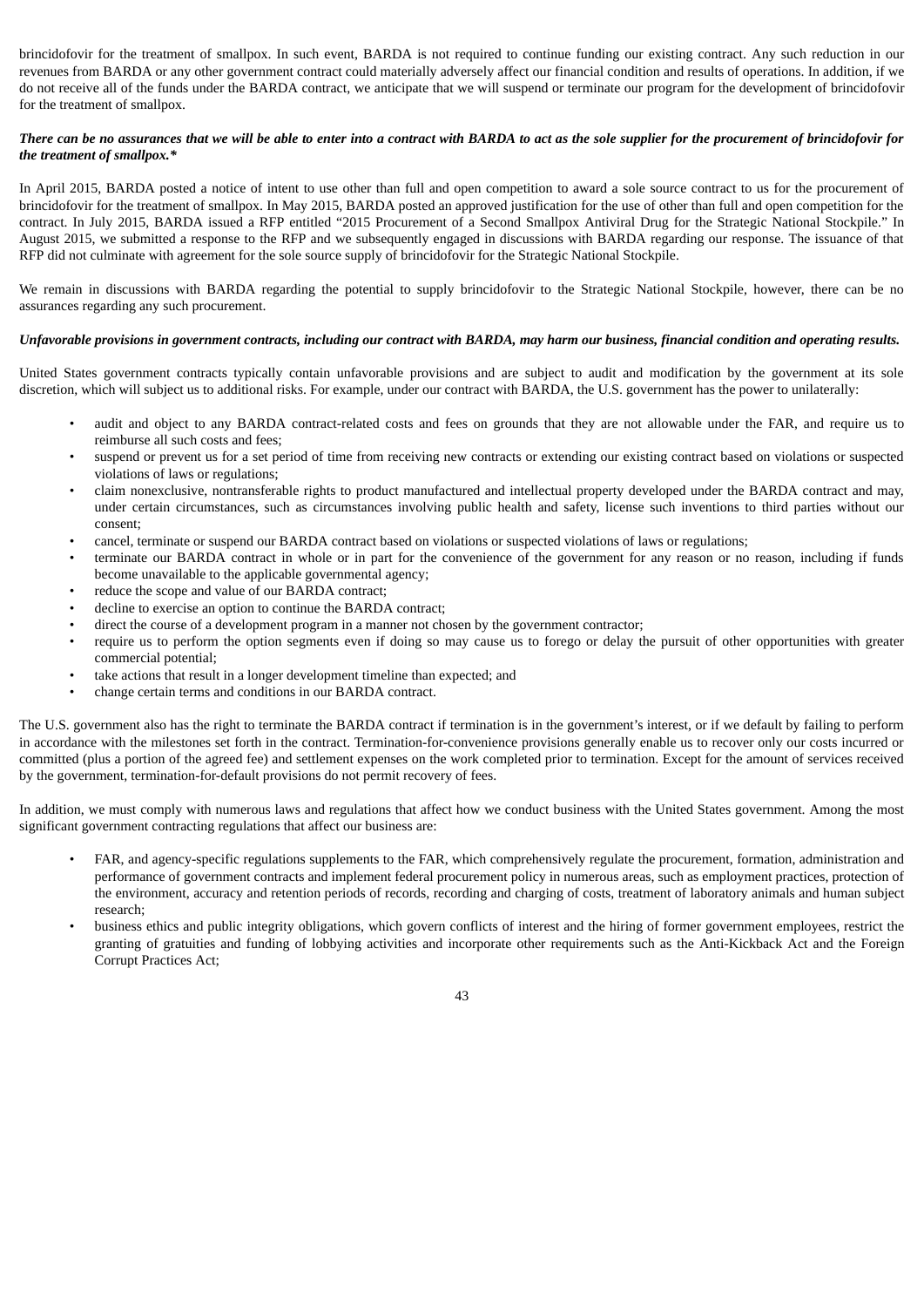- export and import control laws and regulations; and
- laws, regulations and executive orders restricting the use and dissemination of information classified for national security purposes and the exportation of certain products and technical data.

Furthermore, we may be required to enter into agreements and subcontracts with third parties, including suppliers, consultants and other third-party contractors, in order to satisfy our contractual obligations pursuant to our agreements with the U.S. government. Negotiating and entering into such arrangements can be time-consuming and we may not be able to reach agreement with such third parties. Any such agreement must also be compliant with the terms of our government contract. Any delay or inability to enter into such arrangements or entering into such arrangements in a manner that is noncompliant with the terms of our contract, may result in violations of our contract.

As a result of these unfavorable provisions, we must undertake significant compliance activities. The diversion of resources from commercial programs to these compliance activities, as well as the exercise by the U.S. government of any rights under these provisions, could materially harm our business.

# Our business is subject to audit by the U.S. government, including under our contract with BARDA, and a negative audit could adversely affect our *business.*

United States government agencies, such as the DHHS, routinely audit and investigate government contractors and recipients of federal grants, including our contract with BARDA. These agencies review a contractor's performance under its contracts, cost structure and compliance with applicable laws, regulations and standards.

The DHHS can also review the adequacy of, and a contractor's compliance with, its internal control systems and policies, including the contractor's purchasing, property, estimating, compensation and management information systems. Any costs found to be improperly allocated to a specific contract will not be reimbursed, while such costs already reimbursed must be refunded. If an audit uncovers improper or illegal activities, we may be subject to civil and criminal penalties and administrative sanctions, including:

- termination of contracts;
- forfeiture of profits;
- suspension of payments;
- fines; and
- suspension or prohibition from conducting business with the U.S. government.

In addition, we could suffer serious reputational harm if allegations of impropriety were made against us by the U.S. government, which could adversely affect our business.

# Agreements with government agencies may lead to claims against us under the Federal False Claims Act, and these claims could result in substantial *fines and other penalties.*

The biopharmaceutical industry is, and in recent years has been, under heightened scrutiny as the subject of government investigations and enforcement actions. Our BARDA contract is subject to substantial financial penalties under the Federal Civil Monetary Penalties Act and the False Claims Act. The False Claims Act imposes liability on any person who, among other things, knowingly presents, or causes to be presented, a false record or statement material to a false or fraudulent claim paid or approved by the government. Under the False Claims Act's "whistleblower" provisions, private enforcement of fraud claims against businesses on behalf of the U.S. government has increased due in part to amendments to the False Claims Act that encourage private individuals to sue on behalf of the government. These whistleblower suits, known as *qui tam* actions, may be filed by private individuals, including present and former employees. The False Claims Act provides for treble damages and significant civil monetary penalties per false claim. If our operations are found to be in violation of any of these laws, or any other governmental regulations that apply to us, we may be subject to penalties, including civil, criminal and administrative penalties, damages, fines, exclusion from the Medicare and Medicaid programs, and the curtailment or restructuring of our operations. Any penalties, damages, fines, exclusions, curtailment, or restructuring of our operations could adversely affect our ability to operate our business and our financial results.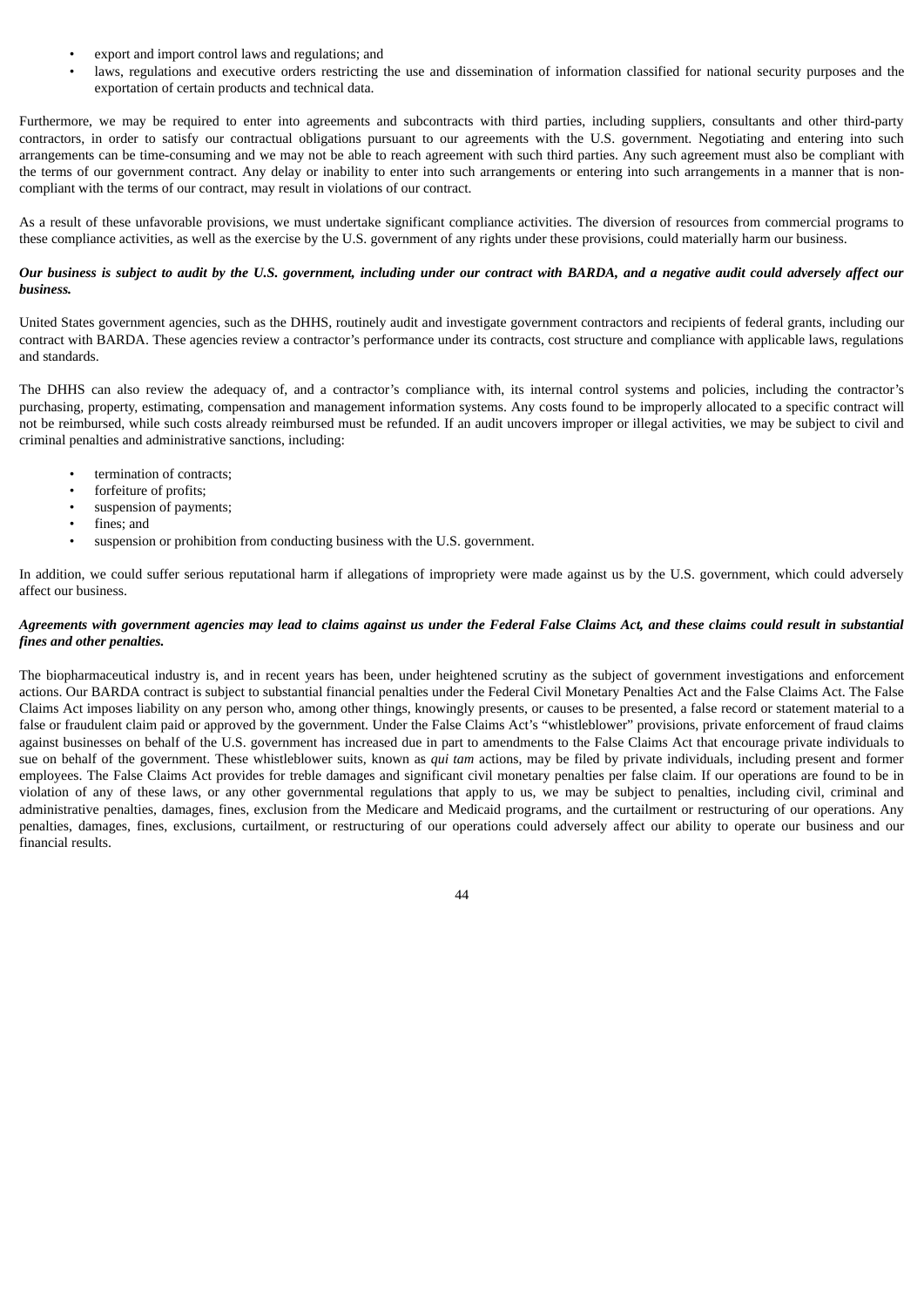#### **Risks Related to Our Business Operations and Industry**

## *We may not realize the expected benefits of our cost-saving initiatives.\**

Reducing costs is a key element of our current business strategy. As a consequence of terminating development activities related to the oral and IV programs for BCV, we initiated a reduction to our workforce. Personnel reductions were initiated across our entire organization that have resulted in a remaining workforce of approximately 40 full-time employees. The principal objective of the reduction in workforce was to enable us to focus our financial resources on the continued development of brincidofovir for smallpox and the evaluation of external opportunities to build our pipeline of product candidates.

In connection with the reduction in workforce, we expect to record an aggregate charge related to one-time termination benefits of approximately \$2.7 million in 2019. If we experience excessive unanticipated inefficiencies or incremental costs in connection with restructuring activities, such as unanticipated inefficiencies caused by reducing headcount, we may be unable to meaningfully realize cost savings and we may incur expenses in excess of what we anticipate. Either of these outcomes could prevent us from meeting our strategic objectives and could adversely impact our results of operations and financial condition.

#### *Increasing demand for compassionate use of our unapproved therapies could result in losses.*

Recent media attention to individual patients' expanded access requests has resulted in the introduction of legislation at the local and national level referred to as "Right to Try" laws, such as the Right to Try Act, which are intended to give patients access to unapproved therapies. New and emerging legislation regarding expanded access to unapproved drugs for life-threatening illnesses could negatively impact our business in the future. In addition, during 2014, we were the target of an active and disruptive social media campaign related to a request for access to brincidofovir. If we experience similar social media campaigns in the future, we may experience significant disruption to our business which could result in losses.

A possible consequence of both activism and legislation in this area is the need for us to initiate an unanticipated expanded access program or to make brincidofovir more widely available sooner than anticipated. We are a small company with limited resources and unanticipated trials or access programs could result in diversion of resources from our primary goals.

In addition, patients who receive access to unapproved drugs through compassionate use or expanded access programs have life-threatening illnesses and have exhausted all other available therapies. The risk for serious adverse events in this patient population is high which could have a negative impact on the safety profile of brincidofovir, which could cause significant delays or an inability to successfully commercialize brincidofovir, which could materially harm our business. We may also need to restructure or pause ongoing compassionate use and/or expanded access programs in order to perform the controlled clinical trials required for regulatory approval and successful commercialization of brincidofovir, which could prompt adverse publicity or other disruptions related to current or potential participants in such programs.

#### If we fail to comply with the extensive legal and regulatory requirements affecting the health care industry, we could face increased costs, delays in the *development of our product candidates, penalties and a loss of business.*

Our activities, and the activities of our collaborators, partners and third-party providers, are subject to extensive government regulation and oversight both in the United States and in foreign jurisdictions. The FDA and comparable agencies in other jurisdictions directly regulate many of our most critical business activities, including the conduct of preclinical and clinical studies, product manufacturing, advertising and promotion, product distribution, adverse event reporting and product risk management. States increasingly have been placing greater restrictions on the marketing practices of healthcare companies. In addition, pharmaceutical and biotechnology companies have been the target of lawsuits and investigations alleging violations of government regulations, including claims asserting submission of incorrect pricing information, impermissible off-label promotion of pharmaceutical products, payments intended to influence the referral of federal or state healthcare business, submission of false claims for government reimbursement, antitrust violations, violations of the Foreign Corrupt Practices Act, or violations related to environmental matters. Violations of governmental regulation may be punishable by criminal, civil and administrative sanctions, including fines and civil monetary penalties and exclusion from participation in government programs, including Medicare and Medicaid. In addition to penalties for violation of laws and regulations, we could be required to delay or terminate the development of our product candidates, or we could be required to repay amounts we received from government payers, or pay additional rebates and interest if we are found to have miscalculated the pricing information we have submitted to the government. Whether or not we have complied with the law, an investigation into alleged unlawful conduct could increase our expenses, damage our reputation, divert management time and attention and adversely affect our business.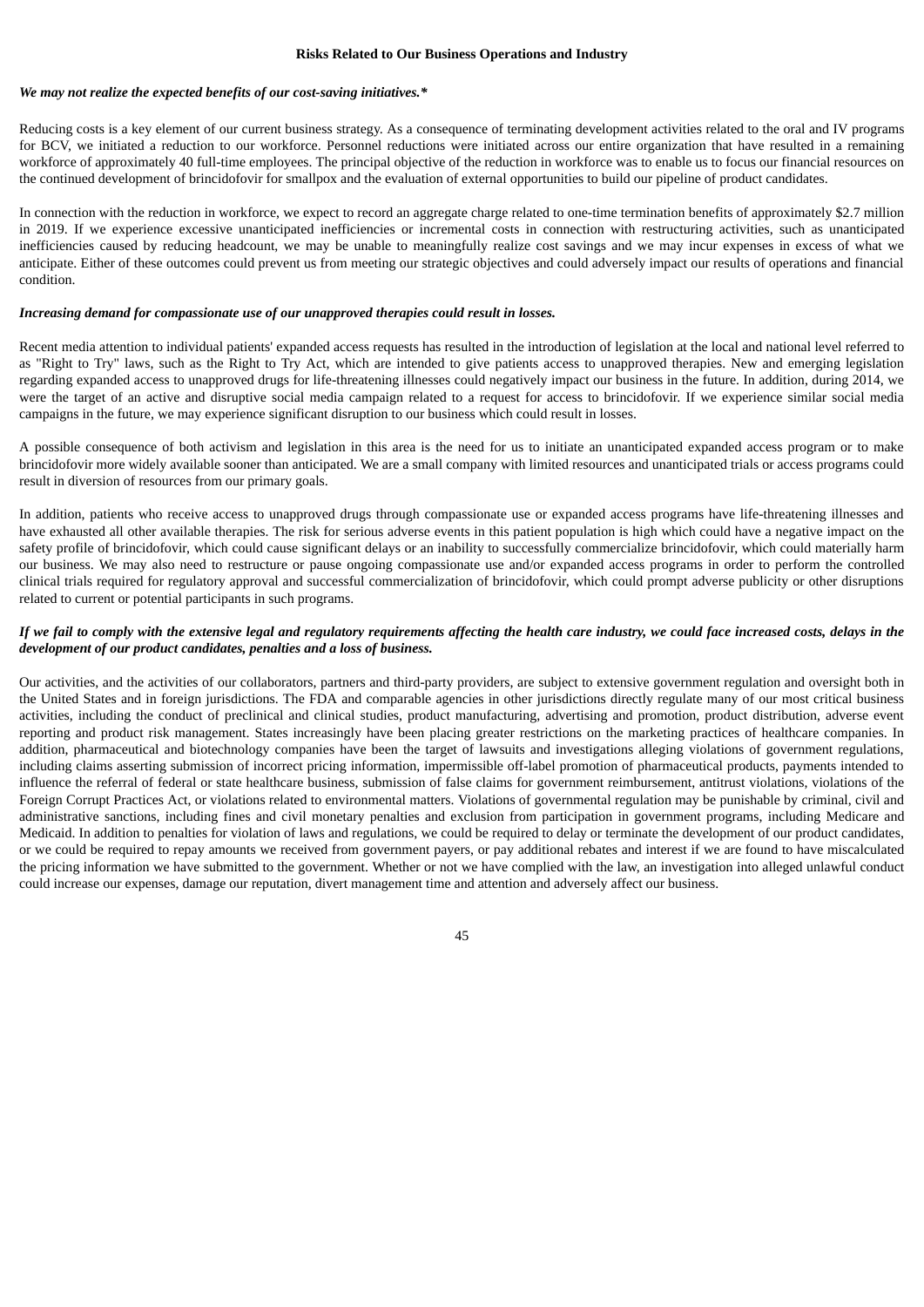# We recently hired a new Chief Executive Officer and a new Chief Business Officer and our ability to successfully manage this transition and our recently *announced corporate restructuring could impact our business.\**

Effective April 8, 2019, we hired Michael Sherman as our President and Chief Executive Officer, and hired Michael Andriole as our Chief Business Officer. Leadership transitions can be difficult to manage and may cause disruptions to our operations. The leadership transition, coupled with our recently announced corporate restructuring, may also increase the likelihood of turnover among our employees and result in changes in our business strategy, which may create uncertainty and negatively impact our ability to execute our business strategy quickly and effectively. The leadership transition and restructuring may also impact our relationships with customers and suppliers, and create uncertainty among investors, employees, creditors and others concerning our future direction and performance. Any significant disruption, uncertainty or change in business strategy could adversely affect our business, financial condition and operating results.

# Our future success depends on our ability to retain key executives and to attract, retain and motivate qualified personnel.

We are highly dependent on the principal members of our executive team. While we have entered into employment agreements or offer letters with each of our executive officers, any of them could leave our employment at any time, as all of our employees are "at will" employees. To help attract, retain, and motivate qualified employees, we use share-based incentive awards such as employee stock options and restricted stock units. Due to the decline in our stock price that has occurred since December 2015, a large percentage of the options held by our employees are underwater. As of March 31, 2019, approximately 99% of all outstanding options had an exercise price above the closing price of the stock on that date. As a result, the current situation provides a considerable challenge to maintaining employee motivation, as well as creating a serious threat to retention until a recovery commences. If our share-based compensation ceases to be viewed as a valuable benefit, our ability to attract, retain, and motivate employees could be weakened, which could harm our results of operations.

We do not maintain "key person" insurance for any of our executives or other employees. Recruiting and retaining other qualified employees for our business, including scientific and technical personnel, will also be critical to our success. There is currently a shortage of appropriately skilled executives in our industry, which is likely to continue. We also experience competition for the hiring of scientific and clinical personnel from universities and research institutions. As a result, competition for skilled personnel is intense and the turnover rate can be high. We may not be able to attract and retain personnel on acceptable terms given the competition among numerous pharmaceutical and biotechnology companies for similar personnel. In addition, failure of any of our clinical studies may make it more challenging to recruit and retain qualified personnel. The inability to recruit or loss of the services of any executive or key employee may adversely affect the progress of our research, development and commercialization objectives.

In addition, we rely on consultants and advisors, including scientific and clinical advisors, to assist us in formulating our research and development and commercialization strategy. Our consultants and advisors may be employed by employers other than us and may have commitments under consulting or advisory contracts with other entities that may limit their availability to us, which could also adversely affect the progress of our research, development and commercialization objectives.

# Potential product liability lawsuits against us could cause us to incur substantial liabilities and to limit commercialization of any products that we may *develop.*

The use of our product candidates, including brincidofovir, in clinical studies and the sale of any products for which we obtain marketing approval exposes us to the risk of product liability claims. Product liability claims might be brought against us by consumers, health care providers, pharmaceutical companies or others selling or otherwise coming into contact with our products. On occasion, large judgments have been awarded in class action lawsuits based on drugs that had unanticipated adverse effects. If we cannot successfully defend against product liability claims, we could incur substantial liability and costs. In addition, regardless of merit or eventual outcome, product liability claims may result in:

- impairment of our business reputation and significant negative media attention;
- withdrawal of participants from our clinical studies:
- significant costs to defend the related litigation and related litigation;
- distraction of management's attention from our primary business;
- substantial monetary awards to patients or other claimants;
- inability to commercialize our product candidates, including brincidofovir; and
- decreased demand for our product candidates, if approved for commercial sale.

We currently carry \$15 million in product liability insurance covering our clinical trials. Our current product liability insurance coverage may not be sufficient to reimburse us for any expenses or losses we may suffer. Moreover, insurance coverage is becoming

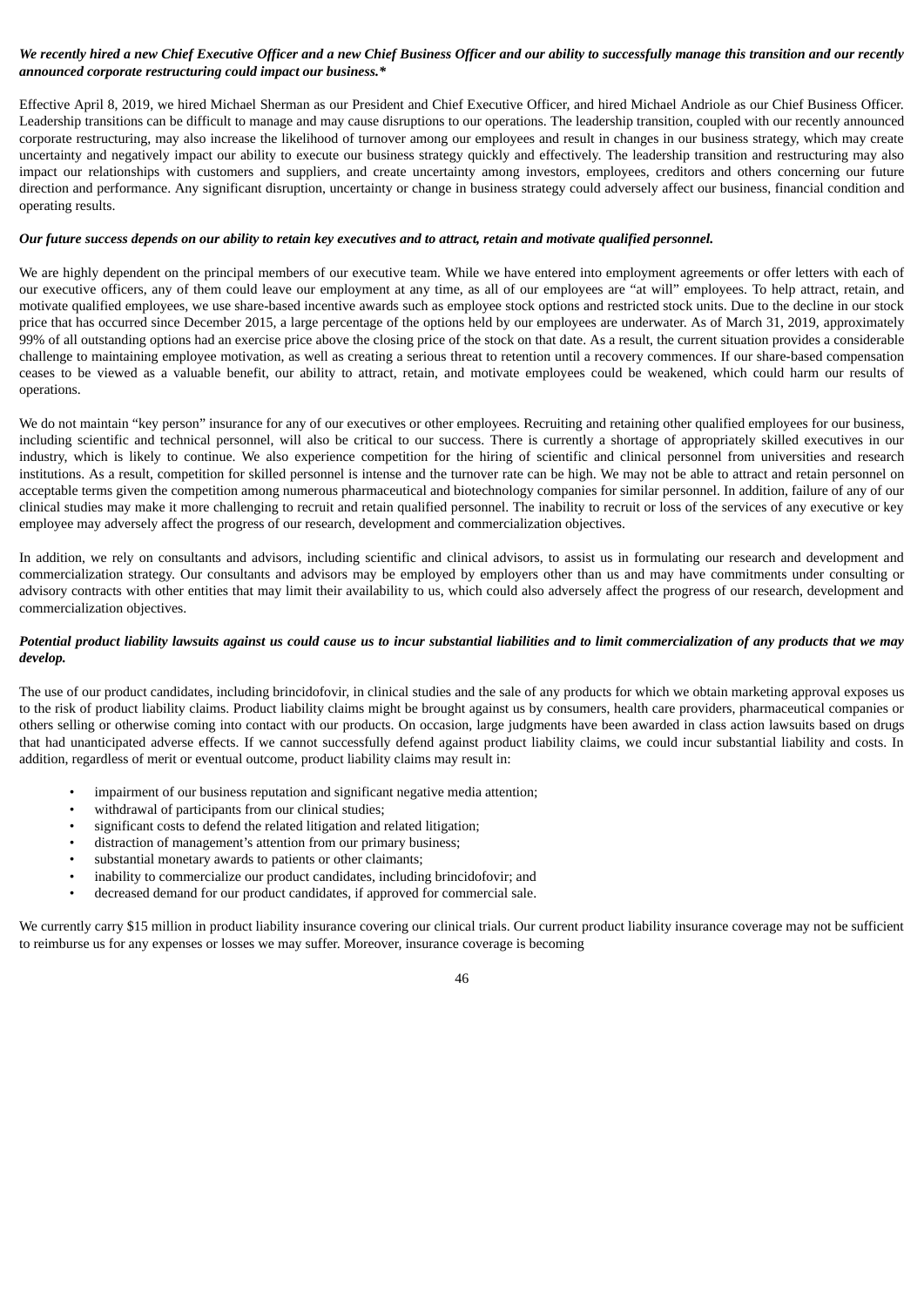increasingly expensive and in the future we may not be able to maintain insurance coverage at a reasonable cost or in sufficient amounts to protect us against losses due to liability. If and when we obtain marketing approval for our product candidates, we intend to expand our insurance coverage to include the sale of commercial products; however, we may be unable to obtain product liability insurance on commercially reasonable terms or in adequate amounts. A successful product liability claim or series of claims brought against us could cause our stock price to decline and, if judgments exceed our insurance coverage, could adversely affect our results of operations and business.

## **Risks Related To Our Common Stock**

#### The market price of our common stock is likely to be volatile, and you may not be able to resell your shares at or above your purchase price.

Prior to our initial public offering (IPO) in 2013, there was no public market for our common stock. The trading price of our common stock has been volatile, and is likely to continue to be volatile for the foreseeable future. Our stock price is subject to wide fluctuations in response to a variety of factors, including the following:

- results of clinical trials of our product candidates or those of our competitors;
- any delay in filing an application for any of our product candidates and any adverse development or perceived adverse development with respect to regulatory review of that application;
- failure to successfully develop and commercialize our product candidates, including brincidofovir;
- termination of any of our license or collaboration agreements;
- any agency or judicial enforcement actions against us;
- inability to obtain additional funding;
- regulatory or legal developments in the United States and other countries applicable to our product candidates;
- adverse regulatory decisions;
- changes in the structure of healthcare payment systems;
- inability to obtain adequate product supply for our product candidates, or the inability to do so at acceptable prices;
- introduction of new products, services or technologies by our competitors;
- failure to meet or exceed financial projections we provide to the public;
- failure to meet or exceed the estimates and projections of the investment community;
- changes in the market valuations of similar companies;
- market conditions in the pharmaceutical and biotechnology sectors, and the issuance of new or changed securities analysts' reports or recommendations;
- announcements of significant acquisitions, strategic partnerships, joint ventures or capital commitments by us or our competitors;
- significant lawsuits (including patent or stockholder litigation), and disputes or other developments relating to proprietary rights (including patents, litigation matters and our ability to obtain patent protection for our technologies);
- additions or departures of key scientific or management personnel;
- sales of our common stock by us or our stockholders in the future;
- trading volume of our common stock;
- general economic, industry and market conditions; and
- the other factors described in this "Risk Factors" section.

In addition, the stock market in general, and The Nasdaq Global Market in particular, have experienced extreme price and volume fluctuations that have often been unrelated or disproportionate to the operating performance of these companies. Broad market and industry factors may negatively affect the market price of our common stock, regardless of our actual operating performance.

# Our principal stockholders and management own a significant percentage of our stock and will be able to exert significant control over matters subject to *stockholder approval.\**

Based upon shares of common stock outstanding as of March 31, 2019, our then executive officers, directors, 5% stockholders (known to us through available information) and their affiliates beneficially owned approximately 43% of our voting stock. Therefore, these stockholders have the ability to substantially influence us through this ownership position. For example, these stockholders, if they choose to act together, may be able to influence the election of directors, amendments of our organizational documents, or approval of any merger, sale of assets, or other major corporate transaction. This concentration of voting power could delay or prevent an acquisition of our company on terms that other stockholders may desire.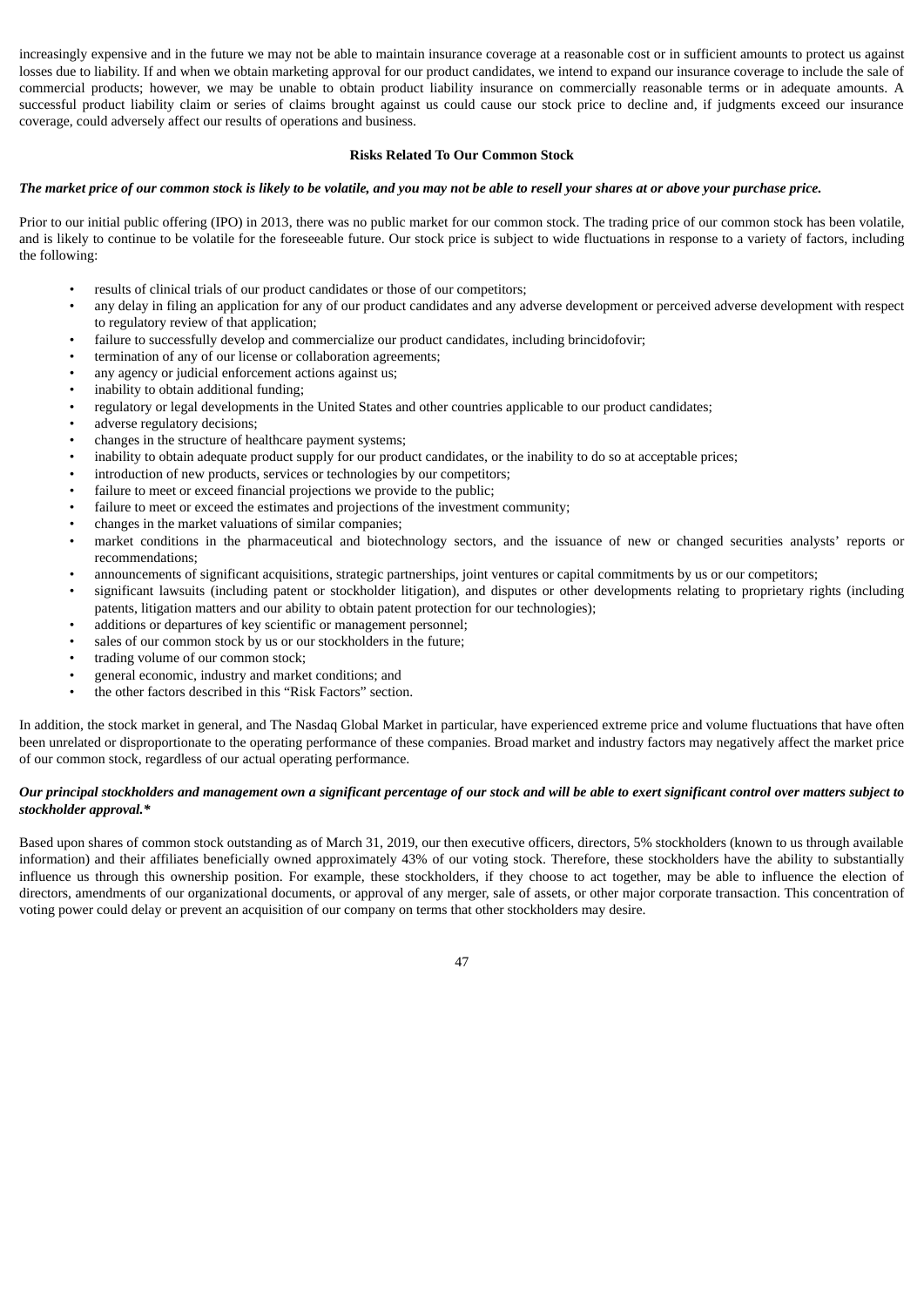# Failure to establish and maintain adequate finance infrastructure and accounting systems and controls could impair our ability to comply with the *financial reporting and internal controls requirements for publicly traded companies.*

As a public company, we operate in an increasingly demanding regulatory environment, which requires us to comply with the Sarbanes-Oxley Act of 2002, and the related rules and regulations of the Securities and Exchange Commission, expanded disclosure requirements, accelerated reporting requirements and more complex accounting rules. Company responsibilities required by the Sarbanes-Oxley Act include establishing and maintaining corporate oversight and adequate internal control over financial reporting and disclosure controls and procedures. Effective internal controls are necessary for us to produce reliable financial reports and are important to help prevent financial fraud.

Our compliance with Section 404 of the Sarbanes-Oxley Act has required and will continue to require that we incur substantial accounting expense and expend significant management efforts. In this or future years, our testing, or the subsequent testing by our independent registered public accounting firm, may reveal deficiencies in our internal controls that we would be required to remediate in a timely manner so as to be able to comply with the requirements of Section 404 of the Sarbanes-Oxley Act each year. If we are not able to comply with the requirements of Section 404 of the Sarbanes-Oxley Act in a timely manner each year, we could be subject to sanctions or investigations by the Securities and Exchange Commission, The Nasdaq Stock Market or other regulatory authorities which would require additional financial and management resources and could adversely affect the market price of our common stock. Furthermore, if we cannot provide reliable financial reports or prevent fraud, our business and results of operations could be harmed and investors could lose confidence in our reported financial information.

## Future sales and issuances of our common stock or rights to purchase common stock, including pursuant to our equity incentive plans, could result in additional dilution of the percentage ownership of our stockholders and could cause our stock price to fall.

We expect that significant additional capital will be needed in the future to continue our planned operations. To the extent we raise additional capital by issuing equity securities, our stockholders may experience substantial dilution. We may sell common stock, convertible securities or other equity securities in one or more transactions at prices and in a manner we determine from time to time. If we sell common stock, convertible securities or other equity securities in more than one transaction, investors may be materially diluted by subsequent sales. Such sales may also result in material dilution to our existing stockholders, and new investors could gain rights superior to our existing stockholders.

Pursuant to our 2013 Equity Incentive Plan (the 2013 Plan), our management is authorized to grant stock options to our employees, directors and consultants. The number of shares available for future grant under our 2013 Plan will automatically increase on January 1st each year, through January 1, 2023, by an amount equal to 4.0% of all shares of our capital stock outstanding as of December 31st of the preceding calendar year, subject to the ability of our board of directors to take action to reduce the size of such increase in any given year. In addition, our board of directors may grant or provide for the grant of rights to purchase shares of our common stock pursuant to the terms of our 2013 Employee Stock Purchase Plan (ESPP). The number of shares of our common stock reserved for issuance under our ESPP will automatically increase on January 1st each year, through January 1, 2023, by an amount equal to the lesser of 422,535 shares or one percent of all shares of our capital stock outstanding as of December 31st of the preceding calendar year, subject to the ability of our board of directors to take action to reduce the size of such increase in any given year. Unless our board of directors elects not to increase the number of shares underlying our 2013 Plan and ESPP each year, our stockholders may experience additional dilution, which could cause our stock price to fall.

# We have broad discretion in the use of the net proceeds from our financing transactions and may not use them effectively.

Our management has broad discretion in the application of the net proceeds from our financing transactions. Because of the number and variability of factors that will determine our use of the net proceeds from our financing transactions, their ultimate use may vary substantially from their currently intended use. The failure by our management to apply these funds effectively could result in financial losses that could have a material adverse effect on our business, cause the price of our common stock to decline and delay the development of our product candidates. Pending their use, we have invested the net proceeds from our financing transactions in short-term, investment-grade, interest-bearing securities. These investments may not yield a favorable return to our stockholders.

# *Volatility in our stock price could subject us to securities class action litigation.*

In the past, securities class action litigation has often been brought against a company following a decline in the market price of its securities. This risk is especially relevant for us because pharmaceutical companies have experienced significant stock price volatility in recent years. If we face such litigation, it could result in substantial costs and a diversion of management's attention and resources, which could harm our business.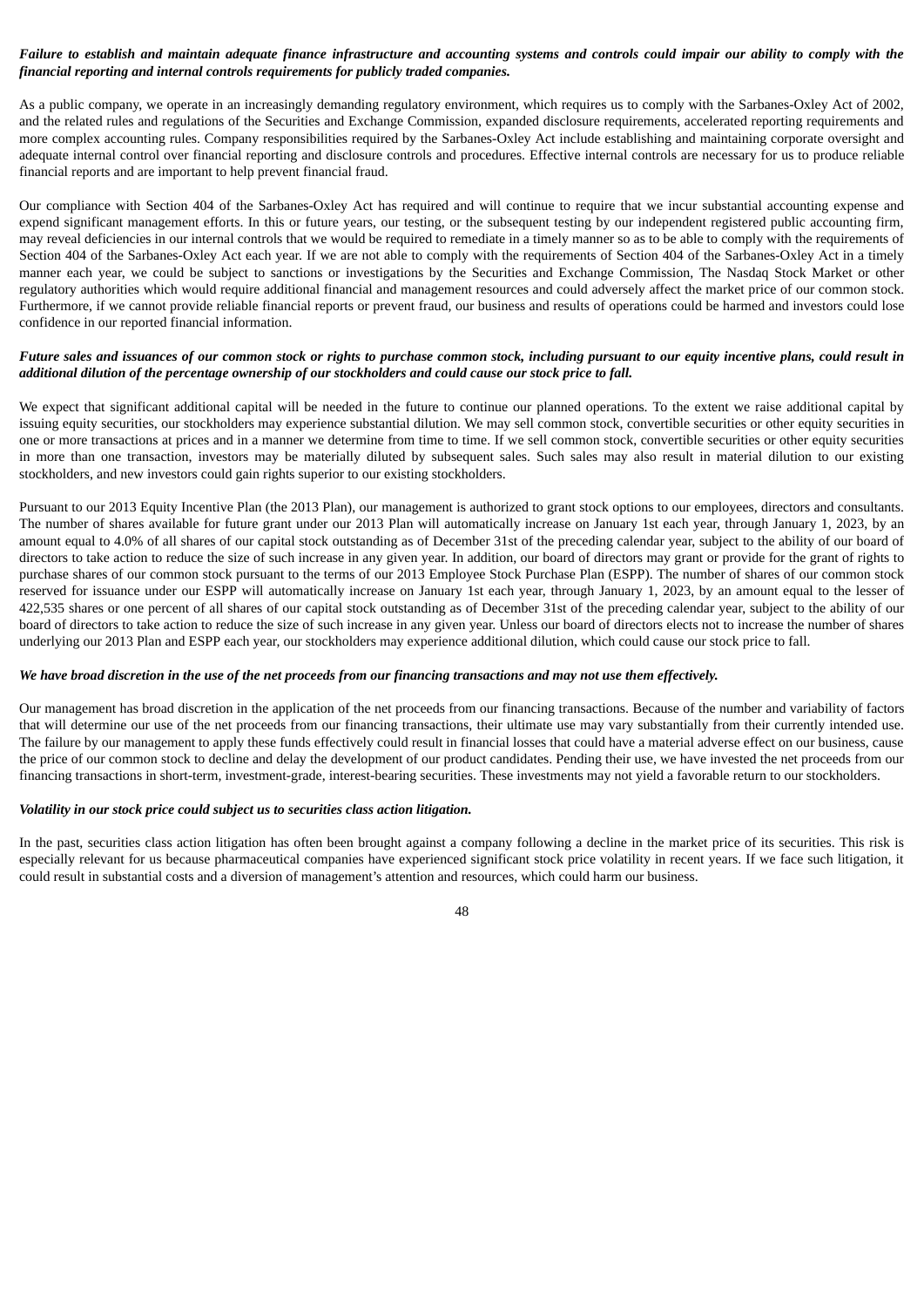## *Comprehensive tax reform could adversely affect our business and financial condition.\**

On December 22, 2017, President Trump signed into law the Tax Act which significantly revises the Internal Revenue Code of 1986, as amended. The Tax Act, among other things, contains significant changes to corporate taxation, including reduction of the corporate tax rate from a top marginal rate of 35% to a flat rate of 21%, limitation of the tax deduction for interest expense to 30% of adjusted earnings (except for certain small businesses), limitation of the deduction for net operating losses generated in taxable years beginning after December 31, 2017, to 80% of current year taxable income, elimination of most carrybacks of net operating losses arising in taxable years ending after December 31, 2017, one time taxation of offshore earnings at reduced rates regardless of whether they are repatriated, elimination of U.S. tax on foreign earnings (subject to certain important exceptions), immediate deductions for certain new investments instead of deductions for depreciation expense over time, and modifying or repealing many business deductions and credits. Notwithstanding the reduction in the corporate income tax rate, the overall impact of the Tax Act is uncertain and our business and financial condition could be adversely affected. In addition, it is uncertain if and to what extent various states will conform to the Tax Act. The impact of this tax reform on holders of our common stock is also uncertain and could be adverse. We urge our stockholders to consult with their legal and tax advisors with respect to this legislation and the potential tax consequences of investing in or holding our common stock.

## Our effective tax rate may fluctuate, and we may incur obligations in tax jurisdictions in excess of accrued amounts.

Our effective tax rate is derived from a combination of applicable tax rates in the various places that we operate. In preparing our financial statements, we estimate the amount of tax that will become payable in each of such places. Nevertheless, our effective tax rate may be different than experienced in the past due to numerous factors, including passage of the Tax Act, the results of examinations and audits of our tax filings, our inability to secure or sustain acceptable agreements with tax authorities, changes in accounting for income taxes and changes in tax laws. Any of these factors could cause us to experience an effective tax rate significantly different from previous periods or our current expectations and may result in tax obligations in excess of amounts accrued in our financial statements.

#### *Our ability to use our net operating loss carryforwards and certain other tax attributes may be limited.*

Our U.S. net operating loss, or NOL, carryforwards generated in tax years ending on or prior to December 31, 2017, are only permitted to be carried forward for 20 years under applicable U.S. tax law. Under the Tax Act, our federal NOLs generated in tax years ending after December 31, 2017, may be carried forward indefinitely, but the deductibility of such federal NOLs generated in tax years beginning after December 31, 2017, is limited. It is uncertain if and to what extent various states will conform to the Tax Act. In addition, under Sections 382 and 383 of the Internal Revenue Code of 1986, as amended, and corresponding provisions of state law, if a corporation undergoes an "ownership change," which is generally defined as a greater than 50% change, by value, in its equity ownership over a three-year period, the corporation's ability to use its pre-change NOL carryforwards and other pre-change U.S. tax attributes (such as research tax credits) to offset its post-change income or taxes may be limited. We have determined that a Section 382 ownership change occurred in 2002 and 2007 resulting in limitations of at least \$64,000 and \$762,000, respectively, of losses incurred prior to the respective ownership change dates. In addition, we have determined that another Section 382 ownership change occurred in 2013 with our IPO, our most recent private placement and other transactions that have occurred since 2007, resulting in a limitation of at least \$6.7 million of losses incurred prior to the ownership change date. We may also experience ownership changes in the future as a result of subsequent shifts in our stock ownership. As a result, our pre-2018 NOL carryforwards may expire prior to being used, and our NOL carryforwards generated in 2018 and thereafter will be subject to a percentage limitation. In addition, it is possible that we have in the past undergone, and in the future may undergo, additional ownership changes that could limit our ability to use all of our pre-change NOLs and other pre-change tax attributes (such as research tax credits) to offset our post-change income or taxes. Similar provisions of state tax law may also apply to limit our use of accumulated state tax attributes. In addition, at the state level, there may be periods during which the use of NOLs is suspended or otherwise limited, which could accelerate or permanently increase state taxes owed. As a result, we may be unable to use all or a material portion of our NOLs and other tax attributes.

# Because we do not anticipate paying any cash dividends on our common stock in the foreseeable future, capital appreciation, if any, would be your sole *source of gain.*

We have never declared or paid any cash dividends on our common stock. We currently anticipate that we will retain any future earnings for the development, operation and expansion of our business and do not anticipate declaring or paying any cash dividends for the foreseeable future. As a result, capital appreciation, if any, of our common stock would be your sole source of gain on an investment in our common stock for the foreseeable future.

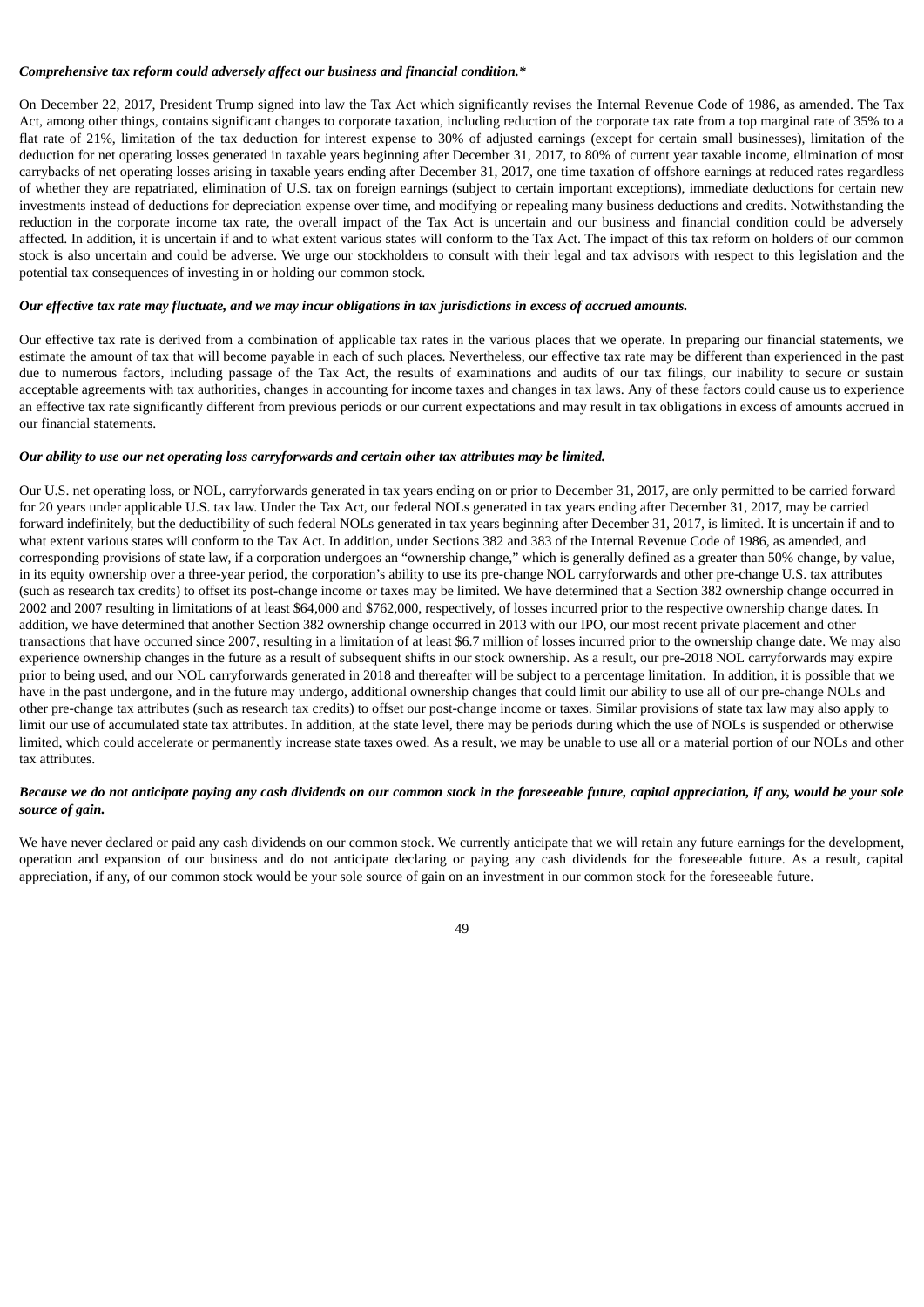# Provisions in our corporate charter documents and under Delaware law could make it more difficult for a third party to acquire us or increase the cost of acquiring us, even if doing so would benefit our stockholders and may prevent attempts by our stockholders to replace or remove our current *management.*

Some provisions of our charter documents and Delaware law may have anti-takeover effects that could discourage an acquisition of us by others, even if an acquisition would be beneficial to our stockholders and may prevent attempts by our stockholders to replace or remove our current management. These provisions include:

- authorizing the issuance of "blank check" preferred stock, the terms of which may be established and shares of which may be issued without stockholder approval which could be used to institute a "poison pill" that would work to dilute the stock ownership of a potential hostile acquirer, effectively preventing acquisitions that have not been approved by our board of directors;
- allowing the authorized number of our directors to be changed only by resolution of our board of directors;
- limiting the removal of directors;
- creating a staggered board of directors;
- requiring that stockholder actions must be effected at a duly called stockholder meeting and prohibiting stockholder actions by written consent;
- eliminating the ability of stockholders to call a special meeting of stockholders; and
- establishing advance notice requirements for nominations for election to the board of directors or for proposing matters that can be acted upon at duly called stockholder meetings.

The amendment of any of these provisions, with the exception of the ability of our board of directors to issue shares of preferred stock and designate any rights, preferences and privileges thereto, would require the affirmative vote of the holders of at least 66 2/3 percent of the voting power of all of our then outstanding common stock.

These provisions may frustrate or prevent any attempts by our stockholders to replace or remove our current management by making it more difficult for stockholders to replace members of our board of directors, which is responsible for appointing the members of our management. In addition, we are subject to Section 203 of the Delaware General Corporation Law, which generally prohibits a Delaware corporation from engaging in any of a broad range of business combinations with an interested stockholder for a period of three years following the date on which the stockholder became an interested stockholder, unless such transactions are approved by our board of directors. This provision could have the effect of delaying or preventing a change of control, whether or not it is desired by or beneficial to our stockholders. Further, other provisions of Delaware law may also discourage, delay or prevent someone from acquiring us or merging with us.

# **Risks Related to Information Technology**

## Significant disruptions of information technology systems or breaches of data security could adversely affect our business.

Our business is increasingly dependent on critical, complex, and interdependent information technology (IT) systems, including Internet-based systems, to support business processes as well as internal and external communications. The size and complexity of our IT systems make us potentially vulnerable to IT system breakdowns, malicious intrusion, and computer viruses, which may result in the impairment of our ability to operate our business effectively.

In addition, our systems are potentially vulnerable to data security breaches-whether by employees or others-which may expose sensitive data to unauthorized persons. Such data security breaches could lead to the loss of trade secrets or other intellectual property, or could lead to the public exposure of personal information (including sensitive personal information) of our employees, clinical trial patients, customers, business partners and others.

Any such disruption or security breach could result in legal proceedings, liability under laws that protect the privacy of personal information, regulatory penalties, disruptions to our operations and collaborations, and damage to our reputation, which could harm our business and results of operations.

## Increasing use of social media could give rise to liability, breaches of data security, or reputational damage.

We and our employees are increasingly utilizing social media tools as a means of communication both internally and externally. Despite our efforts to monitor evolving social media communication guidelines and comply with applicable rules, there is risk that the use of social media by us or our employees to communicate about our products or business may cause us to be found in violation of applicable laws and regulations. In addition, our employees may knowingly or inadvertently make use of social media in ways that may not comply with our social media policy or other legal or contractual requirements, which may give rise to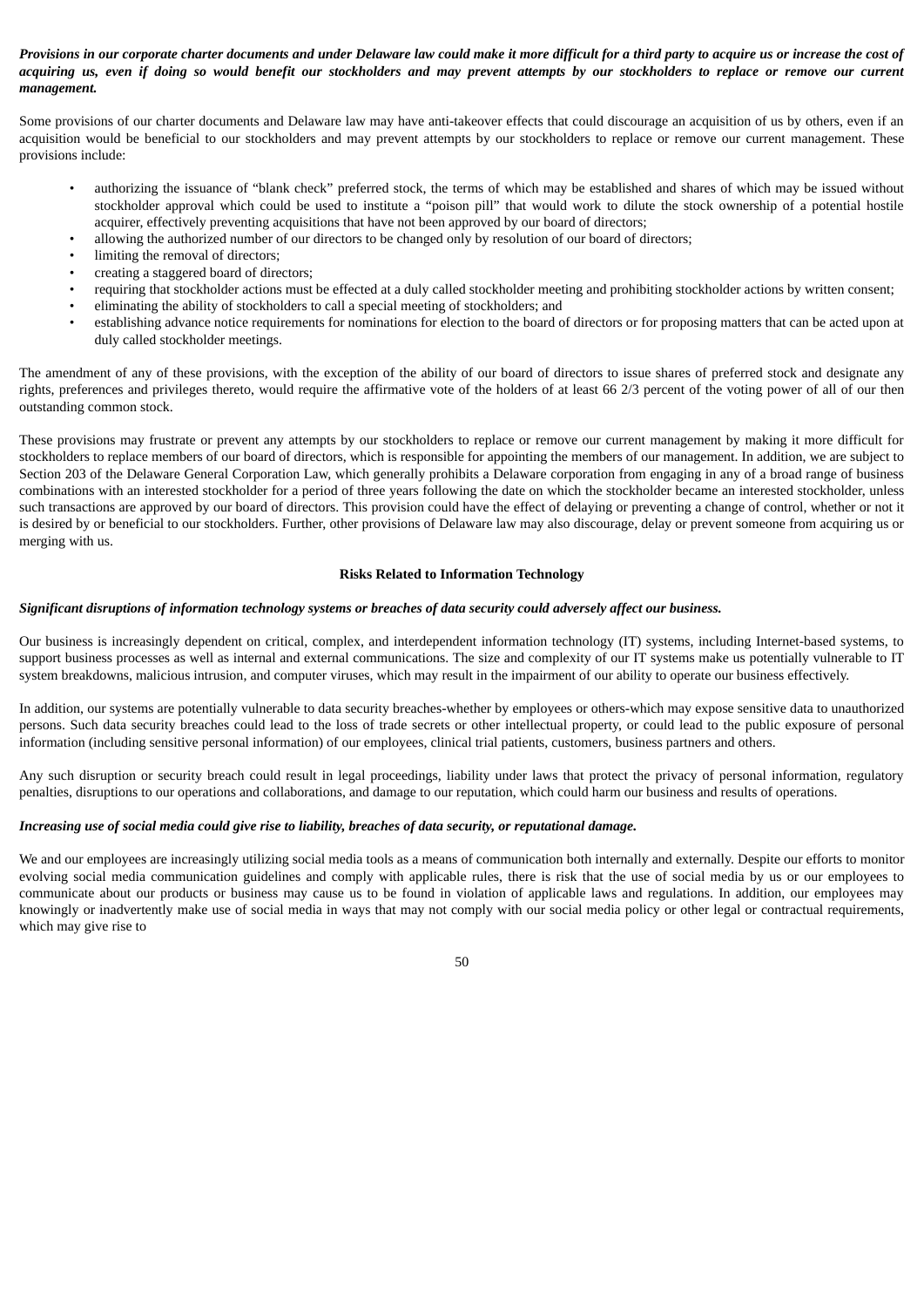liability, lead to the loss of trade secrets or other intellectual property, or result in public exposure of personal information of our employees, clinical trial patients, customers, and others. Furthermore, negative posts or comments about us or our products in social media could seriously damage our reputation, brand image, and goodwill.

# <span id="page-51-0"></span>**ITEM 2. UNREGISTERED SALES OF EQUITY SECURITIES AND USE OF PROCEEDS**

None.

# <span id="page-51-1"></span>**ITEM 3. DEFAULTS UPON SENIOR SECURITIES**

None.

## <span id="page-51-2"></span>**ITEM 4. MINE SAFETY DISCLOSURES**

Not applicable.

# <span id="page-51-3"></span>**ITEM 5. OTHER INFORMATION**

Not applicable.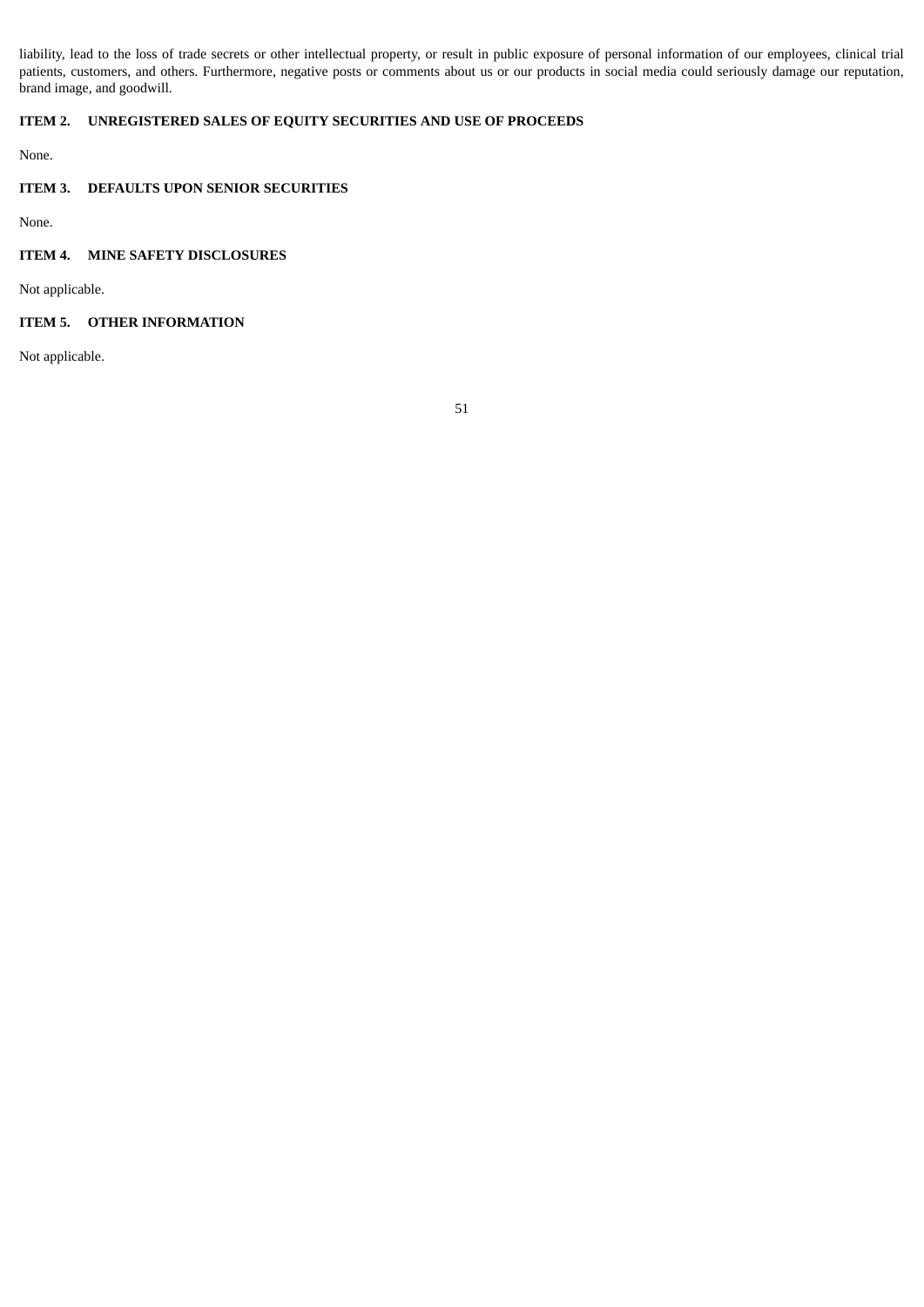# <span id="page-52-0"></span>**ITEM 6. EXHIBITS**

The following exhibits are filed as part of this report:

| <b>Number</b><br>3.1(1) | <b>Description</b><br>Amended and Restated Certificate of Incorporation of the Registrant.                                                                                                                                                                                 |
|-------------------------|----------------------------------------------------------------------------------------------------------------------------------------------------------------------------------------------------------------------------------------------------------------------------|
| 3.2(1)                  | Amended and Restated Bylaws of the Registrant.                                                                                                                                                                                                                             |
| 4.1(2)                  | Form of Common Stock Certificate of the Registrant.                                                                                                                                                                                                                        |
| 10.1(3)                 | Agreement and Release, dated February 8, 2019, by and between the Registrant and M. Michelle Berrey.                                                                                                                                                                       |
| $10.2*(3)$              | Contract modification No. 55, dated January 10, 2019, to the contract by and between the Registrant and the Biomedical Advanced<br>Research and Development Authority of the United States Department of Health and Human Services dated February 16, 2011, as<br>amended. |
| 10.3                    | Contract modification No. 56, dated March 5, 2019, to the contract by and between the Registrant and the Biomedical Advanced<br>Research and Development Authority of the United States Department of Health and Human Services dated February 16, 2011, as<br>amended.    |
| 31.1                    | Certification of Principal Executive Officer pursuant to Rule 13a-14(a) or Rule 15d-14(a) of the Securities Exchange Act of 1934, as<br>amended.                                                                                                                           |
| 31.2                    | Certification of Principal Financial Officer pursuant to Rule 13a-14(a) or Rule 15d-14(a) of the Securities Exchange Act of 1934, as<br>amended.                                                                                                                           |
| 32.1                    | Certification of Principal Executive Officer pursuant to Rule 13a-14(b) of the Securities Exchange Act of 1934, as amended, and 18<br>U.S.C. Section 1350, as adopted pursuant to Section 906 of the Sarbanes-Oxley Act of 2002.                                           |
| 32.2                    | Certification of Principal Financial Officer pursuant to Rule 13a-14(b) of the Securities Exchange Act of 1934, as amended, and 18<br>U.S.C. Section 1350, as adopted pursuant Section 906 of the Sarbanes-Oxley Act of 2002.                                              |
| 101.INS                 | <b>XBRL Instance Document.</b>                                                                                                                                                                                                                                             |
| 101.SCH                 | XBRL Taxonomy Extension Schema Document.                                                                                                                                                                                                                                   |
| 101.CAL                 | XBRL Taxonomy Extension Calculation Linkbase Document.                                                                                                                                                                                                                     |
| 101.DEF                 | XBRL Taxonomy Extension Definition Linkbase Document.                                                                                                                                                                                                                      |
| 101.LAB                 | XBRL Taxonomy Extension Label Linkbase Document.                                                                                                                                                                                                                           |
| 101.PRE                 | XBRL Taxonomy Extension Presentation Linkbase Document.                                                                                                                                                                                                                    |

\* Confidential treatment has been granted with respect to certain portions of this exhibit. Omitted portions have been filed separately with the SEC.

(1) Incorporated by reference to Chimerix, Inc.'s Current Report on Form 8-K (No. 001-35867), filed with the SEC on April 16, 2013.

(2) Incorporated by reference to Chimerix, Inc.'s Registration Statement on Form S-1 (No. 333-187145), as amended.

(3) Incorporated by reference to Chimerix, Inc.'s Annual Report on Form 10-K (No. 001-35867), filed with the SEC on March 5, 2019.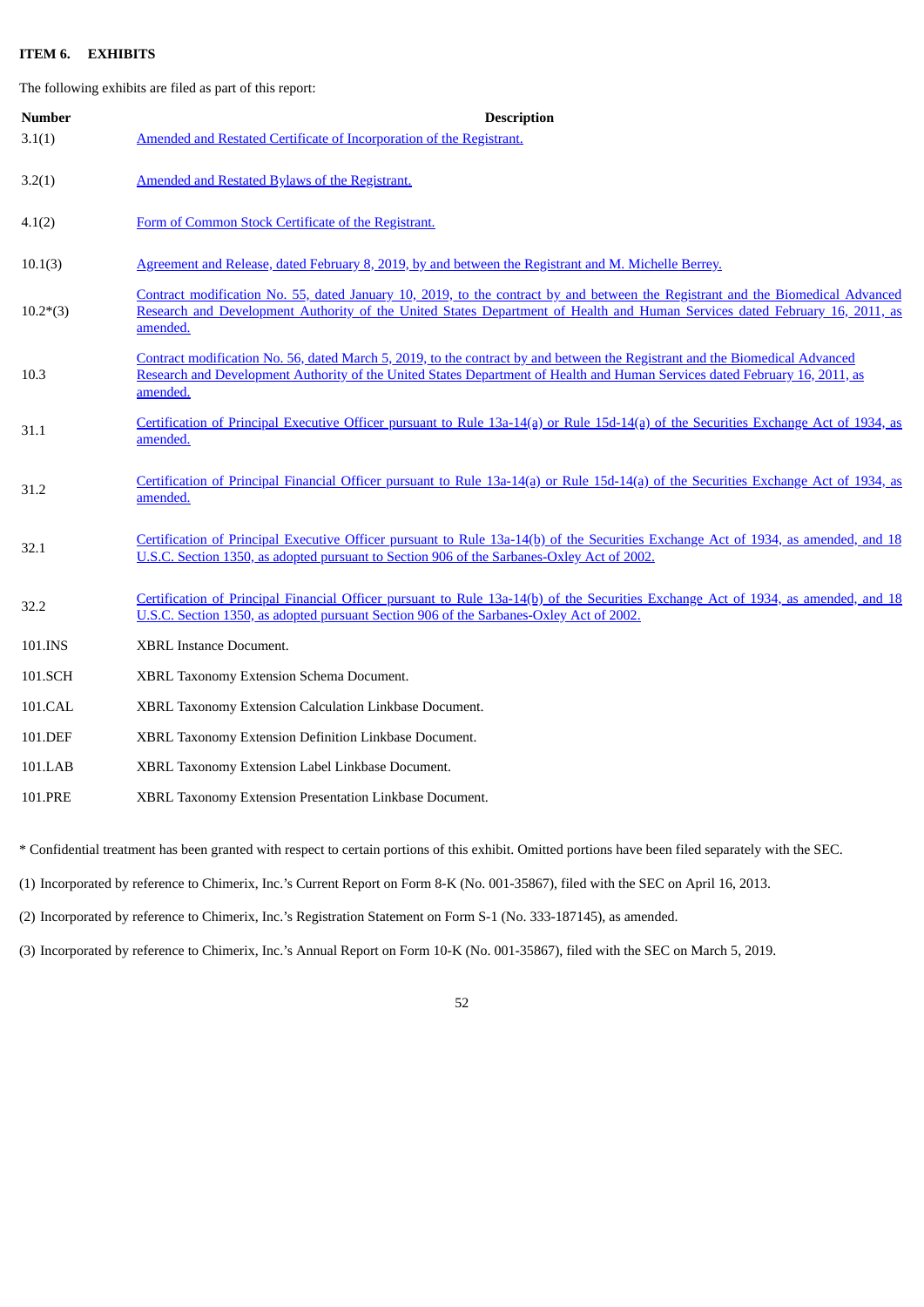# **SIGNATURES**

<span id="page-53-0"></span>Pursuant to the requirements of the Securities Exchange Act of 1934, the registrant has duly caused this report to be signed on its behalf by the undersigned thereunto duly authorized.

|             |     | CHIMERIX, INC.                                               |  |  |  |
|-------------|-----|--------------------------------------------------------------|--|--|--|
| May 9, 2019 | By: | /s/ Michael A. Sherman                                       |  |  |  |
|             |     | Michael A. Sherman                                           |  |  |  |
|             |     | President and Chief Executive Officer                        |  |  |  |
| May 9, 2019 | By: | /s/ Timothy W. Trost                                         |  |  |  |
|             |     | Timothy W. Trost                                             |  |  |  |
|             |     | Senior Vice President, Chief Financial Officer and Corporate |  |  |  |
|             |     | Secretary                                                    |  |  |  |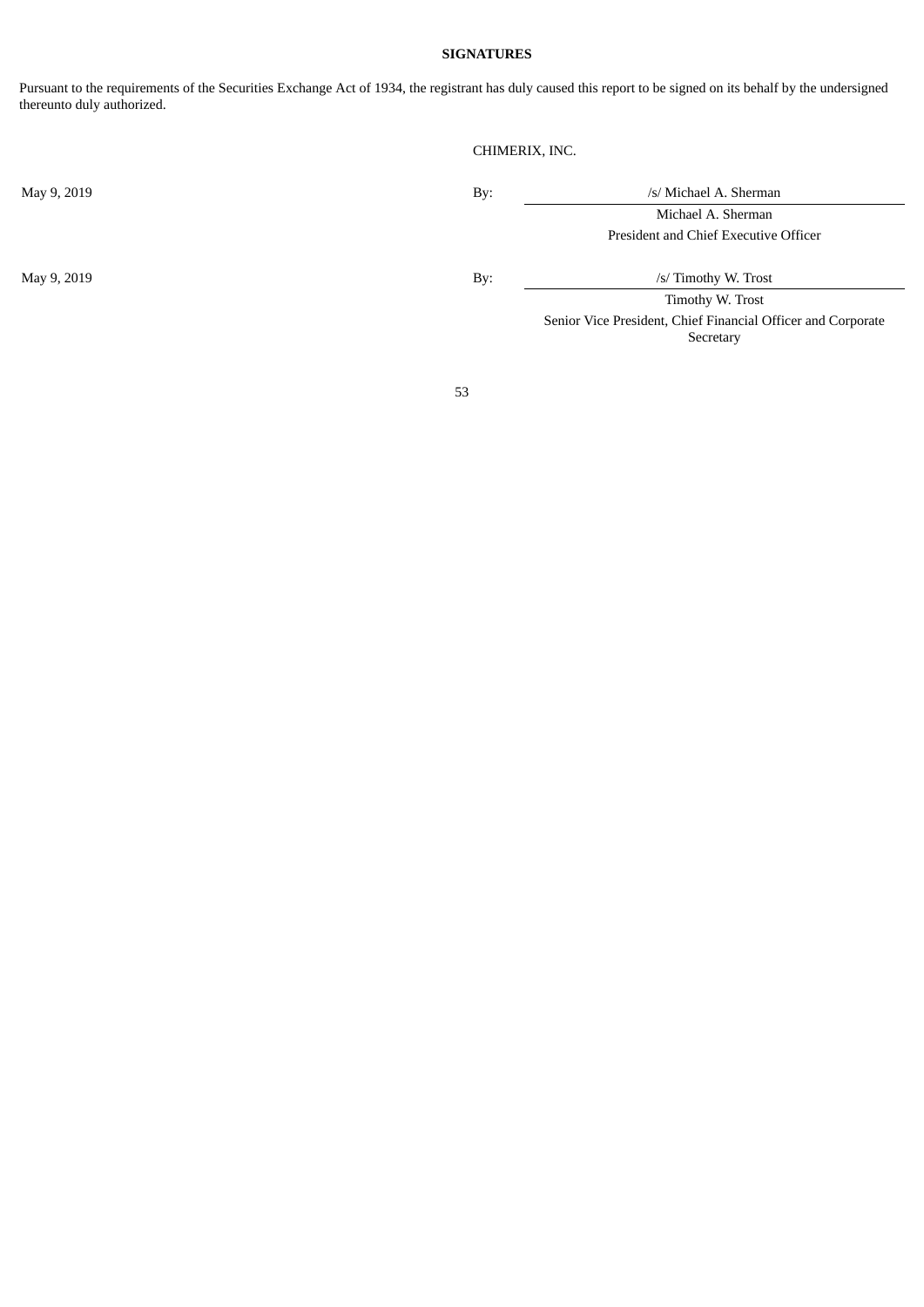<span id="page-54-0"></span>

|                                                                                  | AMENDMENT OF SOLICITATION/MODIFICATION OF CONTRACT                                                                                                                                                                     |                      |                               | 1. CONTRACT ID CODE                                                                                                                                                                                        | PAGE OF PAGES                                                                                                                                                                                                                                                                                                                                                                                                                                                                                                                                                                                                                                                      |  |  |  |
|----------------------------------------------------------------------------------|------------------------------------------------------------------------------------------------------------------------------------------------------------------------------------------------------------------------|----------------------|-------------------------------|------------------------------------------------------------------------------------------------------------------------------------------------------------------------------------------------------------|--------------------------------------------------------------------------------------------------------------------------------------------------------------------------------------------------------------------------------------------------------------------------------------------------------------------------------------------------------------------------------------------------------------------------------------------------------------------------------------------------------------------------------------------------------------------------------------------------------------------------------------------------------------------|--|--|--|
|                                                                                  |                                                                                                                                                                                                                        |                      |                               |                                                                                                                                                                                                            | 2<br>1                                                                                                                                                                                                                                                                                                                                                                                                                                                                                                                                                                                                                                                             |  |  |  |
| 2. AMENDMENT/MODIFICATION NO                                                     |                                                                                                                                                                                                                        | 3. EFFECTIVE DATE    |                               | 4. REQUISITION/PURCHASE REQ NO                                                                                                                                                                             | 5. PROJECT NO (if applicable)                                                                                                                                                                                                                                                                                                                                                                                                                                                                                                                                                                                                                                      |  |  |  |
| 0056                                                                             |                                                                                                                                                                                                                        | See Block 16C        | $N/A$ .                       |                                                                                                                                                                                                            |                                                                                                                                                                                                                                                                                                                                                                                                                                                                                                                                                                                                                                                                    |  |  |  |
| 6. ISSUED BY CODE                                                                |                                                                                                                                                                                                                        | ASPR-BARDA           |                               | 7. ADMINISTERED BY (if other than line item 6) CODE                                                                                                                                                        | ASPR-BARDA02                                                                                                                                                                                                                                                                                                                                                                                                                                                                                                                                                                                                                                                       |  |  |  |
| ASPR-BARDA<br>200 Independence Ave., S.W.<br>Room $640-G$<br>Washington DC 20201 |                                                                                                                                                                                                                        |                      |                               | ASPR-BARDA<br>330 Independence Ave., SW, Rm G640<br>Washington DC 20201                                                                                                                                    |                                                                                                                                                                                                                                                                                                                                                                                                                                                                                                                                                                                                                                                                    |  |  |  |
|                                                                                  | 8. NAME AND ADDRESS OF CONTRACTOR (No, street, county, State and ZIP Code)                                                                                                                                             |                      | (x)                           | 9A AMENDMENT OF SOLICITATION NO.                                                                                                                                                                           |                                                                                                                                                                                                                                                                                                                                                                                                                                                                                                                                                                                                                                                                    |  |  |  |
| CHIMERIX, INC. 1377270                                                           | CHIMERIX, INC. 2505 MERIDIAN P                                                                                                                                                                                         |                      |                               |                                                                                                                                                                                                            |                                                                                                                                                                                                                                                                                                                                                                                                                                                                                                                                                                                                                                                                    |  |  |  |
| <b>DURHAM NC 277135246</b>                                                       | 2505 MERIDIAN PKWY STE 340                                                                                                                                                                                             |                      |                               | 9B DATED (SEE ITEM 11)                                                                                                                                                                                     |                                                                                                                                                                                                                                                                                                                                                                                                                                                                                                                                                                                                                                                                    |  |  |  |
|                                                                                  |                                                                                                                                                                                                                        |                      |                               | 10A MODIFICATION OF CONTRACT/ORDER NO<br>HHSO100201100013C                                                                                                                                                 |                                                                                                                                                                                                                                                                                                                                                                                                                                                                                                                                                                                                                                                                    |  |  |  |
|                                                                                  |                                                                                                                                                                                                                        |                      |                               | 10B DATED (SEE ITEM 13)                                                                                                                                                                                    |                                                                                                                                                                                                                                                                                                                                                                                                                                                                                                                                                                                                                                                                    |  |  |  |
| CODE 1377270                                                                     |                                                                                                                                                                                                                        | <b>FACILITY CODE</b> |                               | 02/16/2011                                                                                                                                                                                                 |                                                                                                                                                                                                                                                                                                                                                                                                                                                                                                                                                                                                                                                                    |  |  |  |
|                                                                                  |                                                                                                                                                                                                                        |                      |                               | 11. THIS ITEM ONLY APPLIES TO AMENDMENTS OF SOLICITATIONS                                                                                                                                                  |                                                                                                                                                                                                                                                                                                                                                                                                                                                                                                                                                                                                                                                                    |  |  |  |
| opening hour and date specified.<br>$N/A$ .                                      | The above numbered solicitation is amended as set forth in Item 14. The hour and date specified of receipt of Offers $\Box$ is extended. $\Box$ is not extended<br>12. ACCOUNTING AND APPROPRIATION DATA (if required) |                      |                               | Offers must acknowledge receipt of this amendment prior to the hour end dale specified in the solicitation or as amended, by one or the following methods: (a) By completing Items 8 and 15, and returning | copies of the<br>amendment; (b) By acknowledging receipt of this amendment on each copy of the offer submitted; or (c) By separate letter or telegram which includes a reference to the solicitation and amendment numbers. FAILURE OF YOUR<br>ACKNOWLEDGEMENT TO BE RECEIVED AT THE PLACE DESIGNATED FOR THE RECEIPT OF OFFERS PRIOR TO THE HOUR AND DATE SPECIFIED MAY RESULT IN REJECTION OF YOUR OFFER. If by virtue of this<br>amendment you desire to change an offer already submitted, such change may be made by telegram or letter, provided each telegram or letter makes reference to the solicitation and this amendment, and is received prior to th |  |  |  |
|                                                                                  |                                                                                                                                                                                                                        |                      |                               | 13. THIS ITEM ONLY APPLIES TO MODIFICATION OF CONTRACTS/ORDERS. IT MODIFIES THE CONTRACT/ORDER NO. AS DESCRIBED IN ITEM 14.                                                                                |                                                                                                                                                                                                                                                                                                                                                                                                                                                                                                                                                                                                                                                                    |  |  |  |
| CHECK ONE                                                                        | A. THIS CHANGE ORDER IS ISSUED PURSUANT TO (Specify authority) THE CHANGES SET FORTH IN ITEM 14 ARE MADE IN THE CONTRACT ORDER NO IN ITEM 10A                                                                          |                      |                               |                                                                                                                                                                                                            |                                                                                                                                                                                                                                                                                                                                                                                                                                                                                                                                                                                                                                                                    |  |  |  |
|                                                                                  | PURSUANT TO THE AUTHORITY OF FAR 43.103(b).                                                                                                                                                                            |                      |                               | B. THE ABOVE NUMBERED CONTRACT/ORDER IS MODIFIED TO REFLECT THE ADMINISTRATIVE CHANGES (such as changes in paying office, appropriation date, etc.) SET FORTH IN ITEM 14,                                  |                                                                                                                                                                                                                                                                                                                                                                                                                                                                                                                                                                                                                                                                    |  |  |  |
|                                                                                  | C. THIS SUPPLEMENTAL AGREEMENT IS ENTERED INTO PURSUANT TO AUTHORITY OF                                                                                                                                                |                      |                               |                                                                                                                                                                                                            |                                                                                                                                                                                                                                                                                                                                                                                                                                                                                                                                                                                                                                                                    |  |  |  |
| X                                                                                | D. OTHER (Specify type of modification and authority)<br>Bilateral: Mutual Agreement of the Parties.                                                                                                                   |                      |                               |                                                                                                                                                                                                            |                                                                                                                                                                                                                                                                                                                                                                                                                                                                                                                                                                                                                                                                    |  |  |  |
| E. IMPORTANT:                                                                    | Contractor $\Box$ is not. $\boxtimes$ is required to sign this document and return                                                                                                                                     | 0                    | copies to the issuing office. |                                                                                                                                                                                                            |                                                                                                                                                                                                                                                                                                                                                                                                                                                                                                                                                                                                                                                                    |  |  |  |

14. DESCRIPTION OF AMENDMENT/MODIFICATION (*Organized by UCF section headings, including solicitation/contract subject matter where feasible*)

Tax ID Number: 33-0903395

DUNS Number: 121785997

A. The purpose of this bilateral modification is to incorporate the following changes into the contract:

1. The period of performance for CLIN 0004 of Contract Number HHSO100201100013C ONLY is hereby changed from 11 September 2015 through 30 March 2019 to 11 September 2015 through<br>1 August 2019, at no additional cost to the G

2. The total amount, scope and period of performance of all other CLINs that are currently being performed under the contract remain unchanged. This modification does not exercise Continued ...

| Except as provided herein, all terms and conditions of the document referenced in Item 9A or 10A, as heretofore changed, remains unchanged and in full force and effect. |
|--------------------------------------------------------------------------------------------------------------------------------------------------------------------------|
|--------------------------------------------------------------------------------------------------------------------------------------------------------------------------|

| 15A. NAME AND TITLE OF SIGNER (Type or print)  |                  | 16A. NAME AND TITLE OF CONTRACTING OFFICER (Type or print) |                  |  |  |
|------------------------------------------------|------------------|------------------------------------------------------------|------------------|--|--|
| Michael Alrutz, SVP & General Counsel          |                  | <b>IETHAN J. MUELLER</b>                                   |                  |  |  |
| 15B, CONTRACTOR/OFFEROR                        | 15C. DATE SIGNED | 16B. UNITED STATES OF AMERICA                              | 16C. DATE SIGNED |  |  |
| /s/ Michael Alrutz                             | 3/5/19           | /s/ Ethan J. Mueller                                       | 3/5/19           |  |  |
| (Signature of person authorized to sign)       |                  | (Signature of person authorized to sign)                   |                  |  |  |
| NSN 7540-152-8070 STANDARD FORM 30 (REV 10-83) |                  |                                                            |                  |  |  |

NSN 7540-152-8070 STANDARD FORM 30 (REV 10-83) Previous edition unusable Prescribed by GSA

FAR (48 CFR) 53.243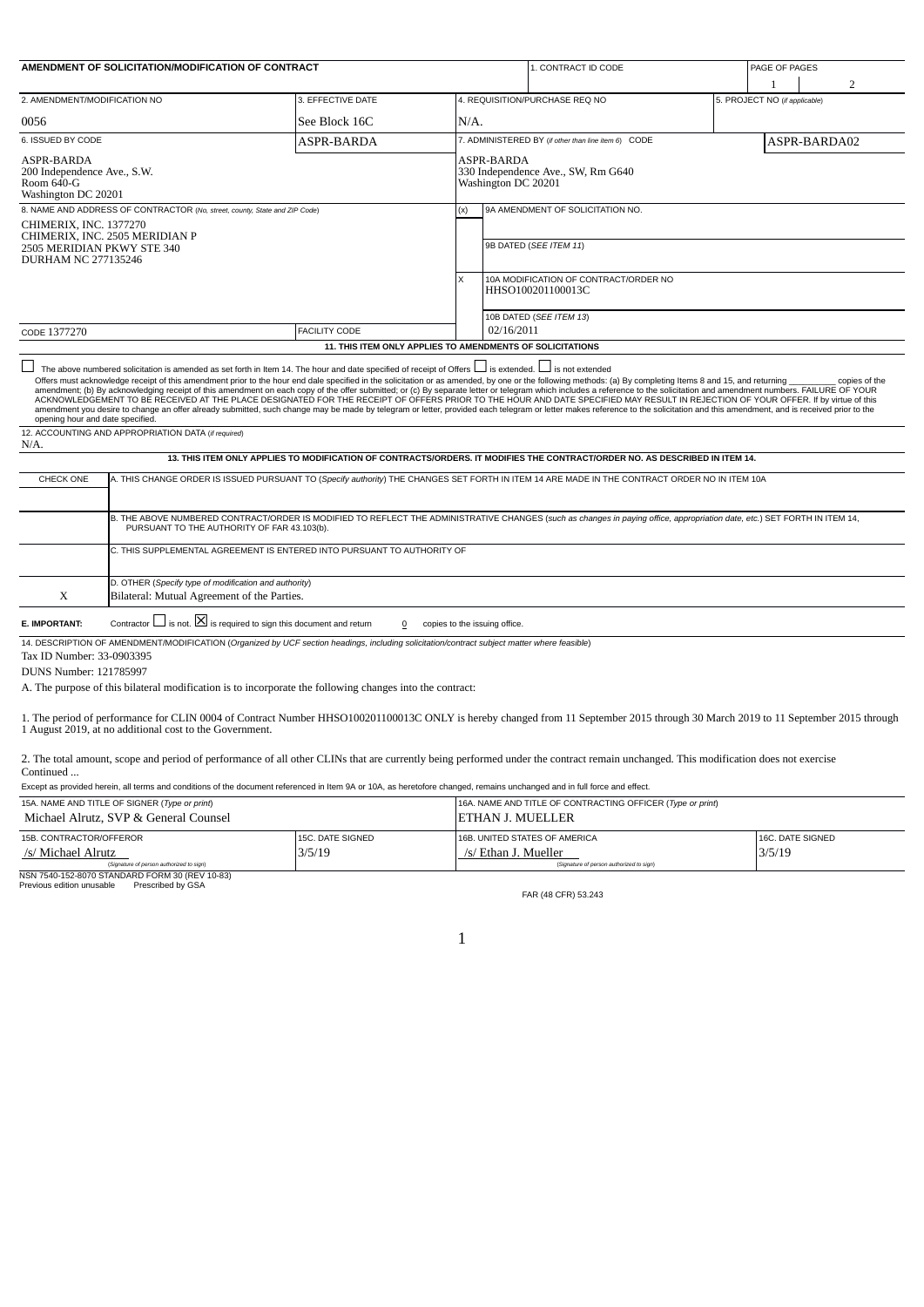|                               | REFERENCE NO. OF DOCUMENT BEING CONTINUED   | PAGE OF |  |
|-------------------------------|---------------------------------------------|---------|--|
|                               | CONTINUATION SHEET $HHSO100201100013C/0056$ |         |  |
| NAME OF OFFEROR OR CONTRACTOR |                                             |         |  |

| ITEM NO.          | SUPPLIES/SERVICES                                                                                                                                                                                                                                                                                                                                                                                                                                                                                                                                                                                                                                                                               | <b>OUANTITY</b>                         | <b>UNIT</b> | UNIT PRICE | <b>AMOUNT</b> |
|-------------------|-------------------------------------------------------------------------------------------------------------------------------------------------------------------------------------------------------------------------------------------------------------------------------------------------------------------------------------------------------------------------------------------------------------------------------------------------------------------------------------------------------------------------------------------------------------------------------------------------------------------------------------------------------------------------------------------------|-----------------------------------------|-------------|------------|---------------|
| (A)               | (B)                                                                                                                                                                                                                                                                                                                                                                                                                                                                                                                                                                                                                                                                                             | (C)                                     | (D)         | (E)        | (F)           |
|                   | any unexercised Option CLINs under the contract and does not authorize any performance of efforts under any unexercised Option CLINs under the contract. In addition, the total<br>amount, scope and period of performance of all unexercised Option CLINs under the contract remain unchanged. This modification also confirms that all activities under the base<br>period of performance CLIN 0001 were completed as of 31 May 2013 and confirms that all activities under the Option 1/CLIN 0002 period of performance were completed as of<br>30 April 2015.<br>B. This is a bilateral modification. All other terms and conditions of Contract Number HHSO100201100013C remain unchanged. |                                         |             |            |               |
| NSN 7540-152-8067 | Period of Performance: 02/16/2011 to 08/01/2019<br>STANDARD FORM 336 (4-86)                                                                                                                                                                                                                                                                                                                                                                                                                                                                                                                                                                                                                     |                                         |             |            |               |
|                   |                                                                                                                                                                                                                                                                                                                                                                                                                                                                                                                                                                                                                                                                                                 | Sponsored by GSA<br>FAR (48 CFR) 53.110 |             |            |               |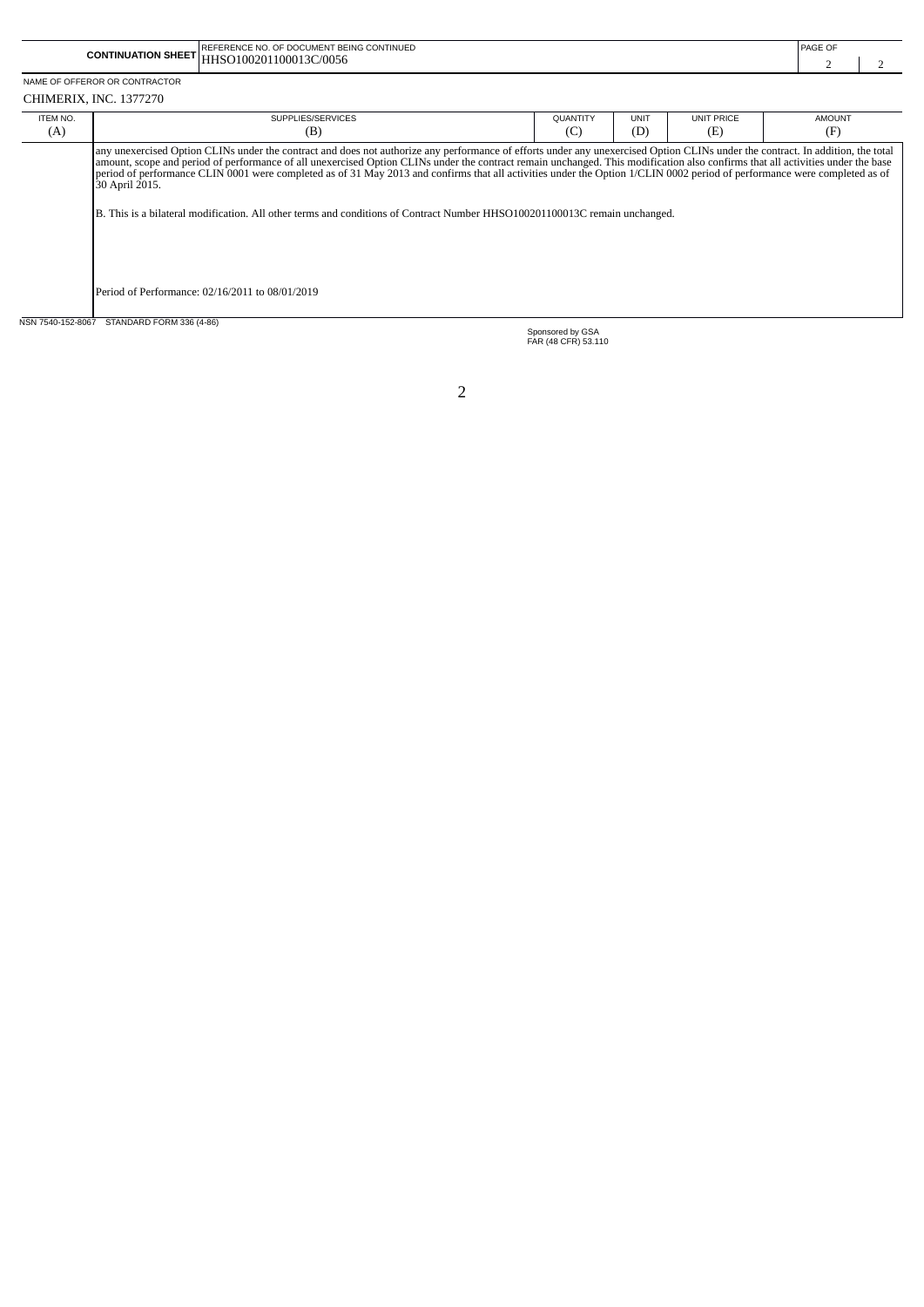## <span id="page-56-0"></span>**CERTIFICATION OF CHIEF EXECUTIVE OFFICER PURSUANT TO SECTION 302 OF THE SARBANES-OXLEY ACT OF 2002**

I, Michael A. Sherman, certify that:

1. I have reviewed this Quarterly Report on Form 10-Q for the three months ended March 31, 2019 of Chimerix, Inc.;

2. Based on my knowledge, this report does not contain any untrue statement of a material fact or omit to state a material fact necessary to make the statements made, in light of the circumstances under which such statements were made, not misleading with respect to the period covered by this report;

3. Based on my knowledge, the financial statements, and other financial information included in this report, fairly present in all material respects the financial condition, results of operations and cash flows of the registrant as of, and for, the periods presented in this report;

4. The registrant's other certifying officer and I are responsible for establishing and maintaining disclosure controls and procedures (as defined in Exchange Act Rules 13a-15(e) and 15d-15(e)) and internal control over financial reporting (as defined in Exchange Act Rules 13a-15(f) and 15d-15(f)) for the registrant and have:

a) Designed such disclosure controls and procedures, or caused such disclosure controls and procedures to be designed under our supervision, to ensure that material information relating to the registrant, including its consolidated subsidiaries, is made known to us by others within those entities, particularly during the period in which this report is being prepared;

b) Designed such internal control over financial reporting, or caused such internal control over financial reporting to be designed under our supervision, to provide reasonable assurance regarding the reliability of financial reporting and the preparation of financial statements for external purposes in accordance with generally accepted accounting principles;

c) Evaluated the effectiveness of the registrant's disclosure controls and procedures and presented in this report our conclusions about the effectiveness of the disclosure controls and procedures, as of the end of the period covered by this report based on such evaluation; and

d) Disclosed in this report any change in the registrant's internal control over financial reporting that occurred during the registrant's most recent fiscal quarter (the registrant's fourth fiscal quarter in the case of an annual report) that has materially affected, or is reasonably likely to materially affect, the registrant's internal control over financial reporting; and

5. The registrant's other certifying officer and I have disclosed, based on our most recent evaluation of internal control over financial reporting, to the registrant's auditors and the audit committee of the registrant's board of directors (or persons performing the equivalent functions):

a) All significant deficiencies and material weaknesses in the design or operation of internal control over financial reporting which are reasonably likely to adversely affect the registrant's ability to record, process, summarize and report financial information; and

b) Any fraud, whether or not material, that involves management or other employees who have a significant role in the registrant's internal control over financial reporting.

Date: May 9, 2019 /s/ Michael A. Sherman

Michael A. Sherman President & Chief Executive Officer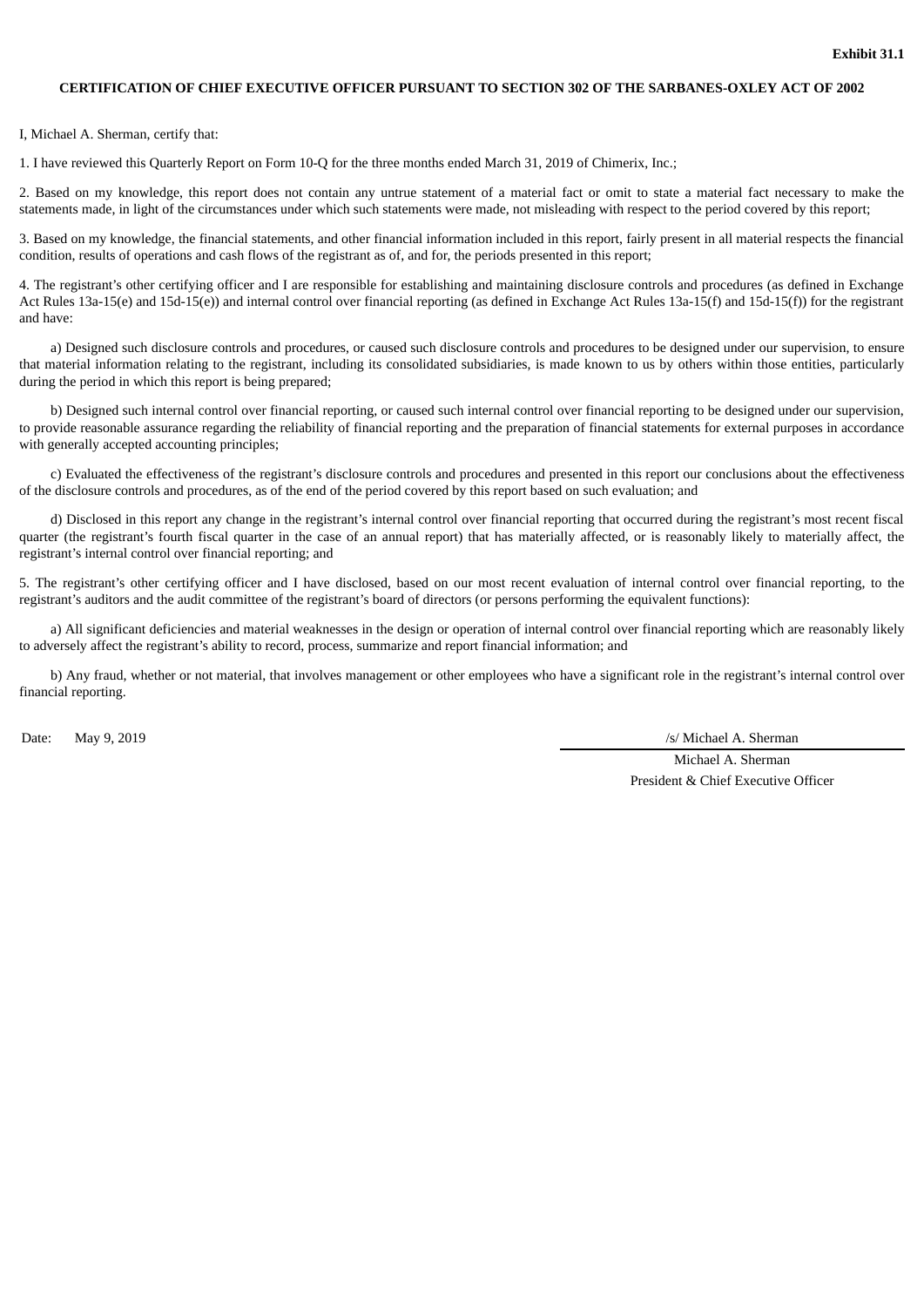## <span id="page-57-0"></span>**CERTIFICATION OF THE CHIEF FINANCIAL OFFICER PURSUANT TO SECTION 302 OF THE SARBANES-OXLEY ACT OF 2002**

I, Timothy W. Trost, certify that:

1. I have reviewed this Quarterly Report on Form 10-Q for the three months ended March 31, 2019 of Chimerix, Inc.;

2. Based on my knowledge, this report does not contain any untrue statement of a material fact or omit to state a material fact necessary to make the statements made, in light of the circumstances under which such statements were made, not misleading with respect to the period covered by this report;

3. Based on my knowledge, the financial statements, and other financial information included in this report, fairly present in all material respects the financial condition, results of operations and cash flows of the registrant as of, and for, the periods presented in this report;

4. The registrant's other certifying officer and I are responsible for establishing and maintaining disclosure controls and procedures (as defined in Exchange Act Rules 13a-15(e) and 15d-15(e)) and internal control over financial reporting (as defined in Exchange Act Rules 13a-15(f) and 15d-15(f)) for the registrant and have:

a) Designed such disclosure controls and procedures, or caused such disclosure controls and procedures to be designed under our supervision, to ensure that material information relating to the registrant, including its consolidated subsidiaries, is made known to us by others within those entities, particularly during the period in which this report is being prepared;

b) Designed such internal control over financial reporting, or caused such internal control over financial reporting to be designed under our supervision, to provide reasonable assurance regarding the reliability of financial reporting and the preparation of financial statements for external purposes in accordance with generally accepted accounting principles;

c) Evaluated the effectiveness of the registrant's disclosure controls and procedures and presented in this report our conclusions about the effectiveness of the disclosure controls and procedures, as of the end of the period covered by this report based on such evaluation; and

d) Disclosed in this report any change in the registrant's internal control over financial reporting that occurred during the registrant's most recent fiscal quarter (the registrant's fourth fiscal quarter in the case of an annual report) that has materially affected, or is reasonably likely to materially affect, the registrant's internal control over financial reporting; and

5. The registrant's other certifying officer and I have disclosed, based on our most recent evaluation of internal control over financial reporting, to the registrant's auditors and the audit committee of the registrant's board of directors (or persons performing the equivalent functions):

a) All significant deficiencies and material weaknesses in the design or operation of internal control over financial reporting which are reasonably likely to adversely affect the registrant's ability to record, process, summarize and report financial information; and

b) Any fraud, whether or not material, that involves management or other employees who have a significant role in the registrant's internal control over financial reporting.

Date: May 9, 2019 /s/ Timothy W. Trost

Timothy W. Trost Senior Vice President, Chief Financial Officer and Corporate Secretary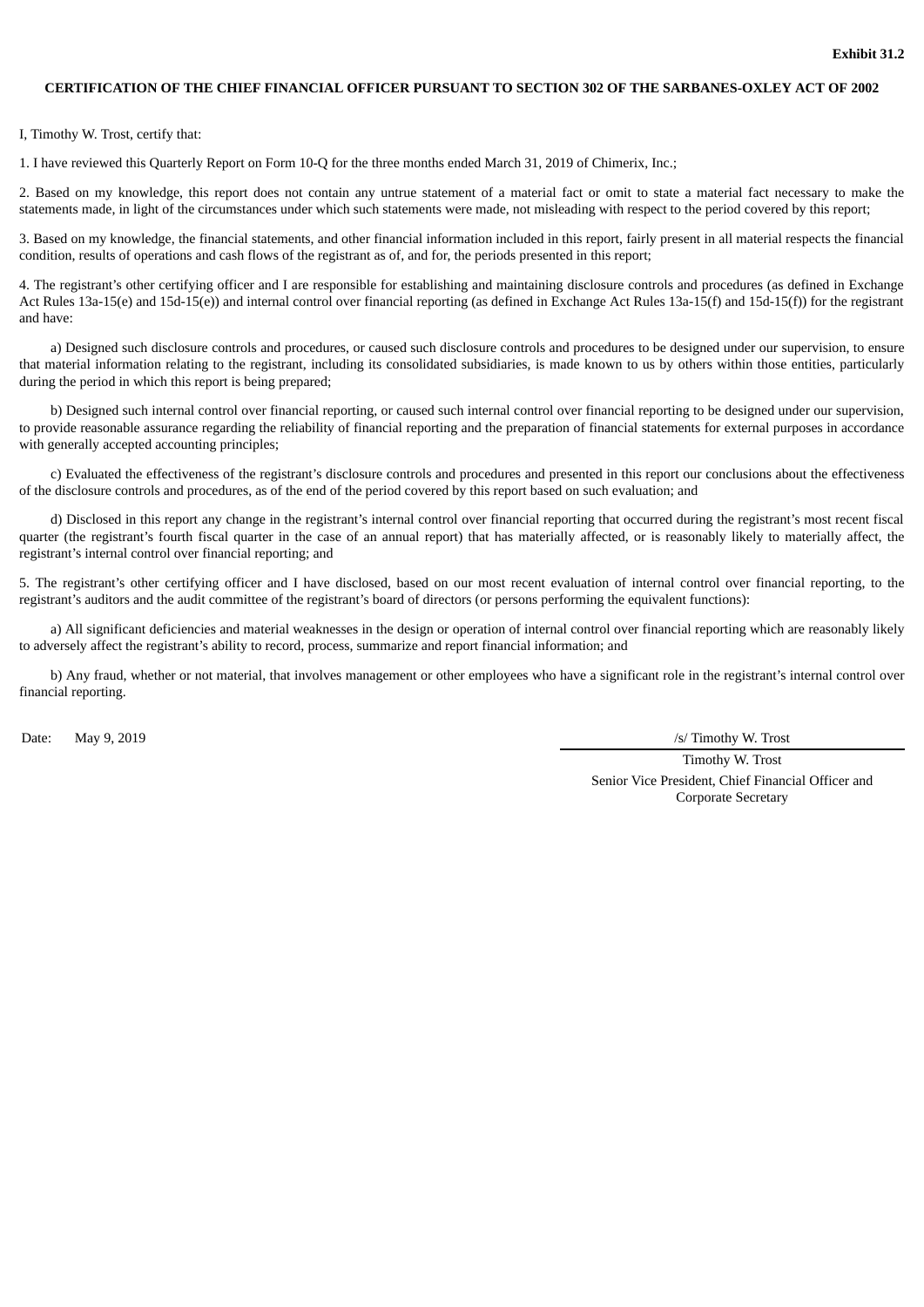# **CERTIFICATION PURSUANT TO 18 U.S.C. SECTION 1350, AS ADOPTED PURSUANT TO SECTION 906 OF THE SARBANES-OXLEY ACT OF 2002**

<span id="page-58-0"></span>In connection with the Quarterly Report on Form 10-Q of Chimerix, Inc. (the "Company") for the period ended March 31, 2019, as filed with the Securities and Exchange Commission on the date hereof (the "Report"), I, Michael A. Sherman, as Principal Executive Officer of the Company, certify, pursuant to 18 U.S.C. Section 1350, as adopted pursuant to Section 906 of the Sarbanes-Oxley Act of 2002, that to my knowledge:

1. the Report fully complies with the requirements of Section 13(a) or 15(d) of the Securities Exchange Act of 1934, as amended; and

2. the information contained in the Report fairly presents, in all material respects, the financial condition and results of operations of the Company.

Date: May 9, 2019 *International Company International Company International May 9, 2019 International A. Sherman* 

Michael A. Sherman President & Chief Executive Officer

The foregoing certification is being furnished solely to accompany the Report pursuant to 18 U.S.C. § 1350, and is not being filed for purposes of Section 18 of the Securities Exchange Act of 1934, as amended, and is not to be incorporated by reference into any filing of the Company, whether made before or after the date hereof, regardless of any general incorporation language in such filing. A signed original of this written statement required by Section 906 has been provided to the Company and will be retained by the Company and furnished to the Securities and Exchange Commission or its staff upon request.